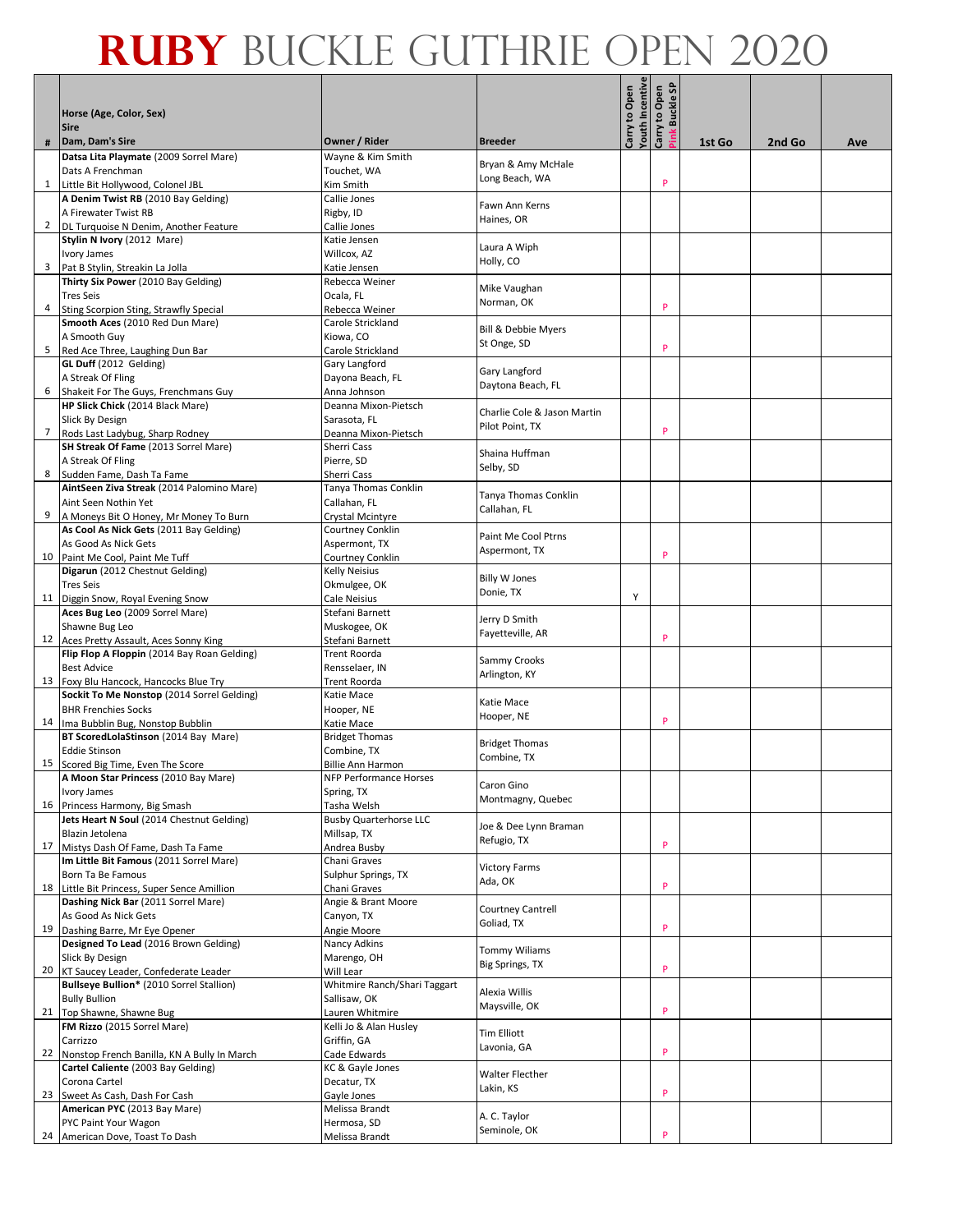|    | Horse (Age, Color, Sex)                                                          |                                    |                                           | outh Incentive<br>Carry to Open | န<br>Carry to Open<br><b>Buckle</b> |        |        |     |
|----|----------------------------------------------------------------------------------|------------------------------------|-------------------------------------------|---------------------------------|-------------------------------------|--------|--------|-----|
|    | <b>Sire</b>                                                                      |                                    |                                           |                                 | ink                                 |        |        |     |
| #  | Dam, Dam's Sire<br>CR Dynastia Fame (2013 Mare)                                  | Owner / Rider<br>Sylvia Howell     | <b>Breeder</b>                            |                                 |                                     | 1st Go | 2nd Go | Ave |
|    | CR Rode Ta Fame                                                                  | Romoland, CA                       | Sylvia Howell                             |                                 |                                     |        |        |     |
| 25 | Indian Zee, Indians Image                                                        | Cassie Howell                      | Romoland, CA                              |                                 |                                     |        |        |     |
|    | Famous Dash Ta Vegas* (2015 Bay Stallion)                                        | Sharin Hall & Jill Petty           | Joyce Waggoner                            |                                 |                                     |        |        |     |
|    | Dash Ta Fame                                                                     | Pilot Point, TX                    | Madill, OK                                |                                 |                                     |        |        |     |
| 26 | Corona Koolaid, Corona Cartel                                                    | Sharin Hall                        |                                           |                                 |                                     |        |        |     |
|    | MR Dashin Bugs (2015 Bay Gelding)<br>Dashin Dynamo                               | Angela Burwell<br>Cayuga, ND       | Candina Burson-Martin                     |                                 |                                     |        |        |     |
|    | 27 Lake Bug, Granite Lake                                                        | Angela Burwell                     | Livingston, LA                            |                                 | P                                   |        |        |     |
|    | SX Blazin Brucolena (2014 Chestnut Gelding)                                      | Greg & Lori Shearer                |                                           |                                 |                                     |        |        |     |
|    | Blazin Jetolena                                                                  | Wall, SD                           | Greg & Lori Shearer                       |                                 |                                     |        |        |     |
| 28 | SX Docs Digit, Doc Bruce                                                         | Lori Shearer                       | Wall, SD                                  |                                 | P                                   |        |        |     |
|    | Okey Dokey Guy (2008 Bay Gelding)                                                | Jenae Ordeman                      | Robert & Kay Weeks                        |                                 |                                     |        |        |     |
|    | Dats A Frenchman                                                                 | Saratoga, WY                       | Elk City, OK                              |                                 | P                                   |        |        |     |
| 29 | Sheza NIfty Okie, Okey Dokey Dale<br>Firewaters Design (2007 Sorrel Gelding)     | Jenae Ordeman                      |                                           |                                 |                                     |        |        |     |
|    | Designer Red                                                                     | <b>Ashley Meyer</b><br>Zwingle, IA | Gordon & Mary Ann Payne                   |                                 |                                     |        |        |     |
|    | 30 Primrose Firewater, Dun Lucky Dee                                             | Ashley Meyer                       | Sulphur Springs, TX                       |                                 | P                                   |        |        |     |
|    | Foxie Stinson (2010 Sorrel Mare)                                                 | Tami Semas                         |                                           |                                 |                                     |        |        |     |
|    | <b>Eddie Stinson</b>                                                             | Brock, TX                          | Chad Hart<br>Royston, GA                  |                                 |                                     |        |        |     |
|    | 31 Lady Bug Rhythm, Special Rhythm                                               | <b>Brandon Cullins</b>             |                                           |                                 | P                                   |        |        |     |
|    | CP He Will Be Epic (2015 Gray Gelding)                                           | Kassie Mowry                       | Claire Pfluger Powell                     |                                 |                                     |        |        |     |
| 32 | Epic Leader                                                                      | Dublin, TX                         | Eldorado, TX                              |                                 |                                     |        |        |     |
|    | Percilla, Dash Ta Fame<br>La Epica (2015 Sorrel Mare)                            | Kassie Mowry<br>Katie Weaver       |                                           |                                 |                                     |        |        |     |
|    | Epic Leader                                                                      | Krum, TX                           | Holly Serensky-Lupo                       |                                 |                                     |        |        |     |
| 33 | Dashing Valismy Name, Dashing Val                                                | Katie Weaver                       | Streetsboro, OH                           |                                 |                                     |        |        |     |
|    | Hercules Got Guns (2014 Gray Gelding)                                            | Wade & Ruth Christensen            | Shelbie K Smoker                          |                                 |                                     |        |        |     |
|    | Fiestas Gotta Gun                                                                | Erda, UT                           | Midland, TX                               |                                 |                                     |        |        |     |
|    | 34 Mip Laughingwood, Blondys Driftin Dude                                        | <b>Heather Clegg</b>               |                                           |                                 |                                     |        |        |     |
|    | IRA New Moon (2016 Mare)                                                         | Bunt Kitchens & Tara Carr          | Schiller Ranch LLC                        |                                 |                                     |        |        |     |
|    | <b>Firewater Canyon</b><br>35   I R A Grand Victory, CEO                         | Muleshoe, TX                       | College Station, TX                       |                                 | P                                   |        |        |     |
|    | A Full Moon Fling (2015 Bay Roan Mare)                                           | Tara Carr<br>Chelsie Leggett       |                                           |                                 |                                     |        |        |     |
|    | A Streak Of Fling                                                                | Huntsville, TX                     | M3 Performance Horses LLC                 |                                 |                                     |        |        |     |
|    | 36 Charge A Moon, Bully Bullion                                                  | Jodee Miller                       | Uvalde, TX                                |                                 |                                     |        |        |     |
|    | KD Flirtini (2015 Palomino Gelding)                                              | Kory Olson                         | Kailey Dement                             |                                 |                                     |        |        |     |
|    | First Down French                                                                | Cascade, ID                        | Weatherford, TX                           |                                 |                                     |        |        |     |
| 37 | Spin Me Rite, Royal Shake Em                                                     | Lainey Olson                       |                                           |                                 |                                     |        |        |     |
|    | RC Train Ta Shawne (2013 Bay Gelding)                                            | <b>Shelley Muse</b>                | Chelsea Kroes                             |                                 |                                     |        |        |     |
|    | Freighttrain B<br>38 Bit O Shawne, Shawne Bug                                    | Sallisaw, OK<br>Adrian Bolin       | Loveland, OK                              |                                 |                                     |        |        |     |
|    | CSE C U In Vegas (2014 Buckskin Mare)                                            | Candice Slogel & Dorothy           | Candice Slogel & Dorothy                  |                                 |                                     |        |        |     |
|    | French Streaktovegas                                                             | Schmidt, Hermiston, OR             | Schmidt                                   |                                 |                                     |        |        |     |
|    | 39 CSE Grace Of Gold, Dash of Royal Gold                                         | Candice Osborne                    | Hermiston, OR                             |                                 |                                     |        |        |     |
|    | Simply Slick (2015 Brown Gelding)                                                | Jason Eagle                        | Jason Eagle                               |                                 |                                     |        |        |     |
|    | Slick By Design                                                                  | Ward, AR                           | Ward, AR                                  |                                 |                                     |        |        |     |
|    | 40 Simplyadashtafame, Dash Ta Fame                                               | Jason Eagle                        |                                           |                                 | P                                   |        |        |     |
|    | French Open (2008 Bay Gelding)<br>Frenchmans Guy                                 | Amberley Snyder<br>Tremonton, UT   | Lance Robinson & Max<br>Anderson          |                                 |                                     |        |        |     |
|    | 41 Miss Eye Paint, Mr Eye Opener                                                 | Amberley Snyder                    | Spanish Fork, UT                          |                                 |                                     |        |        |     |
|    | Furys Virtue (2013 Bay Mare)                                                     | Jessica Lear                       |                                           |                                 |                                     |        |        |     |
|    | Furyofthewind                                                                    | Meridian, TX                       | Jay & Sherry Deborb<br>Perry, OK          |                                 |                                     |        |        |     |
|    | 42 Hidden Virtue, Presto Lad                                                     | Jessica Lear                       |                                           |                                 | P                                   |        |        |     |
|    | CashingintheDeal (2015 Bay Mare)                                                 | Craig Pratt                        | Diamond W Performance                     |                                 |                                     |        |        |     |
|    | Hez A Rare Deal                                                                  | Houston, MS                        | Horses                                    |                                 |                                     |        |        |     |
|    | 43 Bankon Good Thoughts, First Thoughts<br>Dash Ta Perfection (2015 Sorrel Mare) | Michael Hobson<br>Lee K Pedone     | Sioux Center, IA                          |                                 |                                     |        |        |     |
|    | A Dash Ta Streak                                                                 | Brooksville, FL                    | David D James                             |                                 |                                     |        |        |     |
| 44 | Perfection In Brown, Dashing Cleat                                               | Ryann Pedone                       | Purcell, OK                               |                                 |                                     |        |        |     |
|    | Paid Prescription (2012 Bay Gelding)                                             | Casey & Linda Hunter               |                                           |                                 |                                     |        |        |     |
|    | Irish Pay                                                                        | Hulett, WY                         | Stoyan & Chelsea Lucey<br>Hot Springs, SD |                                 |                                     |        |        |     |
|    | 45 Peppers Perscription, SI Olena                                                | Linda Hunter                       |                                           |                                 | P                                   |        |        |     |
|    | Ivory Cartel (2009 Bay Gelding)                                                  | Shed Horn Ranch                    | TI Cattle Company                         |                                 |                                     |        |        |     |
|    | Ivory James                                                                      | Whitehall, MT                      | Houston, TX                               |                                 |                                     |        |        |     |
| 46 | Leave No Illusion, Tres Seis<br>Famous Ms Kitty (2012 Sorrel Mare)               | Bobbi Newmann<br>Angie Jones       |                                           |                                 |                                     |        |        |     |
|    | JB Proud N Famous                                                                | Joseph, UT                         | Angie Jones                               |                                 |                                     |        |        |     |
| 47 | JW Kentucky Wildcat, Lil Wildcat                                                 | Angie Jones                        | Joseph, UT                                |                                 |                                     |        |        |     |
|    | Legsgonewild (2013 Bay Mare)                                                     | Leslie Newman                      | <b>Bielau Oaks</b>                        |                                 |                                     |        |        |     |
|    | <b>Tres Seis</b>                                                                 | Corsicana, TX                      | Welmar, TX                                |                                 |                                     |        |        |     |
|    | 48 Stoli Bugs Me, Stoli                                                          | Ivy Saebens                        |                                           |                                 | P                                   |        |        |     |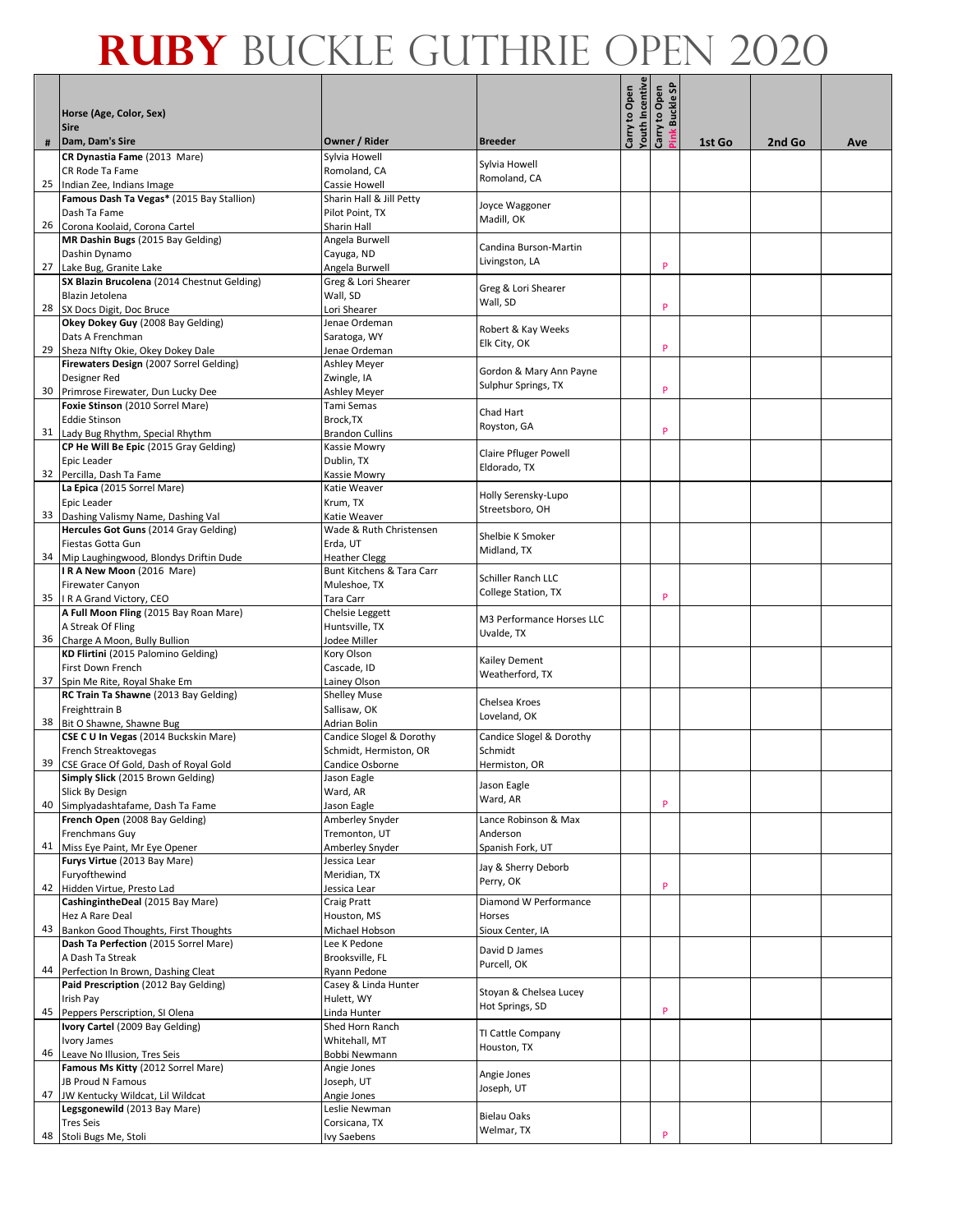|    | Horse (Age, Color, Sex)                                                             |                                         |                                              | outh Incentive<br>Carry to Open | ္တ<br>Carry to Open<br><b>Buckle</b> |        |        |     |
|----|-------------------------------------------------------------------------------------|-----------------------------------------|----------------------------------------------|---------------------------------|--------------------------------------|--------|--------|-----|
|    | <b>Sire</b>                                                                         |                                         |                                              |                                 |                                      |        |        |     |
| #  | Dam, Dam's Sire                                                                     | Owner / Rider                           | <b>Breeder</b>                               |                                 | ink                                  | 1st Go | 2nd Go | Ave |
|    | Look Judge (2015 Sorrel Gelding)                                                    | Kristie Peterson                        | Brad & Karen Gleason                         |                                 |                                      |        |        |     |
|    | JD Look<br>49 Froghollow Judge Judy, Judge Cash                                     | Lott, TX<br>Kristie Peterson            | Touchet, WA                                  |                                 |                                      |        |        |     |
|    | JL Tularosa (2014 Chestnut Mare)                                                    |                                         |                                              |                                 |                                      |        |        |     |
|    | JL Sirocco                                                                          | Don Young<br>Ronildo Filho              | Jill Lane Quarter Horses<br>Fort Benton, MT  |                                 |                                      |        |        |     |
|    | 50 BF Silver Charm, Takin On The Cash                                               |                                         |                                              |                                 |                                      |        |        |     |
|    | KN PonyTa Fame (2016 Buckskin Mare)<br><b>KN Famous Czar</b>                        | Kimi Nichols<br>Brownwood, TX           | Kimi Ann Nichols                             |                                 |                                      |        |        |     |
|    | 51 Vanishing Frenchgirl, Frenchmans Guy                                             | Jolene Montgomery                       | Brownwood, TX                                |                                 |                                      |        |        |     |
|    | No Pressure On Me* (2006 Sorrel Stallion)                                           | Martha Reeves                           | Harry & Vivian Blackwell                     |                                 |                                      |        |        |     |
|    | Leo Nick Bar                                                                        | Weatherford, TX                         | Naylor, MO                                   |                                 | P                                    |        |        |     |
| 52 | SX Frenchmans Vanila, Frenchmans Guy<br>Code Name Eagle (2013 Sorrel Gelding)       | Ryann Pedone<br>Devyn Madonna           |                                              |                                 |                                      |        |        |     |
|    | One Famous Eagle                                                                    | Santa Margarita, CA                     | Lana G Merrick-Bailey                        |                                 |                                      |        |        |     |
|    | 53 Dash Ta Spend, Dash Ta Fame                                                      | Devyn Madonna                           | Norman, OK                                   |                                 |                                      |        |        |     |
|    | Dashing Manny (2006 Palomino Gelding)                                               | Paul Freed                              | Lance Robinson                               |                                 |                                      |        |        |     |
| 54 | PC Redwood Manny                                                                    | Wellsville, UT                          | Spanish Fork, UT                             |                                 | P                                    |        |        |     |
|    | Evening Traffic, Dash Thru Traffic<br>AMR Jumpin Dry Fire (2008 Gray Mare)          | Kailey Mitton<br>Mick & Kelsie Miller   |                                              |                                 |                                      |        |        |     |
|    | PG Dry Fire                                                                         | Riley, OR                               | Aspen Meadow Ranch<br>Park City, UT          |                                 |                                      |        |        |     |
|    | 55 Ms Jumpin Jack Spratt, Docs Jack Spratt                                          | Kelsie Miller                           |                                              |                                 | P                                    |        |        |     |
|    | Fancy Corona (2009 Bay Mare)<br><b>Prime Talent</b>                                 | Jamie Johnston<br>Coyle, OK             | Nogota Ranch                                 |                                 |                                      |        |        |     |
|    | 56 Time To Gogo, Tempo Jet                                                          | Jamie Johnston                          | De Leon Spgs, FL                             |                                 | P                                    |        |        |     |
|    | SR Felloffthe Wagon (2012 Bay Gelding)                                              | Twenty Plus Ranch                       | Jo & Latricia Duke                           |                                 |                                      |        |        |     |
|    | PYC Paint Your Wagon                                                                | Baton Rouge, LA                         | Three Rivers, TX                             |                                 |                                      |        |        |     |
| 57 | Lady Rompin, Tiny Tornado Too<br>Rockin Maxine (2014 Sorrel Mare)                   | Kristen Roby<br><b>Hailey Beal</b>      |                                              |                                 | P                                    |        |        |     |
|    | Rockin W                                                                            | Blackwell, TX                           | Waltons Rocking W Ranch Inc                  |                                 |                                      |        |        |     |
|    | 58 Zacks Lena, Zack T Wood                                                          | Hailey Beal                             | Fort Worth, TX                               | Y                               |                                      |        |        |     |
|    | Mr Elegant Shawne (2014 Sorrel Mare)                                                | <b>Emily Becker</b>                     | Arbie & Betty Miller                         |                                 |                                      |        |        |     |
|    | Shawne Bug Leo                                                                      | New Braunfels, TX                       | Hico, TX                                     |                                 | P                                    |        |        |     |
|    | 59 Elegant Seis, Tres Seis<br>Slick N Black (2014 Black Mare)                       | <b>Emily Becker</b><br>Cayla Small      |                                              |                                 |                                      |        |        |     |
|    | Slick By Design                                                                     | Willson, OK                             | Jane & Ryan Melby                            |                                 |                                      |        |        |     |
|    | 60 RC Back In Black, Ninety Nine Goldmine                                           | Cayla Small                             | Burneyville, OK                              |                                 | P                                    |        |        |     |
|    | Merrilyn Blu Diamond (2014 Brown Mare)                                              | <b>7B Performance Horses</b>            | <b>7B Performance Horses</b>                 |                                 |                                      |        |        |     |
|    | Sparkys Blue Road<br>61 Merrilyn, Merridoc                                          | Buhl, ID<br>David Wiseman               | Buhl, ID                                     |                                 |                                      |        |        |     |
|    | Famous Baby Stella (2015 Chestnut Mare)                                             | Desirae Wheeler                         |                                              |                                 |                                      |        |        |     |
|    | The Goodbye Lane                                                                    | Idaho Falls, ID                         | Sheila Hill<br>Saint Anthony, ID             |                                 |                                      |        |        |     |
|    | 62 CP Private Dancer, Dash Ta Fame                                                  | Desirae Wheeler                         |                                              |                                 |                                      |        |        |     |
|    | Ima Diva Red Dasher (2015 Chestnut Mare)<br>The Red Dasher                          | Robert & Becky Kerr<br>Carnegie, OK     | Robert & Becky Kerr                          |                                 |                                      |        |        |     |
|    | 63 Assuredly French, Frenchmans Guy                                                 | Kim Squires                             | Carnegie, TX                                 |                                 |                                      |        |        |     |
|    | French Me Cr Else (2014 Sorrel Mare)                                                | Kim Schuize                             | <b>Brittany Tonozzi</b>                      |                                 |                                      |        |        |     |
|    | First Down French                                                                   | Larkspur, CO                            | Lampassas, TX                                |                                 |                                      |        |        |     |
|    | 64 Willow Wispmoon, Runnerelse<br>Native Jetolena (2015 Sorrel Mare)                | Kim Schulze<br>Terry McCormmach         |                                              |                                 |                                      |        |        |     |
|    | Blazin Jetolena                                                                     | Walla Walla, WA                         | <b>Busby Quarterhorse LLC</b>                |                                 |                                      |        |        |     |
| 65 | Suzies Native Bug, Shawne Bug                                                       | Kim Smith                               | Millsap, TX                                  |                                 |                                      |        |        |     |
|    | Totanka (2012 Dun Gelding)                                                          | Rebecca Weiner                          | Alejandro Moya                               |                                 |                                      |        |        |     |
|    | <b>Tres Seis</b><br>66 Foxie Minnie, Game Patriot                                   | Ocala, FL<br>Rebecca Weiner             | Edcouch, TX                                  |                                 | P                                    |        |        |     |
|    | Guys Dashing Girl (2006 Sorrel Mare)                                                | Craig & Pam Nelson                      | <b>Bill &amp; Debbie Myers</b>               |                                 |                                      |        |        |     |
|    | Frenchmans Guy                                                                      | Hermosa, SD                             | St Onge, SD                                  |                                 |                                      |        |        |     |
|    | 67 Marys Dash Ta Fame, Dash Ta Fame<br><b>BCK Texas Guy (2014 Chestnut Gelding)</b> | Pam Nelson<br>Lyndsey Hunter            |                                              |                                 |                                      |        |        |     |
|    | <b>Traffic Guy</b>                                                                  | Hurricane, UT                           | <b>Brent G Wonnacott</b>                     |                                 |                                      |        |        |     |
|    | 68 Makn Effort, Maknmoves                                                           | Hadlee Hunter                           | Bluffdale, UT                                |                                 | P                                    |        |        |     |
|    | Silver N Dough (2015 Gray Stallion)                                                 | Casey or Darcee Shepherd                | Casey or Darcee Shepherd                     |                                 |                                      |        |        |     |
| 69 | TwoForTheDough                                                                      | Levan, UT                               | Levan, UT                                    |                                 |                                      |        |        |     |
|    | Silver Replicate, Judge Cash<br>Slicksurewin (2015 Brown Gelding)                   | Darcee Shepherd<br>Deanna Mixon-Pietsch |                                              |                                 |                                      |        |        |     |
|    | Slick By Design                                                                     | Sarasota, FL                            | Deanna Mixon-Pietsch                         |                                 |                                      |        |        |     |
|    | 70 Bullys French Fox, Bully For Casey                                               | Deanna Mixon-Pietsch                    | Sarasota, FL                                 |                                 | P                                    |        |        |     |
|    | Streakin Eye Paint (2005 Red Roan Mare)                                             | Sherri Cass                             | Lance Robinson & Max                         |                                 |                                      |        |        |     |
|    | A Streak Of Fling<br>71 Miss Eye Paint, Mr Eye Opener                               | Pierre, SD<br>Sherri Cass               | Anderson<br>Spanish Fork, UT                 |                                 |                                      |        |        |     |
|    | Double Shota Seis 37 (2013 Bay Mare)                                                | Erica Rayer                             |                                              |                                 |                                      |        |        |     |
|    | <b>Tres Seis</b>                                                                    | Spring, TX                              | Shannon Renee Akerstrom<br>Potter Valley, CA |                                 |                                      |        |        |     |
|    | 72 Packin Golden Coins, Packin Sixes                                                | Tasha Welsh                             |                                              |                                 | P                                    |        |        |     |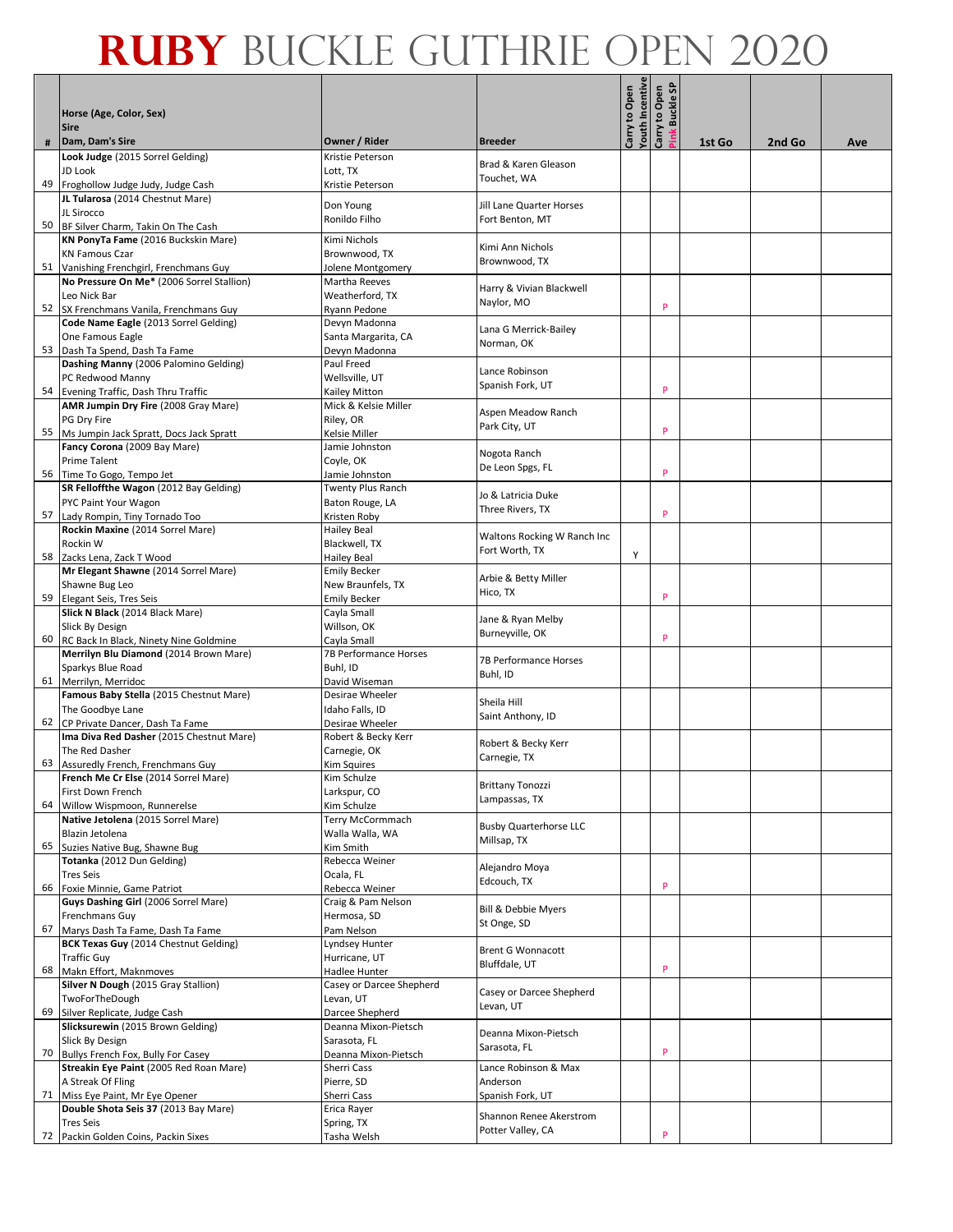|    | Horse (Age, Color, Sex)                                                  |                                               |                                      | outh Incentive<br>Carry to Open | န္တ<br>Carry to Open<br><b>Buckle</b> |        |        |     |
|----|--------------------------------------------------------------------------|-----------------------------------------------|--------------------------------------|---------------------------------|---------------------------------------|--------|--------|-----|
|    | <b>Sire</b>                                                              |                                               |                                      |                                 | ink                                   |        |        |     |
| #  | Dam, Dam's Sire<br>SM A Royal PYC (2011 Bay Gelding)                     | Owner / Rider<br>Stefani Barnett              | <b>Breeder</b>                       |                                 |                                       | 1st Go | 2nd Go | Ave |
|    | PYC Paint Your Wagon                                                     | Muskogee, OK                                  | Rafter Sm Ranch                      |                                 |                                       |        |        |     |
|    | 73 A Royal Country Miss, A Royale High                                   | Stefani Barnett                               | Wagoner, OK                          |                                 | P                                     |        |        |     |
|    | Hillbilly Bombshell (2014 Brown Mare)                                    | Steiner Ranch                                 | Kyle Edwards & Sue Smith             |                                 |                                       |        |        |     |
|    | <b>Frenchmans Guy</b>                                                    | Weatherford, TX                               | Black Foot, ID                       |                                 |                                       |        |        |     |
|    | 74 Daisy Duke Dash, Dash Ta Fame                                         | <b>Steely Steiner</b><br><b>Tom Clark</b>     |                                      |                                 |                                       |        |        |     |
|    | Bring It On Guys (2009 Chestnut Mare)<br>Frenchmans Guy                  | Ocala, FL                                     | <b>Bill &amp; Debbie Myers</b>       |                                 |                                       |        |        |     |
|    | 75 Full A Irish Whiskey, Paddy Irish Whiskey                             | Sabra O'Quinn                                 | Saint Onge, SD                       |                                 |                                       |        |        |     |
|    | Dashing Ta Fortune (2016 Brown Mare)                                     | Tony & Holly Fenoglio                         |                                      |                                 |                                       |        |        |     |
|    | <b>Tres Fortunes</b>                                                     | Nocona, TX                                    | Cayla Small Melby<br>Burneyville, OK |                                 |                                       |        |        |     |
|    | 76   Dash Ta Lil, Dash Ta Fame                                           | Holly Fenoglio                                |                                      |                                 |                                       |        |        |     |
|    | Streakin Ms Wink (2014 Bay Mare)                                         | <b>Revolution Equine</b>                      | Brian & Lisa Fulton                  |                                 |                                       |        |        |     |
| 77 | A Streak Of Fling<br>Give Me A Wink, Doc O Dynamite                      | Cohutta, GA<br>Bayleigh Choate                | Valentine, NE                        |                                 |                                       |        |        |     |
|    | Mitey Pitstopinvegas (2016 Gray Mare)                                    | <b>Tammy Rokus</b>                            |                                      |                                 |                                       |        |        |     |
|    | French Streaktovegas                                                     | Millsap, TX                                   | Lani Rust                            |                                 |                                       |        |        |     |
|    | 78 A Mitey Tuff Gal, Ultimate Smasher                                    | Billie Ann Harmon                             | Stephenville, TX                     |                                 |                                       |        |        |     |
|    | Bugs Wise Guy (2008 Sorrel Gelding)                                      | Kelly Neisius                                 | Ron & Merry Dickens                  |                                 |                                       |        |        |     |
|    | Frenchmans Guy                                                           | Okmulgee, OK                                  | Adel, IA                             |                                 |                                       |        |        |     |
| 79 | Miss Fancy Bugs, Go For Bugs<br>Three Tymes A Lady (2011 Bay Mare)       | Cale Neisius<br>Amy Schimke & Brett Borkowski | RD Hubbard & Robert                  | Y                               |                                       |        |        |     |
|    | <b>Tres Seis</b>                                                         | Wessington Springs, SD                        | Mastersen                            |                                 |                                       |        |        |     |
| 80 | Shesnowlady, First Down Dash                                             | Amy Schimke                                   | Tularosa, NM                         |                                 | P                                     |        |        |     |
|    | Blurry Bug Leo (2014 Brown Gelding)                                      | Andrea Cline & Todd Matte                     |                                      |                                 |                                       |        |        |     |
|    | Shawne Bug Leo                                                           | Springtown, TX                                | Sheila Hill<br>Saint Anthony, ID     |                                 |                                       |        |        |     |
| 81 | CP Murrtal, Dash Ta Fame                                                 | Andrea Cline                                  |                                      |                                 | P                                     |        |        |     |
|    | Slick Cindy (2013 Sorrel Mare)                                           | Angie & Brant Moore                           | Courtney Cantrell                    |                                 |                                       |        |        |     |
| 82 | As Good As Nick Gets<br>Bet On Love, One Slick One                       | Canyon, TX<br>Angie Moore                     | Goliad, TX                           |                                 | P                                     |        |        |     |
|    | Fames French Captain (2014 Sorrel Gelding)                               | <b>Stacy Bason</b>                            |                                      |                                 |                                       |        |        |     |
|    | <b>UR One Famous Rebel</b>                                               | Tularosa, NM                                  | Karen Ottinger                       |                                 |                                       |        |        |     |
| 83 | BiankusFrenchShasta, Captain Biankus                                     | Dakota Danley                                 | Hondo, TX                            |                                 |                                       |        |        |     |
|    | Sudden Hero (2015 Brown Gelding)                                         | Dale Snow                                     | Webb Ranch LLC                       |                                 |                                       |        |        |     |
|    | <b>Valiant Hero</b>                                                      | Nocona, TX                                    | Isabel, SD                           | Y                               |                                       |        |        |     |
| 84 | Vanilas Sudden Fame, Dash Ta Fame<br>Rollin Winner (2014 Sorrel Gelding) | Charli Snow<br>Noretta Stritzke               |                                      |                                 |                                       |        |        |     |
|    | <b>Winners Version</b>                                                   | Tremonton, UT                                 | A & C Racing & Roping                |                                 |                                       |        |        |     |
| 85 | Rollin, Brookstone Bay                                                   | Craig Stritzke                                | Roosevelt, UT                        |                                 | P                                     |        |        |     |
|    | Dash Ta Fire Canyon (2015 Gray Mare)                                     | Melinda Edwards                               | Charlie Kendall                      |                                 |                                       |        |        |     |
|    | <b>Firewater Canyon</b>                                                  | Pleasanton, TX                                | Glendale, AZ                         |                                 |                                       |        |        |     |
|    | 86 Frenchmans Cinnemon, Frenchmans Guy                                   | Melinda Edwards Dunn                          |                                      |                                 | P                                     |        |        |     |
|    | Oh So French (2011 Palomino Mare)<br>Frenchmans Guy                      | John Jacobi<br>Murchison, TX                  | <b>Tyrell Moody</b>                  |                                 |                                       |        |        |     |
| 87 | Oh So Effort, Special Effort                                             | Melissa Brandt                                | Letcher, SD                          |                                 |                                       |        |        |     |
|    | Slick Lane Ta Fame (2015 Black Mare)                                     | Nancy Adkins                                  | Mike & Jill Petty                    |                                 |                                       |        |        |     |
|    | Slick By Design                                                          | Marengo, OH                                   | Merkel, TX                           |                                 |                                       |        |        |     |
| 88 | Short Lane Ta Fame, Dash Ta Fame                                         | Will Lear                                     |                                      |                                 | P                                     |        |        |     |
|    | Dats Great Ettabo (2011 Bay Gelding)<br>Dats A Frenchman                 | Wendy L Wilson<br>Chino Valley, AZ            | Wendy L Wilson                       |                                 |                                       |        |        |     |
| 89 | Shield Of Victory, Great Victory                                         | Wendy Wilson                                  | Chino Valley, AZ                     |                                 |                                       |        |        |     |
|    | Fortunes Flame (2011 Chestnut Mare)                                      | London Gorham                                 |                                      |                                 |                                       |        |        |     |
|    | <b>Tres Fortunes</b>                                                     | Cotulla, TX                                   | Bobby & Nancy Mayes                  |                                 |                                       |        |        |     |
|    | 90 Ahsome Blossom Flame, Mr HG Flame                                     | London Gorham                                 | McDade, TX                           | Y                               |                                       |        |        |     |
|    | SX Smooth Drambouie (2011 Sorrel Gelding)                                | Greg & Lori Shearer                           | Greg & Lori Shearer                  |                                 |                                       |        |        |     |
|    | A Smooth Guy<br>91 SX Docs Cricketta, Doc Bruce                          | Wall, SD                                      | Wall, SD                             |                                 | P                                     |        |        |     |
|    | Little Honory Streak (2007 Red Roan Gelding)                             | Lori Shearer<br>Wayne R Davis                 |                                      |                                 |                                       |        |        |     |
|    | A Streak Of Fling                                                        | Warrenton, MO                                 | Carol & Charles Weddle               |                                 |                                       |        |        |     |
|    | 92 Lucky Honor, Jet Of Honor                                             | Dalene Schobee                                | Edmond, OK                           |                                 |                                       |        |        |     |
|    | Jets Letters Ta Abby (2014 Sorrel Gelding)                               | <b>Busby Quarterhorse LLC</b>                 | <b>Busby Quarterhorse LLC</b>        |                                 |                                       |        |        |     |
|    | Blazin Jetolena                                                          | Millsap, TX                                   | Millsap, TX                          |                                 | P                                     |        |        |     |
| 93 | Real Famous Abby, Dash Ta Fame                                           | Ashley Schafer                                |                                      |                                 |                                       |        |        |     |
|    | Shez Flyin High Guyz (2015 Sorrel Mare)<br>Frenchmans Guy                | <b>Brent &amp; Tammy Hickey</b><br>Godley, TX | Bill & Debbie Myers                  |                                 |                                       |        |        |     |
|    | 94 Flyin To Holland, Holland Ease                                        | <b>Brooke Hickey</b>                          | Saint Onge, SD                       |                                 |                                       |        |        |     |
|    | Honkytonkbadonkedonk (2015 Bay Mare)                                     | Brad & Karly Knight                           |                                      |                                 |                                       |        |        |     |
|    | The Goodbye Lane                                                         | Roosevelt, UT                                 | Dawon Seeley<br>Spanish Fork, UT     |                                 |                                       |        |        |     |
|    | 95 PH Jazzy Judy, Tuff Buddy Cash                                        | Edria Day                                     |                                      |                                 | P                                     |        |        |     |
|    | Ima Friendly Guy (2010 Bay Gelding)                                      | Jayme Robison                                 | Bill & Debbie Myers                  |                                 |                                       |        |        |     |
|    | A Smooth Guy<br>96 Dash of Hot Colours, Dashing Val                      | Bellville, TX<br>Jodee Miller                 | Saint Onge, SD                       |                                 | P                                     |        |        |     |
|    |                                                                          |                                               |                                      |                                 |                                       |        |        |     |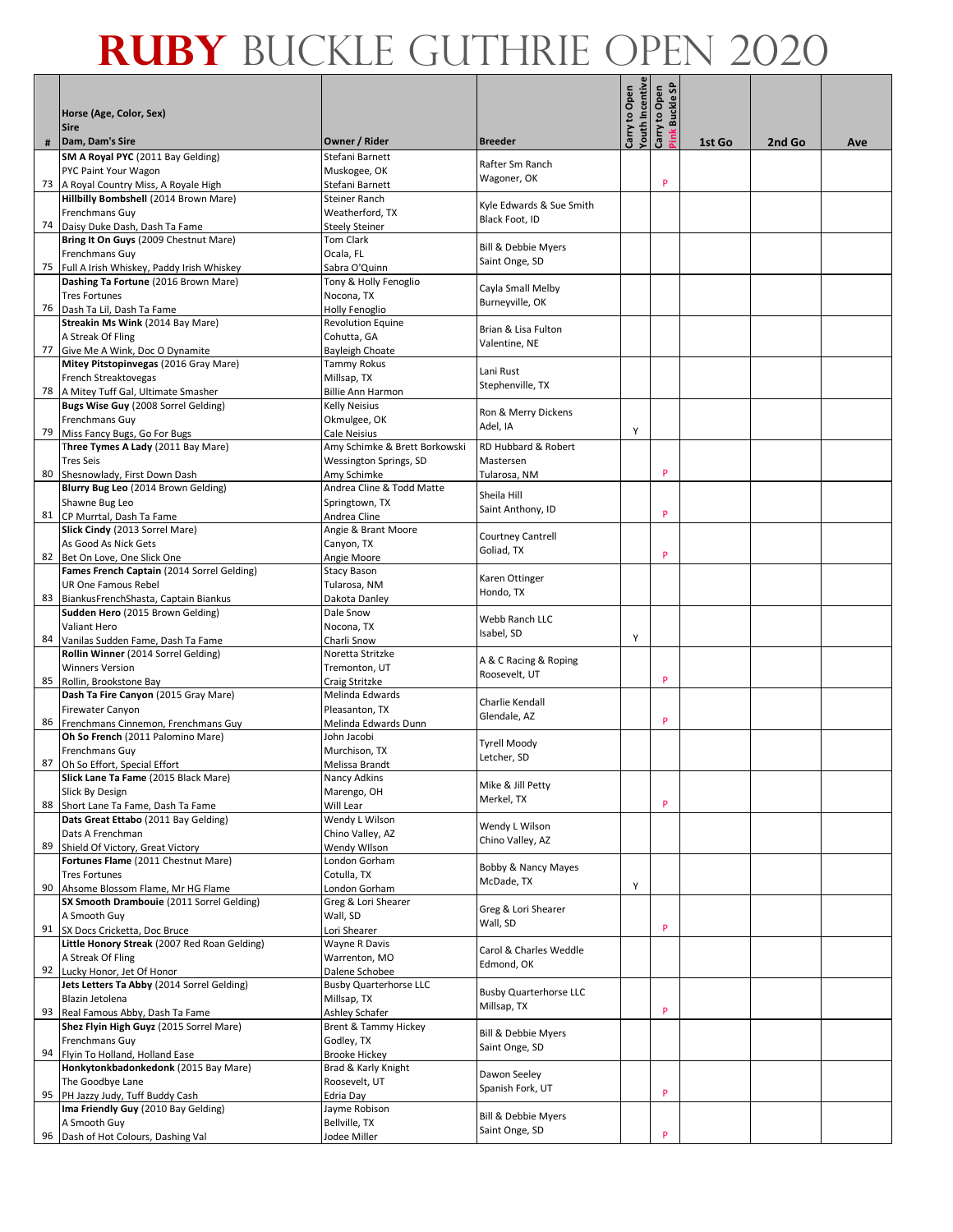|    | Horse (Age, Color, Sex)                                                          |                                                    |                                            | <b>Touth Incentive</b><br>Carry to Open | <b>Buckle SP</b><br>Carry to Open |        |        |     |
|----|----------------------------------------------------------------------------------|----------------------------------------------------|--------------------------------------------|-----------------------------------------|-----------------------------------|--------|--------|-----|
|    | <b>Sire</b>                                                                      |                                                    |                                            |                                         | <b>Mulk</b>                       |        |        |     |
| #  | Dam, Dam's Sire<br>Designs Of Red (2008 Sorrel Mare)                             | Owner / Rider                                      | <b>Breeder</b>                             |                                         |                                   | 1st Go | 2nd Go | Ave |
|    | Designer Red                                                                     | Kassie Hohenstien & Tracy<br>Monnens, Shakopee, MN | Gerald Williams                            |                                         |                                   |        |        |     |
| 97 | Povertys Snowflake, Easy Rollin Jet                                              | Kassie Hohenstein                                  | Dingerfield, TX                            |                                         | P                                 |        |        |     |
|    | Epic Guy (2015 Gray Gelding)                                                     | Kristen Williams                                   | Kristen Williams                           |                                         |                                   |        |        |     |
|    | Epic Leader<br>98 Frenchilicious, Frenchmans Guy                                 | Frierson, LA<br>Kassie Mowry                       | Frierson, LA                               |                                         |                                   |        |        |     |
|    | SR Pistol Packinanne (2014 Sorrel Mare)                                          | Erika Boucher                                      |                                            |                                         |                                   |        |        |     |
|    | A Streak Of Fling                                                                | Galion. OH                                         | Leeann & Larry Kay Rafferty<br>Joaquin, TX |                                         |                                   |        |        |     |
|    | 99 LK Watch ME Rock, Firewateronetherocks                                        | Kelly Bowser                                       |                                            |                                         |                                   |        |        |     |
|    | Guys Special Effort (2007 Palomino Mare)<br><b>Frenchmans Guy</b>                | Cabrina Vickers<br>Flagstaff, AZ                   | Tyrell R Moody                             |                                         |                                   |        |        |     |
|    | 100 Some Kinda Keeper, Special Effort                                            | Cabrina Vickers                                    | Letcher, SD                                |                                         |                                   |        |        |     |
|    | CM Waitin On Lane (2014 Sorrel Gelding)                                          | Cole & Marcie Wilson                               | Cole & Marcie Wilson                       |                                         |                                   |        |        |     |
|    | The Goodbye Lane                                                                 | Lake Shore, UT                                     | Lake Shore, UT                             |                                         | P                                 |        |        |     |
|    | 101 Tachina, Dashair<br>Letta Traffic Do It (2015 Buckskin Mare)                 | Gracie Beckstrom<br>Janett Dykes                   |                                            |                                         |                                   |        |        |     |
|    | <b>Traffic Guy</b>                                                               | Baxley, GA                                         | Troy & Jamie Ashford                       |                                         |                                   |        |        |     |
|    | 102 April Rose For Hank, Letta Hank Do It                                        | Janett Dykes                                       | Lott, TX                                   |                                         |                                   |        |        |     |
|    | Feel The Sting* (2013 Chestnut Stallion)                                         | Jason Martin & Charlie Cole                        | Sherry Cervi & Mel O Potter                |                                         |                                   |        |        |     |
|    | Dash Ta Fame<br>103 MP Meter My Hay, PC Frenchmans Hayday                        | Pilot Point, TX<br>Ryann Pedone                    | Marana, AZ                                 |                                         | P                                 |        |        |     |
|    | Streak N Goodbye (2015 Chestnut Gelding)                                         | Dr. Zachary Bruggen                                |                                            |                                         |                                   |        |        |     |
|    | The Goodbye Lane                                                                 | Ward, AR                                           | Rubylee Walker<br>Pingree, ID              |                                         |                                   |        |        |     |
|    | 104 Streak N Wink, Sterakin Jewel                                                | Jason Eagle                                        |                                            |                                         | P                                 |        |        |     |
|    | Firen On Water (2011 Palomino Gelding)<br>A Firewater Twist RB                   | Dusty & Lacey Morse<br>Randolph, UT                | Barry & Marry Ann Munkers                  |                                         |                                   |        |        |     |
|    | 105 Bam Bam Bars, Macho Jake                                                     | <b>Dottie Morse</b>                                | Lexington, OR                              | Υ                                       |                                   |        |        |     |
|    | Smooth Ruby Jean (2013 Bay Mare)                                                 | <b>Barlow Livestock</b>                            | <b>Barlow Livestock</b>                    |                                         |                                   |        |        |     |
|    | A Smooth Guy<br>106 Fame Ta Throw, Dash Ta Fame                                  | Gillette, WY                                       | Gillette, WY                               |                                         | P                                 |        |        |     |
|    | StreakinCoronaQueen (2014 Bay Roan Mare)                                         | Cindy Wright<br>Anderson Cattle Company            |                                            |                                         |                                   |        |        |     |
|    | A Streak Of Fling                                                                | Glendive, MT                                       | Brian & Lisa Fulton<br>Valentine, NE       |                                         |                                   |        |        |     |
|    | 107 Queen Fa Tima, Dash Ta Fame                                                  | <b>Haley Stevenson</b>                             |                                            |                                         |                                   |        |        |     |
|    | Aint Seen E High Yet (2014 Buckskin Gelding)<br>Aint Seen Nothin Yet             | Kevin Hullinger<br>Spanish Fork, UT                | Lindsay Devoll/Cathy Burnett               |                                         |                                   |        |        |     |
|    | 108 High Velvet, On A High                                                       | Macy Hullinger                                     | Rockwell, TX                               |                                         |                                   |        |        |     |
|    | Nickys Private Jet (2010 Sorrel Mare)                                            | Gracey Lee Jarosek                                 | Johnie Goodman                             |                                         |                                   |        |        |     |
|    | As Good As Nick Gets                                                             | Bastrop, TX                                        | Waelder, TX                                |                                         | P                                 |        |        |     |
|    | 109 Bustersjet, Jet String<br>LMG Freaky Frenchy (2013 Bay Mare)                 | Gracey Lee Jarosek<br>Lacey Chretien               |                                            |                                         |                                   |        |        |     |
|    | <b>BHR Frenchies Socks</b>                                                       | Uintch, LA                                         | Lacey Chretien                             |                                         |                                   |        |        |     |
|    | 110 Breezy Perry, Mr Jess Perry                                                  | Lacey Chretien                                     | Uintch, LA                                 |                                         | P                                 |        |        |     |
|    | GK Shalena (2011 Chestnut Mare)<br>Blazin Jetolena                               | Rebecca Clark                                      | Kathi Stubblefield                         |                                         |                                   |        |        |     |
|    | 111 KC Shabang, Shazoom                                                          | Pleasant Plains, AR<br><b>Becky Clark</b>          | Branch, AR                                 |                                         | P                                 |        |        |     |
|    | Guns Fancy Fling (2010 Bay Roan Mare)                                            | Heatner Leeper                                     | Cathi Carroll                              |                                         |                                   |        |        |     |
|    | A Streak Of Fling                                                                | Wilmore, KS                                        | Edmond, OK                                 |                                         |                                   |        |        |     |
|    | 112 Guns Fancy Chex, No Chex To Cash<br>Positively Streakin (2014 Bay Roan Mare) | <b>Heather Leeper</b><br>Joe & Carla Spitz         |                                            |                                         |                                   |        |        |     |
|    | Streakin Boon Dox                                                                | Lamar, CO                                          | Joe & Carla Spitz                          |                                         |                                   |        |        |     |
|    | 113 Positively A Coyote, Coyote Colonel                                          | Ivy Saebens                                        | Lamar, CO                                  |                                         | P                                 |        |        |     |
|    | Lenas Famous Blondie (2011 Palomino Mare)<br>Born Ta Be Famous                   | Joey & Shana Griffis<br>Texarkana, TX              | Ky Stierwalt                               |                                         |                                   |        |        |     |
|    | 114 Bambis Lena, Mr Freckles Olena                                               | Hannah Griffis                                     | Leedey, OK                                 |                                         |                                   |        |        |     |
|    | Dynamic Lady Duo (2015 Red Roan Mare)                                            | Monica McClung                                     | Monica McClung                             |                                         |                                   |        |        |     |
|    | Dashin Dynamo                                                                    | May, OK                                            | May, OK                                    |                                         | P                                 |        |        |     |
|    | 115 Lady Bug Biankus, Our Hush Money<br>VF A Live Design (2005 Bay Gelding)      | <b>Chaley Hext</b><br>Bryana Lehrmann              |                                            |                                         |                                   |        |        |     |
|    | Designer Red                                                                     | Lexington, TX                                      | Danny Ray                                  |                                         |                                   |        |        |     |
|    | 116 Live Rebel, Parrs Alive                                                      | Bryana Lehrman                                     | Ada, OK                                    |                                         | P                                 |        |        |     |
|    | Famous TinCadillac (2011 Mare)                                                   | David & Elaine Sloan                               | <b>Victory Farms</b>                       |                                         |                                   |        |        |     |
|    | <b>Eddie Stinson</b><br>117 Ms Cadillac Anny, Dr Nick Bar                        | Jermyn, TX<br>Caila Seal                           | Ada, OK                                    |                                         |                                   |        |        |     |
|    | Epic Bit Of Fame (2015 Gray Gelding)                                             | Kaylon & Seth Rodriguez                            |                                            |                                         |                                   |        |        |     |
|    | Epic Leader                                                                      | Polk City, FL                                      | Kaylon & Seth Rodriguez<br>Polk City, FL   |                                         |                                   |        |        |     |
|    | 118 Madams Bit Of Fame, Zippy Zevi Dasher<br>Mini Gun (2015 Gray Mare)           | Kaylon Rodriguez<br>Kelly & Shannon McReynolds     |                                            |                                         |                                   |        |        |     |
|    | Fiestas Gotta Gun                                                                | La Luz, NM                                         | Royal D Ranch                              |                                         |                                   |        |        |     |
|    | 119 Blazen Martha, Marthas Six Moons                                             | Shannon McReynolds                                 | Henrietta, TX                              |                                         |                                   |        |        |     |
|    | Hot French Lady (2014 Palomino Mare)                                             | Brett & Elizabeth Sbrusch                          | John & Shelley Holman                      |                                         |                                   |        |        |     |
|    | First Down French<br>120 BH Shawns Hot Stuff, Dash Ta Fame                       | Needville, TX<br>Elizabeth Sbrusch                 | Brentwood, CA                              |                                         |                                   |        |        |     |
|    |                                                                                  |                                                    |                                            |                                         |                                   |        |        |     |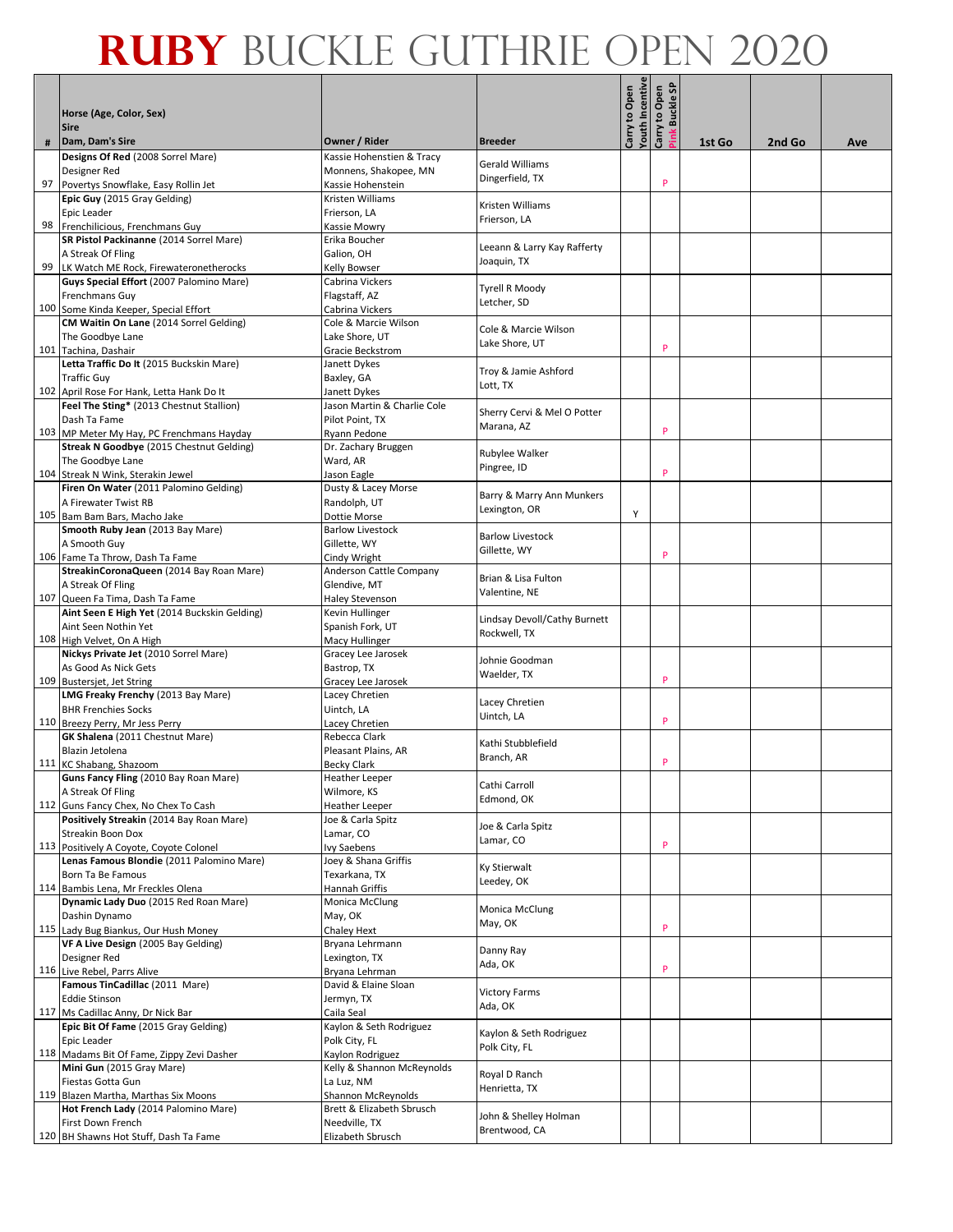|     | Horse (Age, Color, Sex)                                                     |                                              |                                          | outh Incentive<br>Carry to Open | န္တ<br>Carry to Open<br><b>Buckle</b> |        |        |     |
|-----|-----------------------------------------------------------------------------|----------------------------------------------|------------------------------------------|---------------------------------|---------------------------------------|--------|--------|-----|
|     | <b>Sire</b><br>Dam, Dam's Sire                                              | Owner / Rider                                | <b>Breeder</b>                           |                                 |                                       |        | 2nd Go |     |
| #   | Freighttrain C (2014 Brown Gelding)                                         | Erika Ashley                                 |                                          |                                 |                                       | 1st Go |        | Ave |
|     | Freighttrain B                                                              | Krum, TX                                     | Chelsea Kroes                            |                                 |                                       |        |        |     |
|     | 121 Darlin EJ, Dash For Perks                                               | Erika Ashley                                 | Loveland, OK                             |                                 |                                       |        |        |     |
|     | Uh Huh Im Streakin (2015 Brown Gelding)                                     | Courtney Fuchs                               |                                          |                                 |                                       |        |        |     |
|     | French Streaktovegas                                                        | Stephenville, TX                             | Kathy Donegan<br>Bluff Dale, TX          |                                 |                                       |        |        |     |
|     | 122 Uh Huh Bug, Shawne Bug                                                  | <b>Courtney Fuchs</b>                        |                                          |                                 |                                       |        |        |     |
|     | Mr Sassy Frenchman* (2013 Palomino Stallion)<br>Frenchmans Guy              | <b>Bill or Deb Myers</b><br>St Onge, SD      | Speed LLC                                |                                 |                                       |        |        |     |
|     | 123 Jess Sass Me, Mr Jess Perry                                             | <b>Brooke Howell</b>                         | Riverton, UT                             |                                 | P                                     |        |        |     |
|     | Paid By The Second (2014 Sorrel Gelding)                                    | Laina Jo Larue                               |                                          |                                 |                                       |        |        |     |
|     | Furyofthewind                                                               | Aubrey, TX                                   | Kirk Good Fellow                         |                                 |                                       |        |        |     |
|     | 124 Dreams For Lyndsie, Takin On The Cash                                   | LJ Larue                                     | Nacogdoches, TX                          |                                 |                                       |        |        |     |
|     | Green Ivory (2012 Brown Gelding)                                            | Cindy Reynolds                               | Kelly/Yearsley Equine LLC                |                                 |                                       |        |        |     |
|     | Ivory James                                                                 | Douglas, WY                                  | Culver City, CA                          |                                 |                                       |        |        |     |
|     | 125 Three Green Leaves, Tres Seis                                           | Cindy Reynolds                               |                                          |                                 |                                       |        |        |     |
|     | VF Im That Kinda Girl (2015 Sorrel Mare)<br><b>Eddie Stinson</b>            | <b>Victory Farms</b><br>Ada, OK              | <b>Victory Farms</b>                     |                                 |                                       |        |        |     |
|     | 126 Curiocity Corners, Silver Lucky Buck                                    | Kelsey Lutjen Treharne                       | Ada, OK                                  |                                 | P                                     |        |        |     |
|     | The Goodbye Bars (2013 Chestnut Gelding)                                    | Kim Schulze                                  |                                          |                                 |                                       |        |        |     |
|     | The Goodbye Lane                                                            | Larkspur, CO                                 | Lacy Morse<br>Randolph, UT               |                                 |                                       |        |        |     |
| 127 | Bam Bam Bars, Macho Jake                                                    | Kim Schulze                                  |                                          |                                 |                                       |        |        |     |
|     | Ivory Candy (2013 Bay Gelding)                                              | <b>Stanley Forbes</b>                        | <b>Stanley Forbes</b>                    |                                 |                                       |        |        |     |
|     | Ivory James                                                                 | O'Donnell, TX                                | O'Donnell, TX                            |                                 |                                       |        |        |     |
|     | 128 Jesses Candy, Mr Jess Perry<br>Graves Slick Bullion (2015 Brown Mare)   | Nisa Berry<br>Tasha Welsh                    |                                          |                                 |                                       |        |        |     |
|     | Slick By Design                                                             | Dublin, TX                                   | <b>Curtis Graves</b>                     |                                 |                                       |        |        |     |
|     | 129 Dancers Gold Bullion, Bully Bullion                                     | Tasha Welsh                                  | Collinsville, TX                         |                                 | P                                     |        |        |     |
|     | JL Page Parfait (2011 Buckskin Mare)                                        | Craig & Pam Nelson                           |                                          |                                 |                                       |        |        |     |
|     | Frenchmans Guy                                                              | Hermosa, SD                                  | Jill Lane Quarter Horse<br>Ft Benton, MT |                                 |                                       |        |        |     |
|     | 130 Turning Pages, Maskrullah                                               | Pam Nelson                                   |                                          |                                 |                                       |        |        |     |
|     | Buhbye (2014 Bay Mare)                                                      | Kelsey Hayden                                | Dawson Seeley                            |                                 |                                       |        |        |     |
|     | The Goodbye Lane                                                            | Hanford, CA                                  | Spanish Fork, UT                         |                                 | P                                     |        |        |     |
|     | 131 Patchs April Gem, Lay A Patch<br>Two Rubles (2012 Sorrel Mare)          | Kelsey Hayden<br>Casey or Darcee Shepherd    |                                          |                                 |                                       |        |        |     |
|     | TwoForTheDough                                                              | Levan, UT                                    | Jay Pitcher                              |                                 |                                       |        |        |     |
|     | 132 A Societys Lass, Society Road                                           | Darcee Shepherd                              | Smithfield, UT                           |                                 |                                       |        |        |     |
|     | Streaking Sonofagun (2008 Bay Roan Gelding)                                 | Carl & D'Ann Gehlsen                         | Carl & D'Ann Gehlsen                     |                                 |                                       |        |        |     |
|     | A Streak Of Fling                                                           | Mission, SD                                  | Mission, SD                              |                                 |                                       |        |        |     |
|     | 133 Gunny, Back To Cash                                                     | D'Ann Gehlsen                                |                                          |                                 |                                       |        |        |     |
|     | Famously Painted (2014 Sorrel Gelding)                                      | <b>Tracy Page</b>                            | M Jones                                  |                                 |                                       |        |        |     |
|     | JB Proud N Famous<br>134 Sadies Lady, Mr Robin Boy                          | Bluffdale, UT<br>Brandon Stokes              | Joseph, UT                               |                                 |                                       |        |        |     |
|     | JL Prissys Roc (2014 Palomino Mare)                                         | Coy & Taylor Hildreth                        |                                          |                                 |                                       |        |        |     |
|     | JL Sirocco                                                                  | Olathe, CO                                   | Jill Lane Quarter Horses                 |                                 |                                       |        |        |     |
|     | 135 VCprissysdiggerfrost, Sun Frost                                         | <b>Taylor Hildreth</b>                       | Fort Benton, MT                          |                                 | P                                     |        |        |     |
|     | Shez Fast N Famous (2015 Black Mare)                                        | Michael Busby                                | Tom Bradbury & John Hammes               |                                 |                                       |        |        |     |
|     | One Famous Eagle                                                            | Okmulgee, OK                                 | Byers, CO                                |                                 |                                       |        |        |     |
|     | 136 Sheza Fast Dasher, Heza Fast Dash                                       | Morgan Busby                                 |                                          |                                 | P                                     |        |        |     |
|     | Jets Famous Lady (2012 Sorrel Mare)<br>Blazin Jetolena                      | <b>Busby Quarterhorse LLC</b><br>Millsap, TX | <b>Busby Quarterhorse LLC</b>            |                                 |                                       |        |        |     |
|     | 137 GL Famous First Lady, Dash Ta Fame                                      | Sabra O'Quinn                                | Millsap, TX                              |                                 | P                                     |        |        |     |
|     | Teena Turner (2012 Brown Mare)                                              | Steiner Ranch                                |                                          |                                 |                                       |        |        |     |
|     | Blazin Jetolena                                                             | Weatherford, TX                              | Kyle Edwards & Sue Smith                 |                                 |                                       |        |        |     |
|     | 138 Daisy Duke Dash, Dash Ta Fame                                           | <b>Steely Steiner</b>                        | Black Foot, ID                           |                                 | P                                     |        |        |     |
|     | AMR Cash On Fire (2009 Gray Mare)                                           | Dry Mountain Ranch LLC                       | Aspen Meadow Ranch                       |                                 |                                       |        |        |     |
|     | PG Dry Fire                                                                 | Riley, OR                                    | Park City, UT                            |                                 | P                                     |        |        |     |
|     | 139 Me N My Cash, Call Me Bad Blood<br>MysteryInTheWinds (2015 Sorrel Mare) | Skye Miller<br>Alona James                   |                                          |                                 |                                       |        |        |     |
|     | Furyofthewind                                                               | Ada, OK                                      | <b>Ernest Summer</b>                     |                                 |                                       |        |        |     |
|     | 140 Louisiana Trail, Streakin La Jolla                                      | Alona James                                  | Checotah, OK                             |                                 | P                                     |        |        |     |
|     | Patriots Firewater (2015 Gray Gelding)                                      | Flare Up Farms/Karl Smith                    |                                          |                                 |                                       |        |        |     |
|     | Firewater Canyon                                                            | Lucedale, MS                                 | Karl Smith<br>Lucedale, MS               |                                 |                                       |        |        |     |
|     | 141 JJ Lady Patriot, Game Patriot                                           | Billie Ann Harmon                            |                                          |                                 | P                                     |        |        |     |
|     | NB Heza Fast Bug Leo (2014 Chestnut Gelding)                                | <b>Todd Matte</b>                            | Crystal Nichols                          |                                 |                                       |        |        |     |
|     | Shawne Bug Leo                                                              | Lafayette, LA                                | Abilene, TX                              |                                 | P                                     |        |        |     |
|     | 142 IB Fast, Ronas Ryon<br>BS Honor Thy Fame (2010 Sorrel Mare)             | Andrea Cline<br>Donna Workman                |                                          |                                 |                                       |        |        |     |
|     | Born Ta Be Famous                                                           | Katy, TX                                     | Kris Suard                               |                                 |                                       |        |        |     |
|     | 143 Renes Lady Bars, Rene Dan Jet                                           | Brielle Workman                              | Lockport, LA                             |                                 | P                                     |        |        |     |
|     | JMS French Royalty (2014 Bay Mare)                                          | Kelly Neisius                                | Amy Schimke & Jean Shultz                |                                 |                                       |        |        |     |
|     | Frenchmans Guy                                                              | Okmulgee, OK                                 | Wessington Springs, SD                   |                                 |                                       |        |        |     |
|     | 144 Copy Em Royal, Royal Shake Em                                           | Cale Neisius                                 |                                          | Y                               |                                       |        |        |     |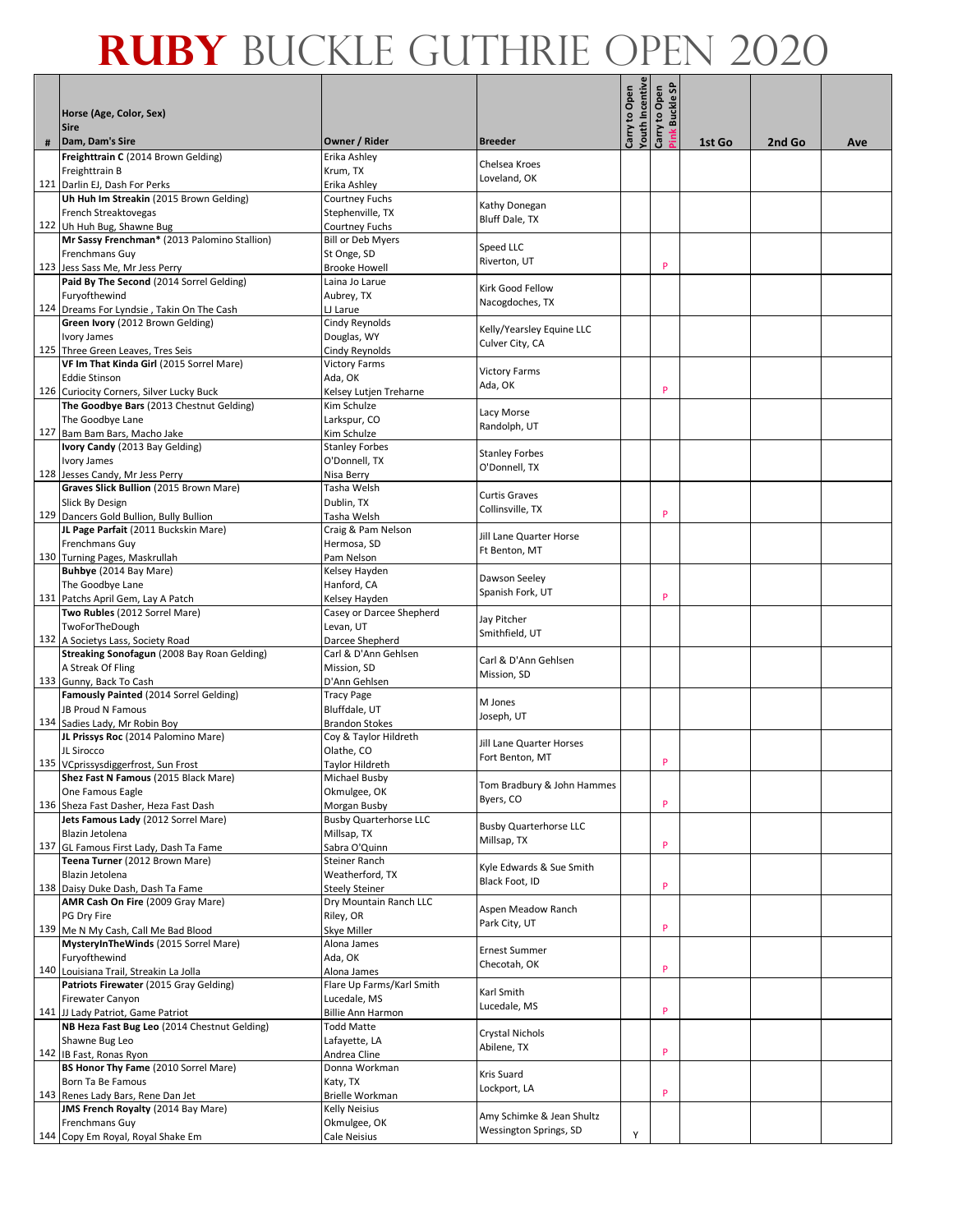|   | Horse (Age, Color, Sex)                                                           |                                            |                                       | outh Incentive<br>Carry to Open | န္တ<br>Carry to Open<br><b>Buckle</b> |        |        |     |
|---|-----------------------------------------------------------------------------------|--------------------------------------------|---------------------------------------|---------------------------------|---------------------------------------|--------|--------|-----|
|   | <b>Sire</b><br>Dam, Dam's Sire                                                    | Owner / Rider                              | <b>Breeder</b>                        |                                 |                                       |        |        |     |
| # | Doc Manny (2008 Brown Gelding)                                                    | Cody & Maegan Heiner                       |                                       |                                 |                                       | 1st Go | 2nd Go | Ave |
|   | PC Redwood Manny                                                                  | Corinne, UT                                | Lee Ray Shepherd                      |                                 |                                       |        |        |     |
|   | 145 Orange Merridoc, Merridoc                                                     | Maegan Heiner                              | Spanish Fork, UT                      |                                 | P                                     |        |        |     |
|   | Darlins Xpress Wagon (2011 Bay Gelding)                                           | Katie Larson-Gleason                       | Joyce Irvine & Gwen Ward              |                                 |                                       |        |        |     |
|   | PYC Paint Your Wagon                                                              | Manhattan, KS                              | Derby, KS                             |                                 |                                       |        |        |     |
|   | 146 Meter Me Darlin, Meter Me Gone                                                | <b>Madison Book</b>                        |                                       |                                 |                                       |        |        |     |
|   | Free Rockin Spirit (2013 Sorrel Mare)                                             | <b>Hailey East</b>                         | Mr & Mrs Louis Waters                 |                                 |                                       |        |        |     |
|   | Rockin W<br>147 Col C Free Spirit, Colonel Clout                                  | Linn, TX<br><b>Hailey East</b>             | Utopia, TX                            |                                 |                                       |        |        |     |
|   | Guys Best Gal (2008 Sorrel Mare)                                                  | Jay & Maryellen Absher                     |                                       |                                 |                                       |        |        |     |
|   | Frenchmans Guy                                                                    | Flatonia, TX                               | Charles & Kristie Peterson            |                                 |                                       |        |        |     |
|   | 148 Cheyanns Wonder, Otoe Wonder                                                  | Maryellen Absher                           | Lott, TX                              |                                 |                                       |        |        |     |
|   | Tres Ducks In A Row (2013 Sorrel Mare)                                            | Melinda Edwards                            | Shoppa Ranch                          |                                 |                                       |        |        |     |
|   | <b>Tres Seis</b>                                                                  | Pleasanton, TX                             | Decatur, TX                           |                                 |                                       |        |        |     |
|   | 149 VF Elmers Lil Sis, Burrs First Down                                           | Melinda Edwards Dunn                       |                                       |                                 | P                                     |        |        |     |
|   | Sheza Free Bug (2015 Bay Mare)                                                    | Jana Bean                                  | Jana Bean                             |                                 |                                       |        |        |     |
|   | Shawne Bug Leo<br>150 Pistol N A Petticoat, Lins First Bullet                     | Fort Hancock, TX                           | Fort Hancock, TX                      |                                 | P                                     |        |        |     |
|   | Ethyls Eyes (2015 Brown Mare)                                                     | Jana Bean<br>Jason & Leslie Willis         |                                       |                                 |                                       |        |        |     |
|   | Furyofthewind                                                                     | Chester, SC                                | Dolores Hill                          |                                 |                                       |        |        |     |
|   | 151 Joyous Eyes, Mr Eye Opener                                                    | Leslie Willis                              | Moore, OK                             |                                 | P                                     |        |        |     |
|   | Frenchmans Assassin (2009 Sorrel Gelding)                                         | London Gorham                              | Jordon Briggs                         |                                 |                                       |        |        |     |
|   | Frenchmans Guy                                                                    | Cotulla, TX                                | Chilton, TX                           |                                 |                                       |        |        |     |
|   | 152 Huggys Spitfire, With Great Ease                                              | London Gorham                              |                                       | Y                               |                                       |        |        |     |
|   | Streakin Otoe Guy (2012 Bay Gelding)<br>A Streak Of Fling                         | Wendy L Wilson                             | <b>Fulton Performance Horses</b>      |                                 |                                       |        |        |     |
|   | 153 Frenchmans Otoe Girl, Frenchmans Guy                                          | Chino Valley, AZ<br>Wendy Wilson           | Valentine, NE                         |                                 |                                       |        |        |     |
|   | Slicks Biankus Guy (2015 Bay Gelding)                                             | Wendy Cline                                |                                       |                                 |                                       |        |        |     |
|   | Slick By Design                                                                   | Hempstead, TX                              | Karen Lynn Ottinger                   |                                 |                                       |        |        |     |
|   | 154 BiankusFrenchShasta, Captain Biankus                                          | Wendy Cline                                | Hondo, TX                             |                                 | P                                     |        |        |     |
|   | Slick Im Dandy (2015 Bay Gelding)                                                 | Cheryle Laws                               | Cheryle Laus                          |                                 |                                       |        |        |     |
|   | Slick By Design                                                                   | Forrest City, AR                           | Forrest City, AR                      |                                 | P                                     |        |        |     |
|   | 155 Gem Dandy Bullion, Bully Bullion<br>Blue Pogonip Society (2013 Brown Gelding) | Cheryle Laws<br>Tonia Davis & Rick Adams   |                                       |                                 |                                       |        |        |     |
|   | Sparkys Blue Road                                                                 | Ogden, UT                                  | <b>7B Perfomance Horses</b>           |                                 |                                       |        |        |     |
|   | 156 Ms Pico Society, Sweet Society Road                                           | Tonia Davis                                | Bliss, ID                             |                                 |                                       |        |        |     |
|   | Shut The Blazin Door (2012 Sorrel Gelding)                                        | Karen & Brice Manning                      |                                       |                                 |                                       |        |        |     |
|   | Blazin Jetolena                                                                   | Marietta, OK                               | Brice & Karen Manning<br>Marietta, OK |                                 |                                       |        |        |     |
|   | 157 Shut The Front Door, Dash Ta Fame                                             | Karen Manning                              |                                       |                                 | P                                     |        |        |     |
|   | Lenas Little Redhead (2006 Sorrel Mare)<br>Designer Red                           | Kassie Hohenstien & Tracy                  | Ky Stierwalt                          |                                 |                                       |        |        |     |
|   | 158 Bambis Lena, Mr Freckles Olena                                                | Monnens, Shakopee, MN<br>Kassie Hohenstein | Leedey, OK                            |                                 | P                                     |        |        |     |
|   | Miss Etta Stinson (2015 Bay Mare)                                                 | Lee Pedone                                 |                                       |                                 |                                       |        |        |     |
|   | <b>Eddie Stinson</b>                                                              | Sunset, TX                                 | Victory Farms                         |                                 |                                       |        |        |     |
|   | 159 A Dash Of Reality, Some Dasher                                                | Ryann Pedone                               | Ada, OK                               |                                 | P                                     |        |        |     |
|   | JL Fame In Vegas (2014 Sorrel Mare)                                               | M R Performance Horses                     | Jayme Robison                         |                                 |                                       |        |        |     |
|   | French Streaktovegas                                                              | Bellville, TX                              | Bellville, TX                         |                                 |                                       |        |        |     |
|   | 160 JL Sweet Fame, Dash Ta Fame<br>Sugary Lane (2014 Chestnut Mare)               | Jodee Miller<br>Jarrod & Josie Hales       |                                       |                                 |                                       |        |        |     |
|   | The Goodbye Lane                                                                  | Spanish Fork, UT                           | Shana Gibson                          |                                 |                                       |        |        |     |
|   | 161 BS Pretty Proud Sugar, Proudest Effort                                        | Josie Hales                                | Ogden, UT                             |                                 | P                                     |        |        |     |
|   | Traffic Kat (2013 Black Gelding)                                                  | Dawn & Jimmie Smith                        | Michael Sanchez                       |                                 |                                       |        |        |     |
|   | <b>Traffic Guy</b>                                                                | McDade, TX                                 | Mc Dade, TX                           |                                 | P                                     |        |        |     |
|   | 162 Blue Berry Kitty Kat, RF Bob Cat<br>Rakin In A Fortune (2014 Brown Gelding)   | Jimmie Smith<br>Lisa Kisner                |                                       |                                 |                                       |        |        |     |
|   | <b>Tres Fortunes</b>                                                              | Hays, KS                                   | <b>Bob Meister</b>                    |                                 |                                       |        |        |     |
|   | 163 Rakin In The Bets, Rakin In The Cash                                          | Lisa Kisner                                | Helena, OK                            |                                 |                                       |        |        |     |
|   | Little Man Keith (2008 Brown Gelding)                                             | Marty & Jessica Leach                      | Ervin E Wyatt                         |                                 |                                       |        |        |     |
|   | <b>Tres Seis</b>                                                                  | Rockville, NE                              | Edmond, OK                            |                                 |                                       |        |        |     |
|   | 164 This Is Mi World, Corona Cartel                                               | Jessica Leach                              |                                       |                                 | P                                     |        |        |     |
|   | High Valor (2009 Gelding Gelding)<br>Valiant Hero                                 | Dona Kay Rule                              | Lana Merrick                          |                                 |                                       |        |        |     |
|   | 165 Rare High, Rare Form                                                          | Minco, OK<br>Dona Kay Rule                 | Norman, OK                            |                                 |                                       |        |        |     |
|   | Favorite Version (2015 Sorrel Mare)                                               | Kelli Thouvenell                           |                                       |                                 |                                       |        |        |     |
|   | <b>Winners Version</b>                                                            | Hooper, UT                                 | Andy & Mary Atkinson                  |                                 |                                       |        |        |     |
|   | 166 Babes Gray Gal, Striking Distance                                             | Kelli Thouvenell                           | Pocatello, ID                         |                                 | P                                     |        |        |     |
|   | Aztecsdontwearsocks (2013 Bay Mare)                                               | Camron P Fambro                            | Camron Fambro                         |                                 |                                       |        |        |     |
|   | <b>BHR Frenchies Socks</b>                                                        | Stephenville, TX                           | Stephenville, TX                      |                                 | P                                     |        |        |     |
|   | 167 Vaqueros Aztec, Drifts Vaquero<br>Princess Stinson (2013 Palomino Mare)       | Jane Fambro<br>Janett Dykes                |                                       |                                 |                                       |        |        |     |
|   | <b>Eddie Stinson</b>                                                              | Raymore, MO                                | Danny K Carrol                        |                                 |                                       |        |        |     |
|   | 168 Oro Rose, Man In The Money                                                    | Janett Dykes                               | Raymore, MO                           |                                 |                                       |        |        |     |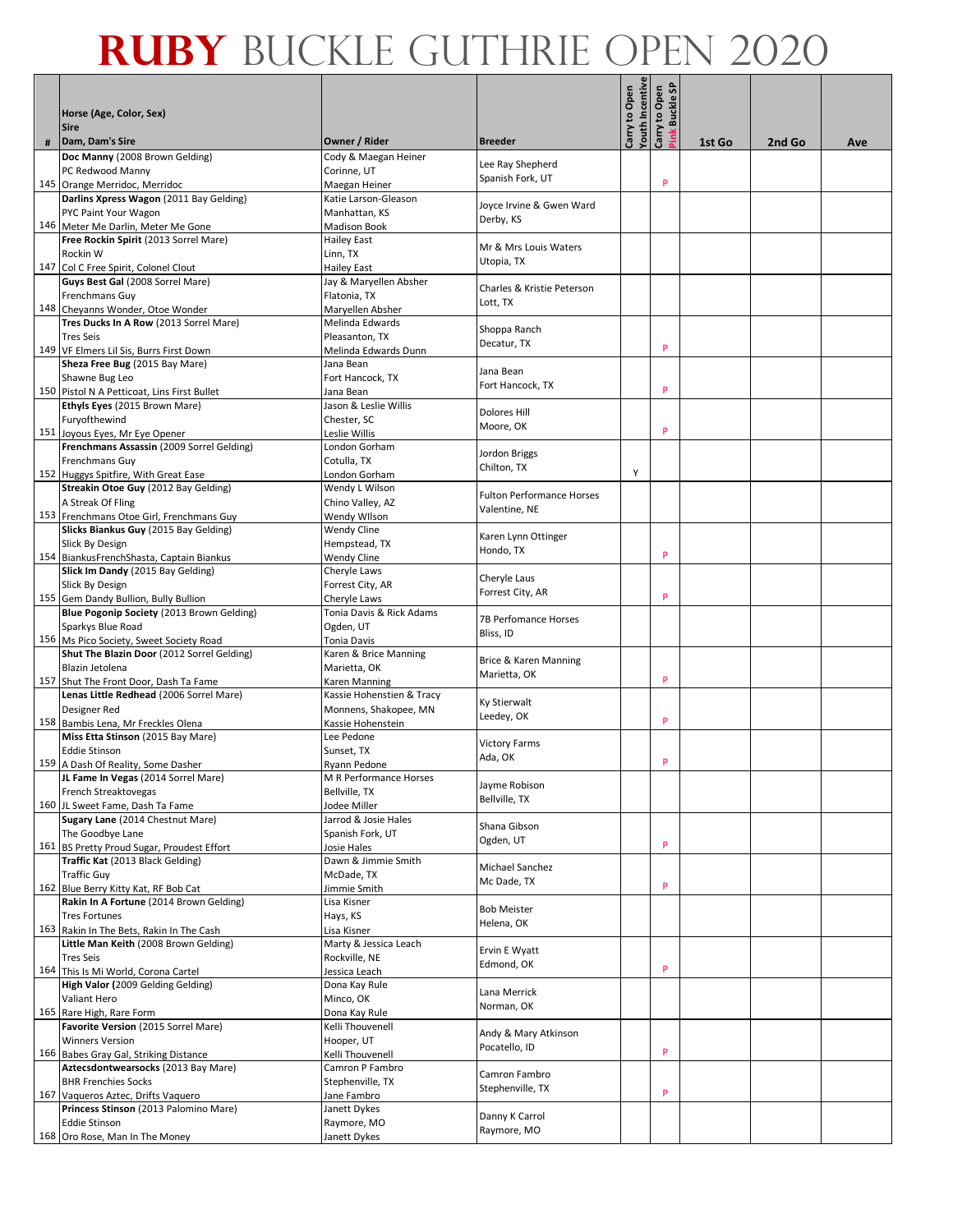|     | Horse (Age, Color, Sex)<br><b>Sire</b>                                                |                                                      |                          | outh Incentive<br>Carry to Open | န္တ<br>Carry to Open<br><b>Buckle</b> |        |        |     |
|-----|---------------------------------------------------------------------------------------|------------------------------------------------------|--------------------------|---------------------------------|---------------------------------------|--------|--------|-----|
| #   | Dam, Dam's Sire                                                                       | Owner / Rider                                        | <b>Breeder</b>           |                                 |                                       | 1st Go | 2nd Go | Ave |
|     | Paddys Whiskey Guy (2013 Red Roan Gelding)                                            | Hank & Stephanie Williams                            |                          |                                 |                                       |        |        |     |
|     | A Streak Of Fling                                                                     | Norwood, CO                                          | Lisa Fulton              |                                 |                                       |        |        |     |
|     | 169 Paddys Lena Whiskey, Paddys Irish Whiskey                                         | Harlie Williams                                      | Valentine, NE            |                                 |                                       |        |        |     |
|     | VQ Check This Jet (2013 Sorrel Mare)                                                  | Brenda McMahan                                       | Jeffrey A Varner         |                                 |                                       |        |        |     |
|     | Blazin Jetolena                                                                       | Divide, CO                                           | Sedalia, CO              |                                 |                                       |        |        |     |
|     | 170 Check It To Me, Project Cash                                                      | Brenda McMahan                                       |                          |                                 |                                       |        |        |     |
|     | Guys Six Pack To Go (2005 Gray Gelding)                                               | Christine Laughlin DeRenzo                           | Shannon Renee Akerstorm  |                                 |                                       |        |        |     |
|     | Frenchmans Guy<br>171 Scatter The Stars, Packin Sixes                                 | Reddick, FL<br>Christine Laughlin DeRenzo            | Potter Valley, CA        |                                 |                                       |        |        |     |
|     | Firewatermakesumacho (2011 Palomino Gelding)                                          | Kory & Lainey Olson                                  |                          |                                 |                                       |        |        |     |
|     | A Firewater Twist RB                                                                  | Cascade, ID                                          | Mary Ann & Barry Munkers |                                 |                                       |        |        |     |
|     | 172 Jimmys Dr Depth, Macho Jake                                                       | Lainey Olson                                         | Lexington, OR            |                                 |                                       |        |        |     |
|     | Toyn With The Guys (2013 Buckskin Mare)                                               | Courtney Adair                                       | Mykayla B Lockhart       |                                 |                                       |        |        |     |
|     | A Smooth Guy                                                                          | Roundrock, TX                                        | Round Rock, TX           |                                 |                                       |        |        |     |
|     | 173 Toi Joi, Toi Caballo                                                              | Courtney Adair                                       |                          |                                 | P                                     |        |        |     |
|     | VC Strawberry Streak (2015 Blue Roan Mare)                                            | Doak Farms                                           | Vernon & Elaine Copsey   |                                 |                                       |        |        |     |
|     | A Streak Of Fling                                                                     | Dona Ana, NM                                         | Brewster, NE             |                                 |                                       |        |        |     |
|     | 174 Visionette, Visionarian<br>Nick O Drama (2008 Gelding)                            | Kaylin Doak<br>Josh Andrews                          |                          |                                 |                                       |        |        |     |
|     | As Good As Nick Gets                                                                  | Greensbrer, AR                                       |                          |                                 |                                       |        |        |     |
|     | 175 Dama For Ya Moma, Martha Le Mours                                                 | <b>Josh Andrews</b>                                  |                          |                                 | P                                     |        |        |     |
|     | SBW Repeat (2016 Sorrel Gelding)                                                      | Stephanie Wheeler                                    | Stephanie Wheeler        |                                 |                                       |        |        |     |
|     | Blazin Jetolena                                                                       | Hattiesburg, MS                                      | Hattiesburg, MS          |                                 |                                       |        |        |     |
|     | 176 SX Dr Peacharita, Dr Nick Bar                                                     | <b>Brian Wheeler</b>                                 |                          |                                 | P                                     |        |        |     |
|     | VF Born Ta Glory (2014 Palomino Mare)                                                 | <b>Bethany Wooters</b>                               | <b>Victory Farms</b>     |                                 |                                       |        |        |     |
|     | Born Ta Be Famous                                                                     | Elwood, NE                                           | Ada, OK                  |                                 | P                                     |        |        |     |
|     | 177 Quint Glory, Lanes Leinster<br>Dusty Blond N Famous (2013 Palomino Mare)          | Javcee Wooters<br>Falena Hunter                      |                          |                                 |                                       |        |        |     |
|     | Aint Seen Nothin Yet                                                                  | Cortez, CO                                           | Falena Hunter            |                                 |                                       |        |        |     |
|     | 178 Mightys Smokey Lady, He Isa Bogie                                                 | Haley Wolfe                                          | Cortez, CO               |                                 |                                       |        |        |     |
|     | My Flings On Fire (2014 Bay Gelding)                                                  | <b>Check L Performance Horses</b>                    | Charla Wooten            |                                 |                                       |        |        |     |
|     | A Streak Of Fling                                                                     | Wilmore, KS                                          | Willis, TX               |                                 |                                       |        |        |     |
|     | 179 My Frosted Firewater, No Fade Wranglers                                           | <b>Heather Leeper</b>                                |                          |                                 |                                       |        |        |     |
|     | Designers Fire N Ice (2007 Dun Mare)                                                  | Tara Rafftery                                        | Kenneth & Barbara Burns  |                                 |                                       |        |        |     |
|     | Designer Red                                                                          | Stanchfield, MN                                      | Atlanta, TX              |                                 | P                                     |        |        |     |
|     | 180 Flits Fire and Ice, Fire Water Flit<br>Bogie Stinson (2015 Sorrel Gelding)        | <b>McKenzie Rafftery</b><br>John & Melissa Wilks     |                          |                                 |                                       |        |        |     |
|     | <b>Eddie Stinson</b>                                                                  | Boaz, AL                                             | Danny Carroll            |                                 |                                       |        |        |     |
|     | 181 BW Hard Headed Woman, Dashin Elvis                                                | Chris Coffey                                         | Raymore, MO              |                                 | P                                     |        |        |     |
|     | My Epic Miracle (2015 Sorrel Mare)                                                    | Laney Fowler                                         | Schiller Ranch LLC       |                                 |                                       |        |        |     |
|     | Epic Leader                                                                           | Grandview, TX                                        | College Station, TX      |                                 |                                       |        |        |     |
|     | 182 LRH Ali Mane, Miracle Streak                                                      | Laney Fowler                                         |                          |                                 |                                       |        |        |     |
|     | First Down Tinman (2013 Gelding)                                                      | Karen J Christensen                                  | Gayla McBee              |                                 |                                       |        |        |     |
| 183 | First Down French                                                                     | Georgetown, TX                                       | Hondo, TX                |                                 |                                       |        |        |     |
|     | Lynclar, Bold Executive<br>Guys Ebony N Ivory (2015 Buckskin Mare)                    | Karen J Christensen<br><b>NFP Performance Horses</b> |                          |                                 |                                       |        |        |     |
|     | Ivory James                                                                           | Spring, TX                                           | Myers Performance Horses |                                 |                                       |        |        |     |
|     | 184 Guys Cash For Perks, Frenchmans Guy                                               | Tasha Welsh                                          | St Onge, SD              |                                 |                                       |        |        |     |
|     | The Duke of Ivory (2013 Bay Gelding)                                                  | <b>Brooke Taylor</b>                                 | <b>Bobby Cox</b>         |                                 |                                       |        |        |     |
|     | Ivory James                                                                           | <b>Hockley TX</b>                                    | Fort Worth, TX           |                                 |                                       |        |        |     |
|     | 185 Miss Royal Baby Doll, Royal Quick Dash                                            | <b>Brooke Taylor</b>                                 |                          |                                 |                                       |        |        |     |
|     | Harvey P Wald (2014 Bay Roan Gelding)<br>French Streaktovegas                         | Heather Bauman<br>Piedmont, SD                       | Debbie & Heather Bauman  |                                 |                                       |        |        |     |
|     | 186 Joni Jacolynn, The Little Colonel                                                 | Heather Bauman                                       | Piedmont, SD             |                                 |                                       |        |        |     |
|     | Flashy French Kirk (2010 Chestnut Mare)                                               | Dani Buhler                                          |                          |                                 |                                       |        |        |     |
|     | Frenchmans Guy                                                                        | Aledo, TX                                            | Bob & Gary Johnson       |                                 |                                       |        |        |     |
|     | 187 JRS Miss Kirk, Dr Kirk                                                            | Dani Buhler                                          | Lemmon, SD               |                                 |                                       |        |        |     |
|     | Fury Of The Sun (2012 Sorrel Gelding)                                                 | Patty Jons                                           | John & Cindy Baltezore   |                                 |                                       |        |        |     |
|     | Furyofthewind                                                                         | Bonesteel, SD                                        | Beresford, SD            |                                 | P                                     |        |        |     |
|     | 188 Frenchmans Drifty Go, PC Frenchmans Mark<br>Born Ivory James (2014 Buckskin Mare) | Patty Jons                                           |                          |                                 |                                       |        |        |     |
|     | Born Ta Be Famous                                                                     | JP7C Properties<br>Brownsville, TX                   | <b>Victory Farms</b>     |                                 |                                       |        |        |     |
|     | 189 Chase This Ivory, Ivory James                                                     | Kay Blandford                                        | Ada, OK                  |                                 | P                                     |        |        |     |
|     | Amos Mozes (2014 Sorrel Stallion)                                                     | Alexia Willis                                        |                          |                                 |                                       |        |        |     |
|     | <b>Eddie Stinson</b>                                                                  | Maysville, OK                                        | Alexia Willis            |                                 |                                       |        |        |     |
|     | 190 Royal Chick Three, Shawne Bug                                                     | Morgan Anderson                                      | Maysville, OK            |                                 | P                                     |        |        |     |
|     | Traffic Rocks (2015 Brown Gelding)                                                    | James Hough                                          | Tammy Fischer            |                                 |                                       |        |        |     |
|     | Traffic Guy                                                                           | Stephenville, TX                                     | Ledbetter, TX            |                                 | P                                     |        |        |     |
|     | 191 MP Rosie Rockinhorse, Mp Rock The Creek<br>Frenchmans Spice (2015 Gelding)        | Nisa Berry<br>Alyssa Hebdon                          |                          |                                 |                                       |        |        |     |
|     | Frenchmans Guy                                                                        | Smithfield, UT                                       | Alyssa Hebdon            |                                 |                                       |        |        |     |
|     | 192 Jo Spice For Love, Taras First Love                                               | Kelsey Hayden                                        | Smithfield, UT           |                                 |                                       |        |        |     |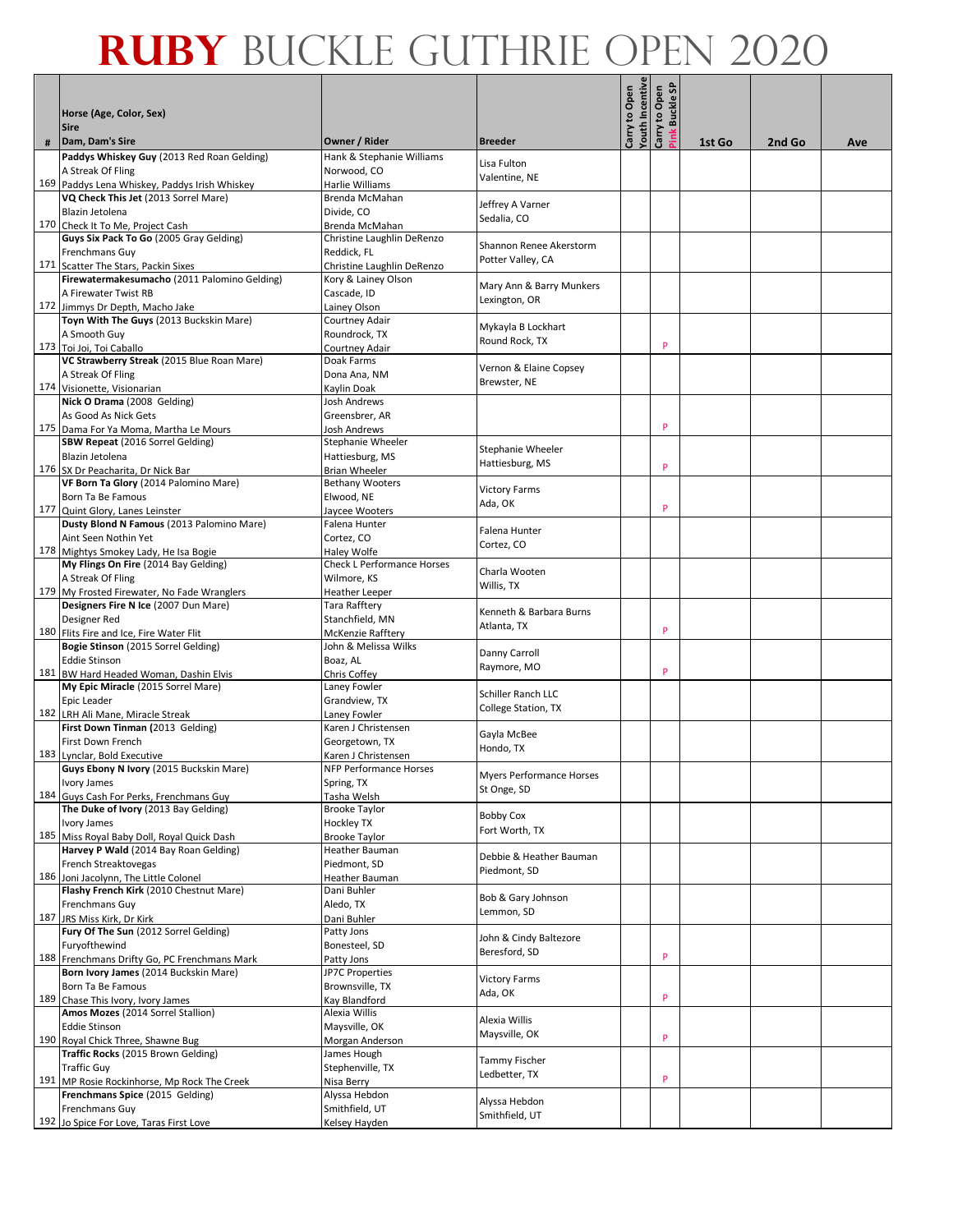|   | Horse (Age, Color, Sex)                                                     |                                           |                                   | outh Incentive<br>Carry to Open | န<br>Carry to Open<br><b>Buckle</b> |        |        |     |
|---|-----------------------------------------------------------------------------|-------------------------------------------|-----------------------------------|---------------------------------|-------------------------------------|--------|--------|-----|
|   | <b>Sire</b>                                                                 |                                           |                                   |                                 |                                     |        |        |     |
| # | Dam, Dam's Sire<br>GM Splashing Proud (2013 Sorrel Gelding)                 | Owner / Rider<br>Wade & Ruth Christensen  | <b>Breeder</b>                    |                                 |                                     | 1st Go | 2nd Go | Ave |
|   | <b>JB Proud N Famous</b>                                                    | Erda, UT                                  | Gloria J Martineau                |                                 |                                     |        |        |     |
|   | 193 Splashing Sally, Striking Distance                                      | Jamie Wade Christensen                    | Salt Lake City, UT                |                                 |                                     |        |        |     |
|   | Sailors Del Light (2012 Sorrel Mare)                                        | Shianne Shepherd                          |                                   |                                 |                                     |        |        |     |
|   | PC Redwood Manny                                                            | Mona, UT                                  | Seeley Dawson<br>Spanish Fork, UT |                                 |                                     |        |        |     |
|   | 194 Del Sol Gal, Amaham                                                     | Shianne Shepherd                          |                                   |                                 | P                                   |        |        |     |
|   | Good Grief Girl (2014 Sorrel Mare)                                          | Clay Peck                                 | Clay Peck                         |                                 |                                     |        |        |     |
|   | The Goodbye Lane<br>195 Dash N Down Town, Dash 209                          | Lehi, UT                                  | Lehi, UT                          |                                 | P                                   |        |        |     |
|   | UX Smooth Stevi (2014 Palomino Mare)                                        | Teressa Peck<br>Carl & D'Ann Gehlsen      |                                   |                                 |                                     |        |        |     |
|   | A Smooth Guy                                                                | Mission, SD                               | Marlin & Jinx Maude               |                                 |                                     |        |        |     |
|   | 196 UX Firewater Lizzie, Firewater Frost                                    | D'Ann Gehlsen                             | Hermosa, SD                       |                                 | P                                   |        |        |     |
|   | Guyz Sis (2014 Sorrel Mare)                                                 | Dry Mountain Ranch LLC                    | <b>Bill Myers</b>                 |                                 |                                     |        |        |     |
|   | Frenchmans Guy                                                              | Riley, OR                                 | St Onge, SD                       |                                 |                                     |        |        |     |
|   | 197 Micks Sis, Freckles Playboy                                             | Skye Miller                               |                                   |                                 |                                     |        |        |     |
|   | A Classic Frenchkiss (2010 Palomino Gelding)                                | <b>Tim Davis</b>                          | <b>Tim Davis</b>                  |                                 |                                     |        |        |     |
|   | Frenchmans Guy                                                              | Pavillion, WY                             | Pavillion, WY                     |                                 |                                     |        |        |     |
|   | 198 Mikasa Moon, A Classic Dash<br>Rockin Dandi (2012 Sorrel Mare)          | Shyann Lucas<br><b>Whitney Eaton</b>      |                                   |                                 |                                     |        |        |     |
|   | Rockin W                                                                    | Enid, OK                                  | Dottie St Clair Hill              |                                 |                                     |        |        |     |
|   | 199 Dulces Dandi, Dulces Peppy                                              | <b>Whitney Eaton</b>                      | Glen Rose, TX                     |                                 |                                     |        |        |     |
|   | Classic Ivory (2009 Brown Gelding)                                          | <b>Courtney Moose</b>                     | <b>Bullard Farms</b>              |                                 |                                     |        |        |     |
|   | <b>Ivory James</b>                                                          | Midland, TX                               | Weatherford, TX                   |                                 |                                     |        |        |     |
|   | 200 Classic Angle, Kiptys Charger                                           | <b>Courtney Moose</b>                     |                                   |                                 |                                     |        |        |     |
|   | Leos Pretty Woman (2015 Sorrel Mare)                                        | Nickelbar Ranch LLC                       | Nickelbar Ranch LLC               |                                 |                                     |        |        |     |
|   | Shawne Bug Leo                                                              | San Angelo, TX                            | San Angelo, TX                    |                                 | P                                   |        |        |     |
|   | 201 KR Tinker Bell, Dash Ta Fame<br>Slicks Lil Amigo (2014 Bay Gelding)     | Janna Brown<br>Deanna Mixon-Pietsch       |                                   |                                 |                                     |        |        |     |
|   | Slick By Design                                                             | Sarasota, FL                              | Charlie Cole & Jason Martin       |                                 |                                     |        |        |     |
|   | 202 Bough Chicka Wowwow, Bully Bullion                                      | Sabra O'Quinn                             | Pilot Point, TX                   |                                 | P                                   |        |        |     |
|   | Here We Go Guys (2012 Sorrel Gelding)                                       | Danielle Wallace                          |                                   |                                 |                                     |        |        |     |
|   | <b>BHR Frenchies Socks</b>                                                  | Winter Park, FL                           | Crystal Shumate<br>Micanopy, FL   |                                 |                                     |        |        |     |
|   | 203 Jets Cash Up Front, Easy On The Mark                                    | <b>Rylee Elliot</b>                       |                                   |                                 | P                                   |        |        |     |
|   | Aint Surprised (2014 Palomino Mare)                                         | 7B Performance Horses                     | 7B Performance Horses             |                                 |                                     |        |        |     |
|   | Aint Seen Nothin Yet<br>204 Hevenly Surprise, Surprising Remedy             | Buhl, ID                                  | Buhl, ID                          |                                 |                                     |        |        |     |
|   | CoCo Bongo (2014 Buckskin Mare)                                             | Brandon Labbee<br>Aubrey Smith            |                                   |                                 |                                     |        |        |     |
|   | A Smooth Guy                                                                | Binghamton, NY                            | <b>Brittany Pozzi Tonozzi</b>     |                                 |                                     |        |        |     |
|   | 205 Steele Magnolias, Magnolia Bar Jet                                      | <b>Aubrey Smith</b>                       | Victoria, TX                      |                                 | P                                   |        |        |     |
|   | Mitchel (2014 Sorrel Gelding)                                               | Christy Hefley                            | Christy Hefley                    |                                 |                                     |        |        |     |
|   | Slick By Design                                                             | Pine Bluffs, Wy                           | Pine Bluffs, Wy                   |                                 |                                     |        |        |     |
|   | 206 PV Rockin Ta Fame, Dash Ta Fame                                         | Christy Hefley                            |                                   |                                 | P                                   |        |        |     |
|   | Rugged French Guy (2011 Bay Gelding)                                        | Molly Steffen                             | Darren Stoner                     |                                 |                                     |        |        |     |
|   | Frenchmans Guy                                                              | Hico, TX                                  | Palestine, TX                     |                                 |                                     |        |        |     |
|   | 207 Dash For Rugged, Perfectly Rugged<br>Famous By Design (2015 Brown Mare) | <b>Billie Ann Harmon</b><br>Donna Workman |                                   |                                 |                                     |        |        |     |
|   | Slick By Design                                                             | Katy, TX                                  | Nichole Logan                     |                                 |                                     |        |        |     |
|   | 208 Nick Of Guy, Frenchmans Guy                                             | Brielle Workman                           | Rapid City, SD                    |                                 | P                                   |        |        |     |
|   | FameOnTheHorizon (2011 Sorrel Gelding)                                      | Lacey Scott                               | <b>Busby Quarterhorse LLC</b>     |                                 |                                     |        |        |     |
|   | Frenchmans Guy                                                              | Prospect, TN                              | Millsap, TX                       |                                 |                                     |        |        |     |
|   | 209 Rebs Little Fame, Dash Ta Fame                                          | Lacey Scott                               |                                   |                                 |                                     |        |        |     |
|   | Grandiose Guy (2013 Chestnut Gelding)<br><b>BHR Frenchies Socks</b>         | Margo Crowther                            | Crystal Nichole Shumate           |                                 |                                     |        |        |     |
|   | 210 For The Fame, Dash Ta Fame                                              | North Fort Myers, FL<br>Margo Crowther    | Micanopy, FL                      |                                 | P                                   |        |        |     |
|   | Skippn Smooth Brandi (2011 Buckskin Mare)                                   | Jay & Maryellen Absher                    |                                   |                                 |                                     |        |        |     |
|   | A Smooth Guy                                                                | Flatonia, TX                              | Jay & Darla Absher                |                                 |                                     |        |        |     |
|   | 211 Skips Like A Lynx, Lynx Stampede                                        | Maryellen Absher                          | Flatonia, TX                      |                                 | P                                   |        |        |     |
|   | Slick As Pi (2015 Bay Gelding)                                              | Deanna Ruttledge                          | Deanna Rutledge                   |                                 |                                     |        |        |     |
|   | Slick By Design                                                             | Aubrey, TX                                | Aubrey, TX                        |                                 |                                     |        |        |     |
|   | 212 EMW Cherri Pi, Woodbridge                                               | Ryann Pedone                              |                                   |                                 | P                                   |        |        |     |
|   | Gimme Damoney (2010 Bay Gelding)                                            | Jason & Leslie Willis                     | <b>Hodnett Quarter Horses</b>     |                                 |                                     |        |        |     |
|   | <b>Tres Seis</b><br>213 Damoney, Mr Eye Opener                              | Chester, SC<br>Leslie Willis              | Arthur City, TX                   |                                 | P                                   |        |        |     |
|   | Secret Ta Goodbye (2014 Chestnut Gelding)                                   | Kalena Webb                               |                                   |                                 |                                     |        |        |     |
|   | The Goodbye Lane                                                            | Wendell, ID                               | Megan Lewis                       |                                 |                                     |        |        |     |
|   | 214 So Fine A Secret, Raise A Secret                                        | Kalena Webb                               | Filer, ID                         |                                 | P                                   |        |        |     |
|   | Beep Beep The TX Jet (2015 Buckskin Mare)                                   | Katie Larson                              | Katie Larson                      |                                 |                                     |        |        |     |
|   | <b>Traffic Guy</b>                                                          | Manhattan, KS                             | Manhattan, KS                     |                                 |                                     |        |        |     |
|   | 215 Mickeys Texas Jet, Trouble N Texas                                      | Katie Larson                              |                                   |                                 | P                                   |        |        |     |
|   | Deadly Lady (2014 Bay Mare)<br><b>Tres Fortunes</b>                         | Malissa Blackmon<br>Odessa, TX            | Wallace Johnson                   |                                 |                                     |        |        |     |
|   | 216 Chivaros Lady, Furr Treeous                                             | Malissa Blackmon                          | Kekoha, HI                        |                                 |                                     |        |        |     |
|   |                                                                             |                                           |                                   |                                 |                                     |        |        |     |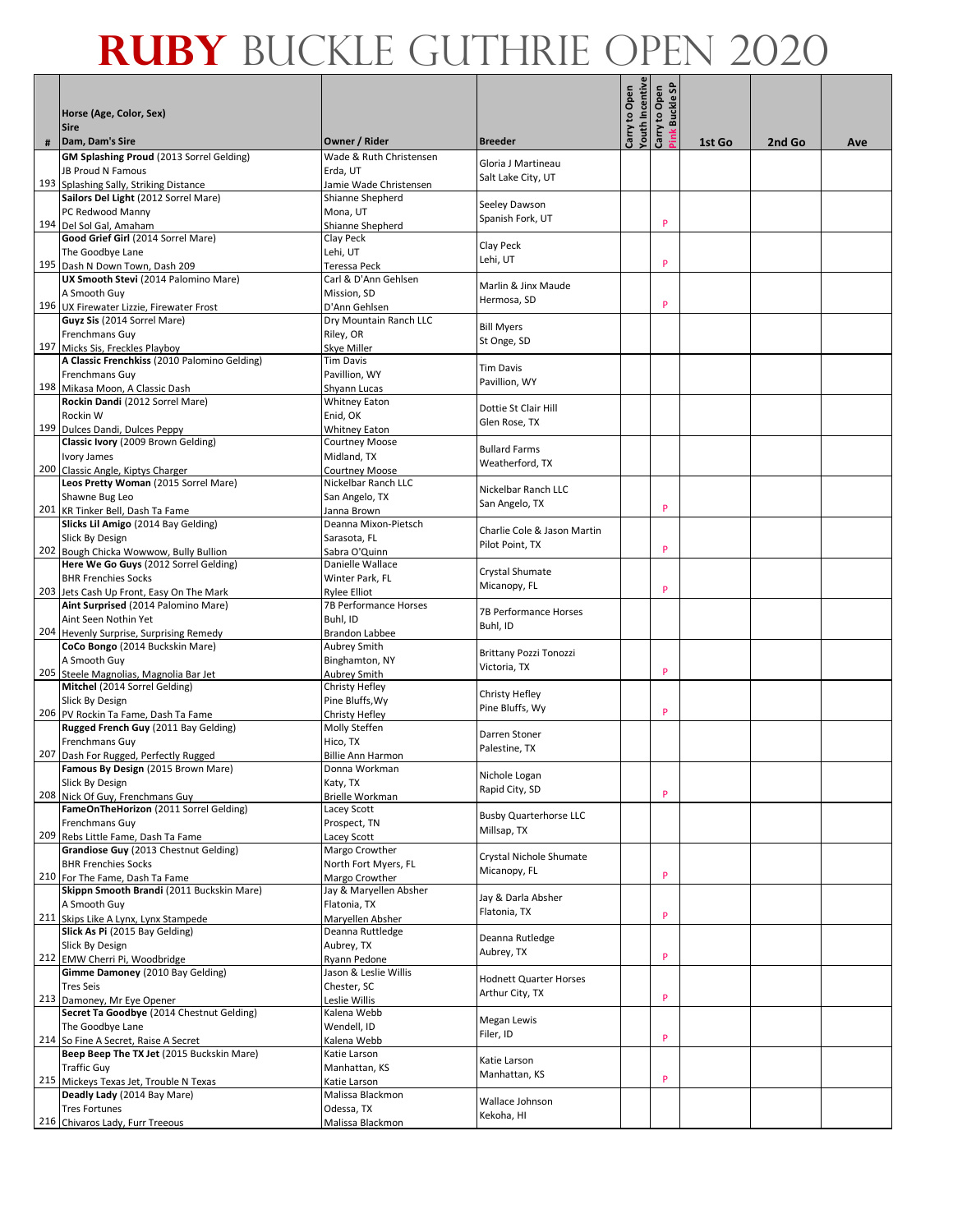|   | Horse (Age, Color, Sex)<br><b>Sire</b>                                               |                                          |                                | outh Incentive<br>Carry to Open | ္တ<br>Carry to Open<br><b>Buckle</b> |        |        |     |
|---|--------------------------------------------------------------------------------------|------------------------------------------|--------------------------------|---------------------------------|--------------------------------------|--------|--------|-----|
| # | Dam, Dam's Sire                                                                      | Owner / Rider                            | <b>Breeder</b>                 |                                 | ink                                  | 1st Go | 2nd Go | Ave |
|   | Mobetta Fame (2014 Palomino Gelding)                                                 | Brad & Karen Gleason                     | Brad & Karen Gleason           |                                 |                                      |        |        |     |
|   | A Smooth Guy                                                                         | Touchet, WA                              | Touchet, WA                    |                                 |                                      |        |        |     |
|   | 217 Daves Jet Ta Fame, Dash Ta Fame                                                  | Karen Gleason                            |                                |                                 | P                                    |        |        |     |
|   | Streakin and Shaken (2014 Gray Gelding)                                              | <b>Wendy Cline</b>                       | Joe & Carla Spitz              |                                 |                                      |        |        |     |
|   | <b>Streakin Boon Dox</b><br>218 Shaken Tornado, Royal Shake Em                       | Hempstead, TX                            | Lamar, CO                      |                                 | P                                    |        |        |     |
|   | Grande PC Redwood (2015 Red Dun Gelding)                                             | Wendy Cline<br>VT Land & Livestock       |                                |                                 |                                      |        |        |     |
|   | PC Redwood Manny                                                                     | Spanish Fork, UT                         | Scott Morgan Bass              |                                 |                                      |        |        |     |
|   | 219 CQ Grand Daisy Hill, CQ Two Dot Hill                                             | Teigan Adams                             | Farmington, UT                 |                                 | P                                    |        |        |     |
|   | Shut The Train Door (2014 Chestnut Mare)                                             | Karen Manning                            | Karen Manning                  |                                 |                                      |        |        |     |
|   | Freighttrain B                                                                       | Marietta, OK                             | Marietta, OK                   |                                 |                                      |        |        |     |
|   | 220 Shut The Front Door, Dash Ta Fame                                                | Karen Manning                            |                                |                                 |                                      |        |        |     |
|   | Flobot (2015 Sorrel Gelding)<br>Blazin Jetolena                                      | <b>Fallon Taylor</b><br>Collinsville, TX | Dian Taylor                    |                                 |                                      |        |        |     |
|   | 221 Flos Heiress, Dr Nick Bar                                                        | Joao Ferraz Leao                         | Collinsville, TX               |                                 |                                      |        |        |     |
|   | M R Vegas Fame (2016 Bay Mare)                                                       | M R Performance Horses                   |                                |                                 |                                      |        |        |     |
|   | French Streaktovegas                                                                 | Bellville, TX                            | Jayme Robison<br>Bellville, TX |                                 |                                      |        |        |     |
|   | 222 JL Sweet Fame, Dash Ta Fame                                                      | Jodee Miller                             |                                |                                 |                                      |        |        |     |
|   | Rudustys Tres Seis (2015 Gray Gelding)                                               | Kathryne Marion                          | Womack/Calendar Farms          |                                 |                                      |        |        |     |
|   | <b>Tres Seis</b><br>223 RDustys Fury, Furyofthewind                                  | Blythewood, SC                           | Levelland. TX                  |                                 | P                                    |        |        |     |
|   | Bamberg (2011 Bay Gelding)                                                           | Kathryne Marion<br>Mandy Amos            |                                |                                 |                                      |        |        |     |
|   | <b>Valiant Hero</b>                                                                  | Ocala, FL                                | Ronald Magnon James            |                                 |                                      |        |        |     |
|   | 224 Fashion Lover 99, Friendly Lover 88                                              | Mandy Amos                               | Ocala, FL                      |                                 |                                      |        |        |     |
|   | Winners Red Flame (2011 Sorrel Gelding)                                              | <b>Trent Hartley</b>                     | Chad Richard                   |                                 |                                      |        |        |     |
|   | <b>Winners Version</b><br>225 Red Flame Ta Fame, Dash Ta Fame                        | Peterson, UT                             | Roosevelt, UT                  |                                 | P                                    |        |        |     |
|   | Fling Me Sparkles (2015 Black Mare)                                                  | Rebekah Hartley<br>Krista Irlbeck        |                                |                                 |                                      |        |        |     |
|   | A Streak Of Fling                                                                    | Happy, TX                                | Krista Irlbeck                 |                                 |                                      |        |        |     |
|   | 226 Lightning Bug Rsh, Bug Me Bright                                                 | Krista Irlbeck                           | Happy, TX                      |                                 |                                      |        |        |     |
|   | Rock O Blazin Fame (2013 Chestnut Gelding)                                           | <b>Briena Nicole Wells</b>               | Scott Martin                   |                                 |                                      |        |        |     |
|   | Blazin Jetolena                                                                      | Weatherford, TX                          | Elgin, AZ                      |                                 |                                      |        |        |     |
|   | 227 Bebes Hat Trick, Dash Ta Fame<br>DH Attempt Ta French (2014 Sorrel Gelding)      | Briena Wells<br>Donna Heinen             |                                |                                 |                                      |        |        |     |
|   | Frenchmans Guy                                                                       | Mesa, WA                                 | Donna Heinen                   |                                 |                                      |        |        |     |
|   | 228 CP Hoot Ta Boot, Dash Ta Fame                                                    | Donna Heinen                             | Mesa, WA                       |                                 |                                      |        |        |     |
|   | Guys Merridoc Girl (2011 Sorrel Mare)                                                | Camron P Fambro                          | Troy & Jamie Ashford           |                                 |                                      |        |        |     |
|   | <b>Frenchmans Guy</b>                                                                | Stephenville, TX                         | Lott, TX                       |                                 |                                      |        |        |     |
|   | 229 JB Docs Lil Tootsie, Herridoc<br>BCK Spyder Monkey (2014 Bay Mare)               | Jane Fambro<br>Spencer & Kallie Wright   |                                |                                 |                                      |        |        |     |
|   | The Goodbye Lane                                                                     | Milford, UT                              | <b>Brent Wonnacott</b>         |                                 |                                      |        |        |     |
|   | 230 Phoebes Myth, Phoebes Cartel                                                     | Kallie Wright                            | Bluffdale, UT                  |                                 |                                      |        |        |     |
|   | Smooth As Toast (2009 Buckskin Mare)                                                 | Tracy & Dusti Swan                       | Fred & Clara Wilson            |                                 |                                      |        |        |     |
|   | A Smooth Guy                                                                         | Hubbard, TX                              | Newcastle, WY                  |                                 |                                      |        |        |     |
|   | 231 Nother Wild Card, Dox Bueno Dinero<br>A Streak Of Scarlett (2014 Sorrel Gelding) | Darbi Swan<br>SouthWestern Farms         |                                | Y                               | P                                    |        |        |     |
|   | A Streak Of Fling                                                                    | Kirbyville, TX                           | James & Ruth Haislip           |                                 |                                      |        |        |     |
|   | 232 Go Royal Scarlett, Royal Go Go                                                   | Kyle Leleux                              | Acampo, CA                     |                                 |                                      |        |        |     |
|   | Tres Of Fame (2013 Bay Gelding)                                                      | Kelly Drosihn                            | Kyle & Sue                     |                                 |                                      |        |        |     |
|   | As Good As Nick Gets                                                                 | Novato, CA                               | <b>Edwards Smith</b>           |                                 |                                      |        |        |     |
|   | 233 Long Live Cowgirls, Tres Seis<br>Jets Blazin Fame (2010 Chestnut Mare)           | Kaitlyn Drosihn<br>Cathy Morgan          |                                |                                 | P                                    |        |        |     |
|   | Blazin Jetolena                                                                      | Menan, ID                                | Cathy Morgan                   |                                 |                                      |        |        |     |
|   | 234 Annies Das, Dash Ta Fame                                                         | Cathy Morgan                             | Menan, ID                      |                                 | P                                    |        |        |     |
|   | VF Famous Princess (2011 Palomino Mare)                                              | Hailey Hardeman                          | <b>Victory Farms</b>           |                                 |                                      |        |        |     |
|   | Born Ta Be Famous                                                                    | Wilson, WY                               | Ada, OK                        |                                 |                                      |        |        |     |
|   | 235 Little Bit Princess, Super Sence Amillion<br>A Prime Design (2007 Sorrel Mare)   | Jodi Edwards<br>Bob & Tracy Haberlandt   |                                |                                 |                                      |        |        |     |
|   | Designer Red                                                                         | Okeechobee, FL                           | Flat Get It Farm LLC           |                                 |                                      |        |        |     |
|   | 236 Prime Time Cash, Blckjack Cash                                                   | Ryleigh Kaye Adams                       | Villa Rica, GA                 |                                 | P                                    |        |        |     |
|   | VF Stiched N Gold (2013 Palomino Mare)                                               | Cierra Triplett                          | <b>Victory Farms</b>           |                                 |                                      |        |        |     |
|   | <b>Eddie Stinson</b>                                                                 | Canton, SD                               | Ada, OK                        |                                 |                                      |        |        |     |
|   | 237 VF Take The Gold, Famous Gold Coin<br>Itls What Itis Guys (2010 Palomino Mare)   | Cierra Triplett                          |                                |                                 | P                                    |        |        |     |
|   | Frenchmans Guy                                                                       | Emma Wildeisen<br>Wentzville, MO         | Bill & Debbie Myers            |                                 |                                      |        |        |     |
|   | 238 DN Shake Em Up, Royal Shake Em                                                   | Emma Wildeisen                           | Saint Onge, SD                 |                                 |                                      |        |        |     |
|   | Streaken Cat (2012 Bay Roan Gelding)                                                 | David Kimble & Falena Hunter             | Sm & Billie Floyd              |                                 |                                      |        |        |     |
|   | A Streak Of Fling                                                                    | Cortez, CO                               | Cortez, CO                     |                                 |                                      |        |        |     |
|   | 239 Stalking Cat, Future Storm<br>Prissy French Girl (2010 Brown Mare)               | Falena Hunter<br>Tasha Welsh             |                                |                                 |                                      |        |        |     |
|   | Frenchmans Guy                                                                       | Dublin, TX                               | Raymond & Gina Flowers         |                                 |                                      |        |        |     |
|   | 240 DN Shakem Up, Royal Shake Em                                                     | Tasha Welsh                              | Hamaburg, AR                   |                                 |                                      |        |        |     |
|   |                                                                                      |                                          |                                |                                 |                                      |        |        |     |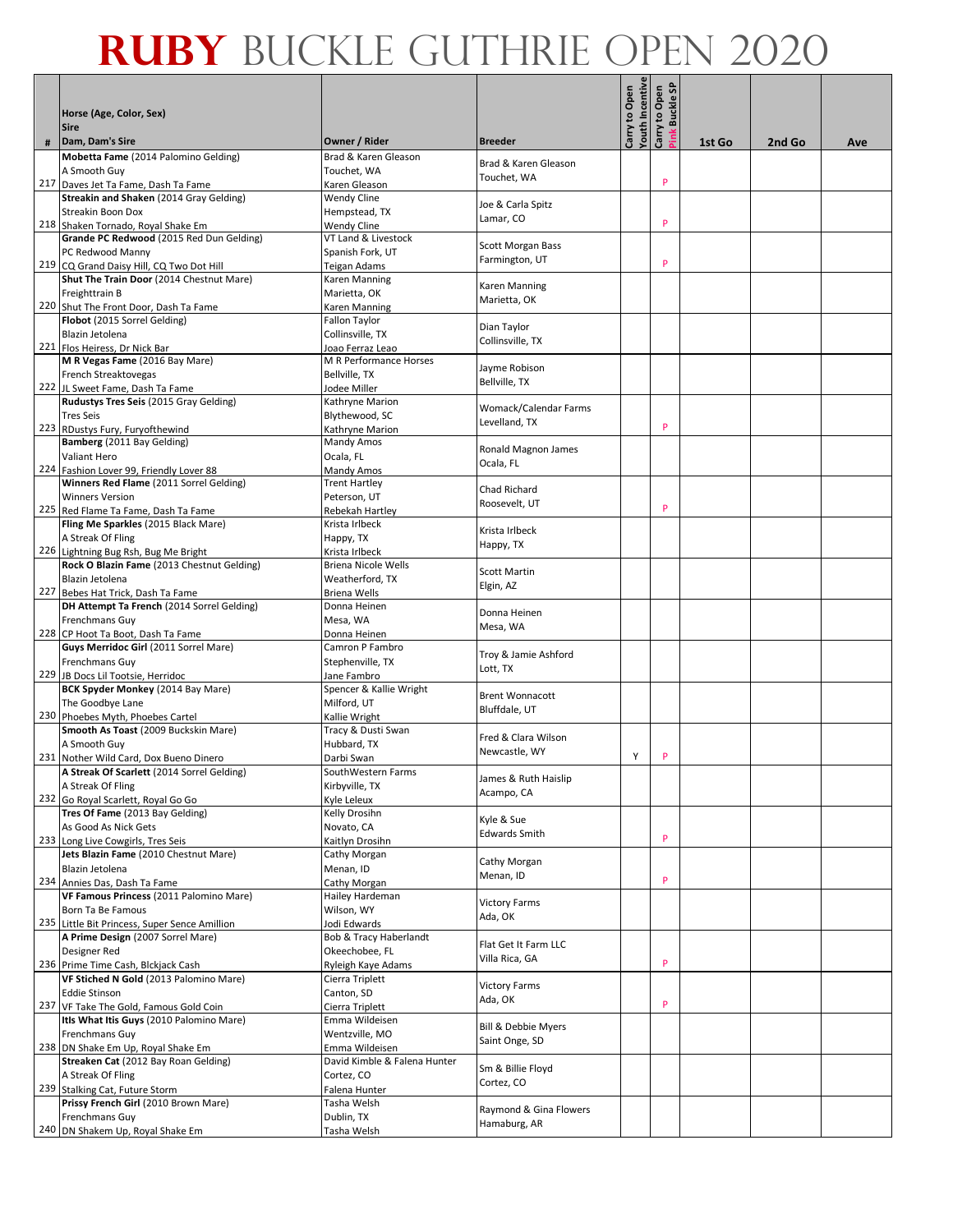|     | Horse (Age, Color, Sex)                                                                 |                                            |                                          | outh Incentive<br>Carry to Open | န္တ<br>Carry to Open<br><b>Buckle</b> |        |        |     |
|-----|-----------------------------------------------------------------------------------------|--------------------------------------------|------------------------------------------|---------------------------------|---------------------------------------|--------|--------|-----|
|     | <b>Sire</b>                                                                             |                                            |                                          |                                 |                                       |        |        |     |
| #   | Dam, Dam's Sire<br>Epic Nick (2014 Gray Gelding)                                        | Owner / Rider<br>Natalie Bland             | <b>Breeder</b>                           |                                 |                                       | 1st Go | 2nd Go | Ave |
|     | Epic Leader                                                                             | Boyd, TX                                   | Jodi Rush Cuccurullo                     |                                 |                                       |        |        |     |
|     | 241 Nick N Cash, Dr Nick Bar                                                            | Natalie Bland                              | Pilot Point. TX                          |                                 |                                       |        |        |     |
|     | Guys Love Lucy (2014 Palomino Mare)                                                     | Lauren Davang                              | Lauren Davang                            |                                 |                                       |        |        |     |
|     | First Down French                                                                       | Magnolia, TX                               | Magnolia, TX                             |                                 |                                       |        |        |     |
|     | 242 Reckless Lucy, Reckless Dash                                                        | Lauren Davang<br>Brian & Krystal Livesay   |                                          |                                 |                                       |        |        |     |
|     | Wimpys Little Train (2013 Bay Mare)<br>Freighttrain B                                   | Porter. OK                                 | Butch & Krystal Miller                   |                                 |                                       |        |        |     |
|     | 243 Simply Wimpy, Ima Jackzan                                                           | Samantha Dodson                            | Porter, OK                               |                                 |                                       |        |        |     |
|     | Gems StreaktoVegas (2014 Sorrel Gelding)                                                | Korrina & Allan Hughes                     |                                          |                                 |                                       |        |        |     |
|     | French Streaktovegas                                                                    | Glenwood. IA                               | Samantha Flannery<br>Mission, SD         |                                 |                                       |        |        |     |
|     | 244 Miss Geminy Oak, Doc Oak                                                            | Korrina Lynn Hughes                        |                                          |                                 |                                       |        |        |     |
|     | Check Me Out Guys (2013 Palomino Gelding)                                               | Donna Tippen                               | Brittany Pozzi Tonozzi                   |                                 |                                       |        |        |     |
|     | Frenchmans Guy<br>245 Dashing Checkers, Dash Ta Fame                                    | Boyd, TX<br>Donna Tippen                   | Lampasas, TX                             |                                 |                                       |        |        |     |
|     | EB Ripple Effect (2015 Brown Gelding)                                                   | <b>Elyse Busby</b>                         |                                          |                                 |                                       |        |        |     |
|     | Ivory James                                                                             | Aledo, TX                                  | <b>Elyse Busby</b>                       |                                 |                                       |        |        |     |
|     | 246 BH Dash Of Ginger, Dash Ta Fame                                                     | <b>Elyse Busby</b>                         | Aledo,TX                                 |                                 |                                       |        |        |     |
|     | Daddy B Proud (2011 Sorrel Gelding)                                                     | McKensy Topham                             | Bobbi J Scott                            |                                 |                                       |        |        |     |
|     | <b>JB Proud N Famous</b>                                                                | Delta, UT                                  | Trout Creek, MT                          |                                 |                                       |        |        |     |
|     | 247 RGR Whose Your Daddy, Intents And Purposes<br>Boots N Boardroom (2014 Gray Gelding) | McKensy Topham<br>McColee Land & Livestock |                                          |                                 |                                       |        |        |     |
|     | PC Redwood Manny                                                                        | Spanish Fork, UT                           | McColee Land & Livestock                 |                                 |                                       |        |        |     |
|     | 248 Executive Looks, Executive Menace                                                   | Taylor Kramer                              | Spanish Fork, UT                         |                                 | P                                     |        |        |     |
|     | VR BugsNTheMoonlight (2015 Sorrel Gelding)                                              | Five L Farm                                | Ventana Ranch                            |                                 |                                       |        |        |     |
|     | Shawne Bug Leo                                                                          | Portage, PA                                | Shawnee, OK                              |                                 | P                                     |        |        |     |
|     | 249 Kailua Creek, Marthas Six Moons<br>JLR One Slick Guy (2013 Brown Gelding)           | Jarrett Long<br>Jana L Riley               |                                          |                                 |                                       |        |        |     |
|     | Slick By Design                                                                         | Paige, TX                                  | Jana L Riley                             |                                 |                                       |        |        |     |
|     | 250 Famous French Lady, Frenchmans Guy                                                  | Jana L Riley                               | Paige, TX                                |                                 | P                                     |        |        |     |
|     | Our First Goodbye (2013 Brown Mare)                                                     | Mark & Linda Jarvis                        | Mark & Linda Jarvis                      |                                 |                                       |        |        |     |
|     | The Goodbye Lane                                                                        | Spanish Fork, UT                           | Spanish Fork, UT                         |                                 |                                       |        |        |     |
|     | 251 Jessie Jane Agent, Jesse James Jr                                                   | Marcie Wilson                              |                                          |                                 | P                                     |        |        |     |
|     | Stoli My Guy (2009 Buckskin Mare)<br><b>Traffic Guy</b>                                 | Lisa Nicholas<br>Briggs, TX                | Charles & Kristie Peterson               |                                 |                                       |        |        |     |
|     | 252 Sixes Future, Stoli                                                                 | Lisa Nicholas                              | Peyton, CO                               |                                 | P                                     |        |        |     |
|     | Miss Molly Oh My (2014 Bay Mare)                                                        | Montie Ledford                             |                                          |                                 |                                       |        |        |     |
|     | <b>Tres Fortunes</b>                                                                    | Talala, OK                                 | Johnny Barney<br>Ada, OK                 |                                 |                                       |        |        |     |
|     | 253 Oh GoodGollyMsMolly, Streak And Dash                                                | Montie Ledford                             |                                          |                                 |                                       |        |        |     |
|     | Coats Guys Astreakin (2014 Buckskin Mare)<br>Frenchmans Guy                             | Larry & Rhonda Coats<br>San Angelo, TX     | Larry & Rhonda Coats                     |                                 |                                       |        |        |     |
|     | 254 Streakin Form, Rare Form                                                            | Kay Blandford                              | San Angelo, TX                           |                                 |                                       |        |        |     |
|     | Jess Treis Seis (2010 Chestnut Gelding)                                                 | Lynn Brady                                 | Lance Robinson & Max                     |                                 |                                       |        |        |     |
|     | <b>Tres Seis</b>                                                                        | Wynnewood, OK                              | Anderson                                 |                                 |                                       |        |        |     |
| 255 | Jess Sass Me, Mr Jess Perry                                                             | Chris Martin                               | Spanish Fork, UT                         |                                 | P                                     |        |        |     |
|     | Cruzing On By (2011 Gray Mare)<br>Furyofthewind                                         | Jerry & Melodi Christensen<br>Kennebec, SD | Kirk Good Fellow                         |                                 |                                       |        |        |     |
|     | 256 Breezing Home, Free House                                                           | Melodi Christensen                         | Nacogcloches, TX                         |                                 | P                                     |        |        |     |
|     | Naduah (2013 Bay Mare)                                                                  | Roy Gene Evans                             |                                          |                                 |                                       |        |        |     |
|     | Bet Hesa Cat                                                                            | Dallas, TX                                 | Roy Gene Evans<br>Dallas, TX             |                                 |                                       |        |        |     |
|     | 257 Someone Found, First N Kool                                                         | Morgan Anderson                            |                                          |                                 |                                       |        |        |     |
|     | <b>Stripling Warrior (2014 Chestnut Gelding)</b><br>The Goodbye Lane                    | Clay Peck<br>Lehi, UT                      | Clay Peck                                |                                 |                                       |        |        |     |
|     | 258 Fight A Good Fight, Special Red Warrior                                             | Teressa Peck                               | Lehi, UT                                 |                                 | P                                     |        |        |     |
|     | Ms Flamin Tres Seis (2013 Bay Mare)                                                     | Jerry & Kathy Rush                         | Harriett Martin Upton                    |                                 |                                       |        |        |     |
|     | <b>Tres Seis</b>                                                                        | Llano, TX                                  | San Angelo, TX                           |                                 |                                       |        |        |     |
|     | 259 Ms Flamin Firewater, Fire Water Flit                                                | Kathy Rush                                 |                                          |                                 | P                                     |        |        |     |
|     | Firin To Be A Hero (2010 Sorrel Gelding)<br><b>Valiant Hero</b>                         | Dusty Lynch<br>Crawford, TX                | Jud Little                               |                                 |                                       |        |        |     |
|     | 260 Shebe Firin For Cash, Cash Not Credit                                               | Patton Ann Lynch                           | Adrmore, OK                              | Y                               |                                       |        |        |     |
|     | Painted Prize (2014 Brown Mare)                                                         | Jeff & Eva Hepper                          |                                          |                                 |                                       |        |        |     |
|     | PYC Paint Your Wagon                                                                    | Keene, ND                                  | Jim Streelman & Bill Dale<br>Clinton, MO |                                 |                                       |        |        |     |
|     | 261 First Prize Kate, Fly Jess Fly                                                      | Rudie Hepper                               |                                          |                                 | P                                     |        |        |     |
|     | Famous Wildcat (2007 Chestnut Mare)                                                     | Kathy Campbell                             | M Jones                                  |                                 |                                       |        |        |     |
|     | JB Proud N Famous<br>262 JW Kentucky Wildcat, Lil Wildcat                               | Morristown, AZ<br>Shyann Lucas             | Joseph, UT                               |                                 |                                       |        |        |     |
|     | RV Minion (2015 Bay Gelding)                                                            | Gregg & Shana Gibson                       |                                          |                                 |                                       |        |        |     |
|     | The Goodbye Lane                                                                        | Ogden, UT                                  | Randy & Vauna Walker<br>Pingree, ID      |                                 |                                       |        |        |     |
|     | 263 Two Fools Gold, Frenchmans Guy                                                      | Shana Gibson                               |                                          |                                 | P                                     |        |        |     |
|     | Good Timin Guy (2014 Sorrel Gelding)                                                    | Jennifer McGraw                            | Deborah Semarge                          |                                 |                                       |        |        |     |
|     | <b>BHR Frenchies Socks</b><br>264 Good Timin Tinks, Good Timin Hank                     | Ocala, FL<br><b>Rylee Elliott</b>          | Alachua, FL                              |                                 | P                                     |        |        |     |
|     |                                                                                         |                                            |                                          |                                 |                                       |        |        |     |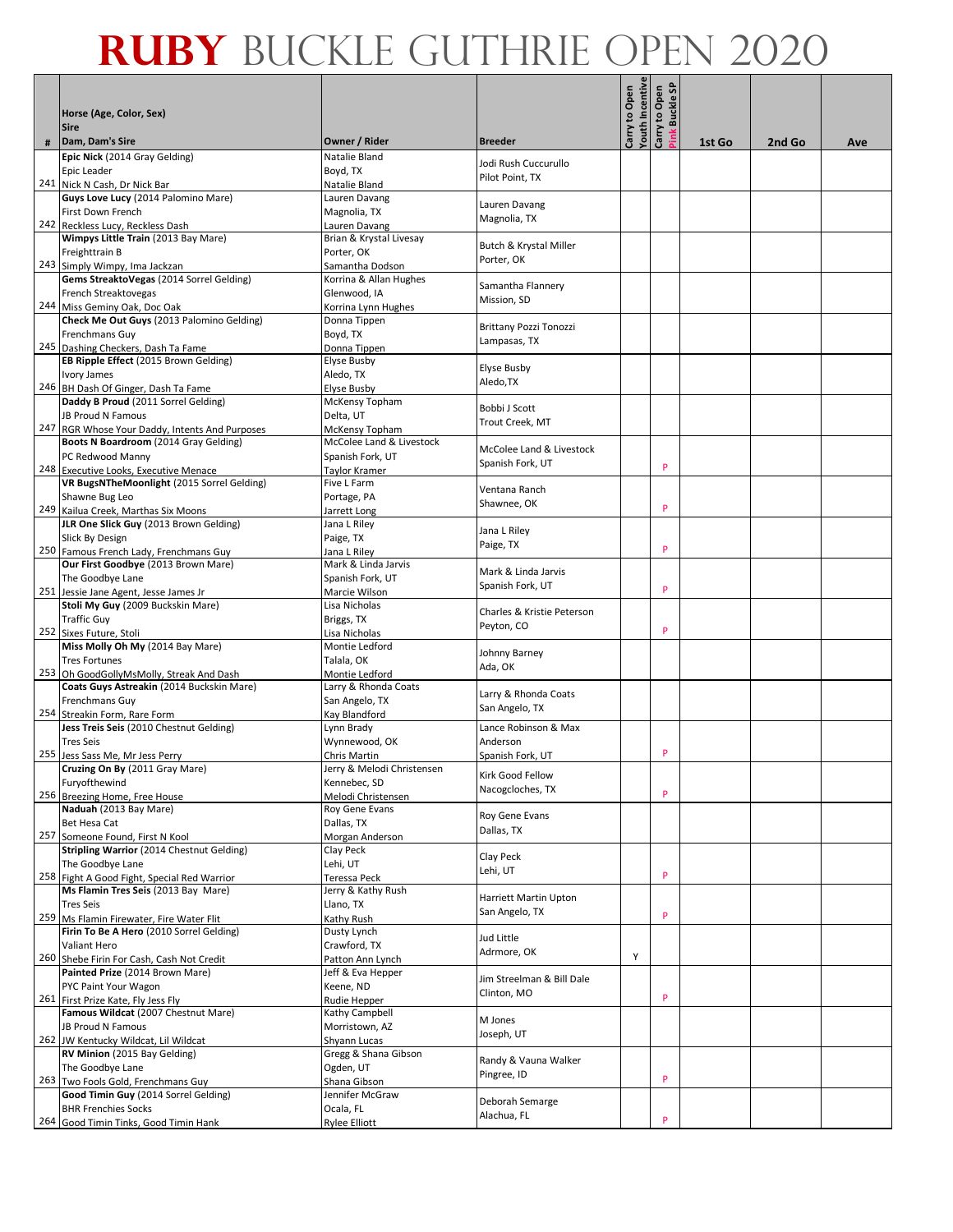|     | Horse (Age, Color, Sex)<br><b>Sire</b>                                              |                                    |                       | outh Incentive<br>Carry to Open | န္တ<br>Carry to Open<br><b>Buckle</b> |        |        |     |
|-----|-------------------------------------------------------------------------------------|------------------------------------|-----------------------|---------------------------------|---------------------------------------|--------|--------|-----|
| #   | Dam, Dam's Sire                                                                     | Owner / Rider                      | <b>Breeder</b>        |                                 |                                       | 1st Go | 2nd Go | Ave |
|     | Flashin My Guns (2014 Gray Gelding)                                                 | Ryann Pedone                       |                       |                                 |                                       |        |        |     |
|     | Fiestas Gotta Gun                                                                   | Sunset, TX                         | Ryann Pedone          |                                 |                                       |        |        |     |
|     | 265 Red Flashin Money, On The Money Red                                             | <b>Bailee Snow</b>                 | Sunset, TX            |                                 |                                       |        |        |     |
|     | Leggz Loves A Crowd (2014 Mare)                                                     | Lisa Cline                         |                       |                                 |                                       |        |        |     |
|     | Draws A Crowd                                                                       | Circleville, OH                    |                       |                                 |                                       |        |        |     |
|     | 266 BVR Ladys A Smash, Smashed Casinova                                             | Ashley Thompson                    |                       |                                 |                                       |        |        |     |
|     | Eddies Lil Cat (2013 Sorrel Mare)                                                   | Aubrey Smith                       | <b>Victory Farms</b>  |                                 |                                       |        |        |     |
| 267 | <b>Eddie Stinson</b>                                                                | Binghamton, NY                     | Ada, OK               |                                 | P                                     |        |        |     |
|     | Longshot Lover, Little Cat Olena<br>Dashin Jetolena (2007 Gelding)                  | Aubrey Smith<br>Karol Knudson      |                       |                                 |                                       |        |        |     |
|     | Blazin Jetolena                                                                     | Roy, UT                            | WJ Williamson Jr      |                                 |                                       |        |        |     |
|     | 268 Maggie Quick Dash, Royal Quick Dash                                             | <b>Brandon Labbee</b>              | Gray Court, SC        |                                 | P                                     |        |        |     |
|     | My Boy Lollipop (2015 Bay Gelding)                                                  | <b>Todd Trask</b>                  |                       |                                 |                                       |        |        |     |
|     | <b>Tres Fortunes</b>                                                                | Wasta, SD                          | <b>Tracy Trask</b>    |                                 |                                       |        |        |     |
|     | 269 RR French Valentine, Frenchmans Guy                                             | Lacey Harmon                       | Wall, SD              |                                 |                                       |        |        |     |
|     | Streakin Queenie (2012 Bay Roan Mare)                                               | Sean Ashley                        | Brian & Lisa Fulton   |                                 |                                       |        |        |     |
|     | A Streak Of Fling                                                                   | Bowie, TX                          | Valentine, NE         |                                 |                                       |        |        |     |
|     | 270 Queen Fa Tima, Dash Ta Fame                                                     | Ryann Pedone                       |                       |                                 |                                       |        |        |     |
|     | Aint Seen Me Yet (2012 Chestnut Mare)                                               | Maggie Poloncic                    | Chad & Shannon Wade   |                                 |                                       |        |        |     |
|     | Aint Seen Nothin Yet                                                                | Gillette, WY                       | Vancleave, MI         |                                 |                                       |        |        |     |
|     | 271 Jumping Sugar, RR Milk Bone Shorts<br>Shes Packin Fame (2012 Sorrel Mare)       | Maggie Poloncic<br>Margo Crowther  |                       |                                 |                                       |        |        |     |
|     | Carrizzo                                                                            | North Fort Myers, FL               | Frank Moore Jr        |                                 |                                       |        |        |     |
|     | 272 Heidis Dashing Sixes, Packin Sixes                                              | Margo Crowther                     | Greenville, SC        |                                 | P                                     |        |        |     |
|     | An Epic Fame (2015 Bay Gelding)                                                     | Lacey Scott                        | Nickelbar Ranch       |                                 |                                       |        |        |     |
|     | Epic Leader                                                                         | Prospect, TN                       |                       |                                 |                                       |        |        |     |
|     | 273 KR Tinker Bell, Dash Ta Fame                                                    | <b>Billie Ann Harmon</b>           | San Angelo, TX        |                                 |                                       |        |        |     |
|     | Designated Dryver (2012 Brown Gelding)                                              | Hank & Kadie Allred                | Allen B & Becky Clark |                                 |                                       |        |        |     |
|     | <b>Winners Version</b>                                                              | Clawson, UT                        | Spanish Fork, UT      |                                 | P                                     |        |        |     |
|     | 274 Whitneys Whiskey, Maknmoves                                                     | <b>Ryleigh Allred</b>              |                       | Υ                               |                                       |        |        |     |
|     | One Nite Fling (2014 Bay Mare)<br>A Streak Of Fling                                 | Lanie Long<br>Granby, MO           | Michelle DeBoer       |                                 |                                       |        |        |     |
| 275 | Tatango Twist TE, Triple Twist TE                                                   | Lanie Long                         | Smithfield, NE        |                                 |                                       |        |        |     |
|     | Blazin High Velocity (2008 Brown Mare)                                              | Tara Rafftery                      |                       |                                 |                                       |        |        |     |
|     | Blazin Jetolena                                                                     | Stanchfield, MN                    | Jessica Hardy         |                                 |                                       |        |        |     |
|     | 276 Jet Serenade, Theodore Joseph                                                   | <b>Emily Rafftery</b>              | Cedar City, UT        |                                 | P                                     |        |        |     |
|     | French Cinnamon Roll (2014 Palomino Mare)                                           | Maesa & Coy Kummer                 | Jordon Briggs         |                                 |                                       |        |        |     |
|     | <b>Frenchmans Guy</b>                                                               | Briggsdale, CO                     | Chilton, TX           |                                 |                                       |        |        |     |
|     | 277 Cinnamons Sugar, Mr Cinnamon Roll                                               | Maesa Kummer                       |                       |                                 |                                       |        |        |     |
|     | TR Seekin N Streakin (2012 Blue Roan Mare)                                          | LeeAnn Wheeler                     | Harry Thomas          |                                 |                                       |        |        |     |
|     | A Streak Of Fling                                                                   | Canton, SD                         | Harrold, SD           |                                 |                                       |        |        |     |
|     | 278 TR Badger Seeker Bar, Mr Illuminator<br>SR Blazin Catalena (2013 Black Gelding) | LeeAnn Wheeler<br>Jeanette Johnson |                       |                                 |                                       |        |        |     |
|     | Blazin Jetolena                                                                     | Axtell, NE                         | Marci Sowko           |                                 |                                       |        |        |     |
| 279 | Beau Koo Jaz, Rare Bar                                                              | Jeanette Johnson                   | Johnstown, CO         |                                 | P                                     |        |        |     |
|     | Guy With Speednclass (2014 Palomino Gelding)                                        | Janci Hannen                       | Bill & Debbie Myers   |                                 |                                       |        |        |     |
|     | Frenchmans Guy                                                                      | Bend, OR                           | St Onge, SD           |                                 |                                       |        |        |     |
|     | 280 Smashingly Classic, A Classic Dash                                              | Janci Hannen                       |                       |                                 |                                       |        |        |     |
|     | PRSun Smooth (2012 Palomino Gelding)                                                | Painter Ranch                      | Bill & Debbie Myers   |                                 |                                       |        |        |     |
|     | A Smooth Guy                                                                        | Buffalo, SD                        | St Onge, SD           |                                 | P                                     |        |        |     |
|     | 281 Misty Moon Lite, Rare Jet<br>Marry Me Fame (2013 Sorrel Mare)                   | Joey Williams<br>Joyce Hanes       |                       |                                 |                                       |        |        |     |
|     | <b>BHR Frenchies Socks</b>                                                          | Lancaster, OH                      | Crystal Shumate       |                                 |                                       |        |        |     |
|     | 282 Fame Aint Free, Dash Ta Fame                                                    | Joyce Hanes                        | Micanopy, FL          |                                 | P                                     |        |        |     |
|     | Red Bull Look (2013 Sorrel Gelding)                                                 | Brad & Karen Gleason               | Brad & Karen Gleason  |                                 |                                       |        |        |     |
|     | JD Look                                                                             | Touchet, WA                        | Touchet, WA           |                                 |                                       |        |        |     |
|     | 283 Daves Jet Ta Fame, Dash Ta Fame                                                 | Karen Gleason                      |                       |                                 |                                       |        |        |     |
|     | NDS Fly N Goodbye (2014 Bay Mare)                                                   | Nathan & Denise Staker             | Denise Staker         |                                 |                                       |        |        |     |
|     | The Goodbye Lane                                                                    | Taylor, AZ                         | Taylor, AZ            |                                 | P                                     |        |        |     |
|     | 284 Casady Easy, Swift Goodbye<br>Gambleonthestreaker (2008 Sorrel Gelding)         | <b>Teigan Adams</b>                |                       |                                 |                                       |        |        |     |
|     | A Streak Of Fling                                                                   | Sherri Cass<br>Pierre, SD          | Stephen Harvey        |                                 |                                       |        |        |     |
|     | 285 Pressey Gamble, RaiseTheGamble                                                  | <b>Taylyn Cass</b>                 | Lebanon, IN           | Υ                               |                                       |        |        |     |
|     | Double Down Stinson (2015 Bay Gelding)                                              | Jody & Tracy Henderson             |                       |                                 |                                       |        |        |     |
|     | <b>Eddie Stinson</b>                                                                | Alvarado, TX                       | <b>Shawn Coates</b>   |                                 |                                       |        |        |     |
|     | 286 Sheza Lotta Perks, Dash For Perks                                               | Kelsey Lutjen-Treharne             | Weatherford, TX       |                                 | P                                     |        |        |     |
|     | Lotodaflo (2015 Sorrel Mare)                                                        | Fallon Taylor                      | Dian Taylor           |                                 |                                       |        |        |     |
|     | Blazin Jetolena                                                                     | Collinsville, TX                   | Collinsville, TX      |                                 |                                       |        |        |     |
|     | 287 Flos Heiress, Dr Nick Bar                                                       | Joao Ferraz Leao                   |                       |                                 |                                       |        |        |     |
|     | Whistlewhileyoustreak (2013 Bay Roan Gelding)                                       | Lynsay North                       | Ashley Kromrey        |                                 |                                       |        |        |     |
|     | A Streak Of Fling<br>288 Char Winken Dash, Charles McCue                            | Eldridge, MO                       | Bottineau, ND         |                                 |                                       |        |        |     |
|     |                                                                                     | Lynsay North                       |                       |                                 |                                       |        |        |     |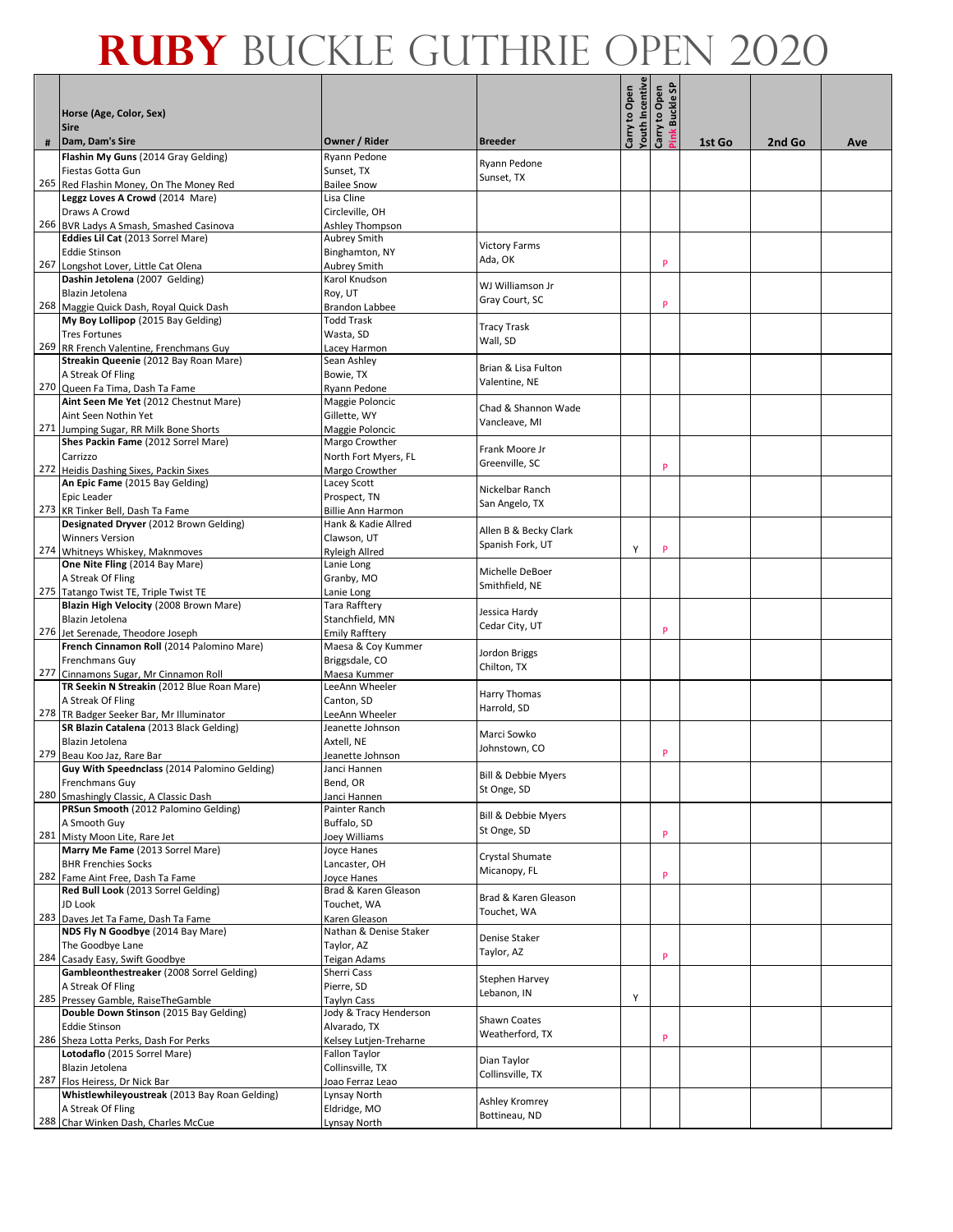|   |                                                                                  |                                       |                                          | outh Incentive<br>Carry to Open | န္တ<br>Carry to Open<br><b>Buckle</b> |        |        |     |
|---|----------------------------------------------------------------------------------|---------------------------------------|------------------------------------------|---------------------------------|---------------------------------------|--------|--------|-----|
|   | Horse (Age, Color, Sex)<br><b>Sire</b>                                           |                                       |                                          |                                 |                                       |        |        |     |
| # | Dam, Dam's Sire                                                                  | Owner / Rider                         | <b>Breeder</b>                           |                                 |                                       | 1st Go | 2nd Go | Ave |
|   | AsGoodAsDiamondsGet (2009 Sorrel Gelding)                                        | LeAnne Wolfe                          | Larry & Cookie Pickens                   |                                 |                                       |        |        |     |
|   | As Good As Nick Gets                                                             | Flora Vista, NM                       | Cortez, CO                               |                                 |                                       |        |        |     |
|   | 289 Dashingly Diamonds, The Adamas                                               | LeAnne Wolfe                          |                                          |                                 |                                       |        |        |     |
|   | Loose Red Roses (2014 Sorrel Mare)                                               | Barbara Lynch                         | Barbara Lynch                            |                                 |                                       |        |        |     |
|   | Blazin Jetolena<br>290 Loose Red Candy, On The Money Red                         | Jackson, WA                           | Jackson, WA                              |                                 | P                                     |        |        |     |
|   | VF My Chance At Fame (2014 Chestnut Gelding)                                     | Jennifer Wilson<br>Kim Kraus-Wermling |                                          |                                 |                                       |        |        |     |
|   | Born Ta Be Famous                                                                | Great Falls, MT                       | Kim Kraus-Wermling                       |                                 |                                       |        |        |     |
|   | 291 Senorita Zafiro, Special Show                                                | Kim Kraus-Wermling                    | Great Falls, MT                          |                                 | P                                     |        |        |     |
|   | JL Bam Bam (2014 Sorrel Mare)                                                    | Jana Perry                            |                                          |                                 |                                       |        |        |     |
|   | JL Sirocco                                                                       | Cut Bank, MT                          | Jill Lane Quarter Horse                  |                                 |                                       |        |        |     |
|   | 292 Bams Bug, Shawne Bug                                                         | Jana Perry                            | Fort Benton, MT                          |                                 |                                       |        |        |     |
|   | Yo Rocco (2012 Sorrel Gelding)                                                   | Lad Herbst                            | Gary Lynn Olson                          |                                 |                                       |        |        |     |
|   | JL Sirocco                                                                       | Stephenville, TX                      | Great Falls, MT                          |                                 |                                       |        |        |     |
|   | 293 Badger Be Good, Camiseta Badger                                              | Jane Fambro                           |                                          |                                 | P                                     |        |        |     |
|   | A Leap Of Fame (2012 Sorrel Mare)                                                | Mesquite Ridge Farm                   | Rickey Armstrong & Pam Hall              |                                 |                                       |        |        |     |
|   | <b>Eddie Stinson</b><br>294 Eye Of Goddess, Mr Eye Opener                        | Burbank, OK                           | El Reno, OK                              |                                 | P                                     |        |        |     |
|   | Hallelujah Epic (2014 Chestnut Gelding)                                          | Ella Jackson<br>Shelly Mull           |                                          |                                 |                                       |        |        |     |
|   | Epic Leader                                                                      | Amity, OR                             | Karma Loftin                             |                                 |                                       |        |        |     |
|   | 295 Hallelujah Fame, Dash Ta Fame                                                | <b>Shelly Mull</b>                    | <b>Bluff Dale, TX</b>                    |                                 |                                       |        |        |     |
|   | First Rappin Judge (2012 Palomino Gelding)                                       | Mindy Holloway                        | Rachelle Smith-Mose                      |                                 |                                       |        |        |     |
|   | First Down French                                                                | Springer, OK                          | Bend. OR                                 |                                 |                                       |        |        |     |
|   | 296 Cash Bet on Blankus, Judge Cash                                              | Mindy Holloway                        |                                          |                                 |                                       |        |        |     |
|   | Boons French Streak (2013 Red Roan Mare)                                         | Josh & Krista Graff                   | David & Jody Smith                       |                                 |                                       |        |        |     |
|   | French Streaktovegas                                                             | Olive, MT                             | Miles City, MT                           |                                 |                                       |        |        |     |
|   | 297 AR Lady In Red, Colonel Doc Bar Chex                                         | Krista Graff                          |                                          |                                 |                                       |        |        |     |
|   | Freckles Frenchmans (2000 Bay Gelding)<br>Frenchmans Guy                         | Jeye Johnson<br>Lipan, TX             | Brett & Paula Blasius                    |                                 |                                       |        |        |     |
|   | 298 Crystal Freckless Sue, Freckles Gigolo                                       | Jeye Johnson                          | Wall, SD                                 |                                 |                                       |        |        |     |
|   | Goodness And Mercy (2014 Gray Mare)                                              | Jerimie Harrell                       |                                          |                                 |                                       |        |        |     |
|   | Ivory James                                                                      | Merryhill, NC                         | Mercy Hinklin                            |                                 |                                       |        |        |     |
|   | 299 Royally Streak, Royal Quick Dash                                             | Jordan Harrell                        | Livingston, TX                           |                                 |                                       |        |        |     |
|   | Famous Gem (2012 Sorrel Gelding)                                                 | Starla Fitzgerald                     | M Jones                                  |                                 |                                       |        |        |     |
|   | JB Proud N Famous                                                                | Odessa, TX                            | Joseph, UT                               |                                 |                                       |        |        |     |
|   | 300 Ruby Faysema, Bold Episode                                                   | Starla Fitzgerald                     |                                          |                                 |                                       |        |        |     |
|   | Speedy Dot Com (2008 Sorrel Mare)                                                | Van & Jake Bass                       | Lance Robinson & Max                     |                                 |                                       |        |        |     |
|   | PC Redwood Manny                                                                 | Farmington, UT                        | Anderson                                 | Υ                               | P                                     |        |        |     |
|   | 301 Speed Dot Com, Sixarun<br>Shez Guy Crazy (2015 Sorrel Mare)                  | <b>Timber Cote</b><br>Emma Wildeisen  | Spanish Fork, UT                         |                                 |                                       |        |        |     |
|   | Frenchmans Guy                                                                   | Wentzville, MO                        | Bill & Debbie Myers                      |                                 |                                       |        |        |     |
|   | 302 Country Crazy, Special Shaw                                                  | Emma Wildeisen                        | Saint Onge, SD                           |                                 |                                       |        |        |     |
|   | Shakem Up Guys (2008 Sorrel Gelding)                                             | <b>DK Potter</b>                      |                                          |                                 |                                       |        |        |     |
|   | Frenchmans Guy                                                                   | Waxahachie, TX                        | <b>Bill Myers</b><br>St Onge, SD         |                                 |                                       |        |        |     |
|   | 303 DN Shakem Up, Royal Shake Em                                                 | Tasha Welsh                           |                                          |                                 |                                       |        |        |     |
|   | RR TooSlick Eye Mist (2015 Sorrel Gelding)                                       | Charlie Cole & Jason Martin           | Robin Weaver                             |                                 |                                       |        |        |     |
|   | Slick By Design                                                                  | Pilot Point, TX                       | Mahaffey, PN                             |                                 | P                                     |        |        |     |
|   | 304 KN Fabs Mist of Fame, Frenchmans Fabulous<br>Bugs A Boo (2015 Sorrel Mare)   | Emma Abbott<br>LeAnn Nalls            |                                          |                                 |                                       |        |        |     |
|   | Shawne Bug Leo                                                                   | Victoria, TX                          | Arbie & Betty Miller                     |                                 |                                       |        |        |     |
|   | 305 Country Line Liz, Mister Te Jay                                              | LeAnn Nalls                           | Hico, TX                                 |                                 | P                                     |        |        |     |
|   | A Wealthy Design (2015 Chestnut Mare)                                            | Bob & Tracy Haberlandt                |                                          |                                 |                                       |        |        |     |
|   | Slick By Design                                                                  | Okeechobee, FL                        | Bob & Tracy Haberlandt<br>Okeechobee, FL |                                 |                                       |        |        |     |
|   | 306 RGR Miss Hugo Cash, Mr Beaudash                                              | Kristin Hanchey                       |                                          |                                 | P                                     |        |        |     |
|   | Chips Ahoy (2014 Sorrel Gelding)                                                 | Wes Kellett                           | Dawson Seeley                            |                                 |                                       |        |        |     |
|   | The Goodbye Lane                                                                 | Plain City, UT                        | Spanish Fork, UT                         |                                 | P                                     |        |        |     |
|   | 307 PH Jazzy Judy, Tuff Buddy Cash<br>Traffics Moneymaker (2014 Perlino Gelding) | McKinlee Kellett<br>Vickie Carter     |                                          |                                 |                                       |        |        |     |
|   | <b>Traffic Guy</b>                                                               | Aguila, AZ                            | Ronnie L Bernard Jr                      |                                 |                                       |        |        |     |
|   | 308 Rose Blue Valentine, Leterip Hancock                                         | Vickie Carter                         | Galesville, TX                           |                                 | P                                     |        |        |     |
|   | KB Rare Seis (2014 Chestnut Gelding)                                             | Rachel Sawyer                         |                                          |                                 |                                       |        |        |     |
|   | <b>Tres Fortunes</b>                                                             | Pine River, MN                        | Karl Bergmann                            |                                 |                                       |        |        |     |
|   | 309 Sweet Sue Breeze, First Down Expected                                        | Rachel Sawyer                         | Pine River, MN                           |                                 |                                       |        |        |     |
|   | Rockette Scientist (2012 Chestnut Gelding)                                       | Jason Martin & Charlie Cole           | Jason Martin & Charlie Cole              |                                 |                                       |        |        |     |
|   | <b>Tres Seis</b>                                                                 | Pilot Point, TX                       | Pilot Point, TX                          |                                 |                                       |        |        |     |
|   | 310 Rockette Ta Fame, Dash Ta Fame                                               | Lindsey McLeod                        |                                          |                                 | P                                     |        |        |     |
|   | Ittys Valiant Eagle (2009 Sorrel Gelding)                                        | Sarah Kieckhefer                      | Jud Little                               |                                 |                                       |        |        |     |
|   | Valiant Hero<br>311 Ittys Sis, Eagles Reason                                     | Prescott, AR<br>Sarah Kieckhefer      | Ardmore, OK                              |                                 |                                       |        |        |     |
|   | Vikingson La Jolla (2013 Brown Gelding)                                          | Katie Church                          |                                          |                                 |                                       |        |        |     |
|   | <b>Winners Version</b>                                                           | Salina, UT                            | Bennard & Barbara Rowland                |                                 |                                       |        |        |     |
|   | 312 Miss Streakin Viking, Streakin La Jolla                                      | Shay Walchli                          | Raymondville, TX                         |                                 | P                                     |        |        |     |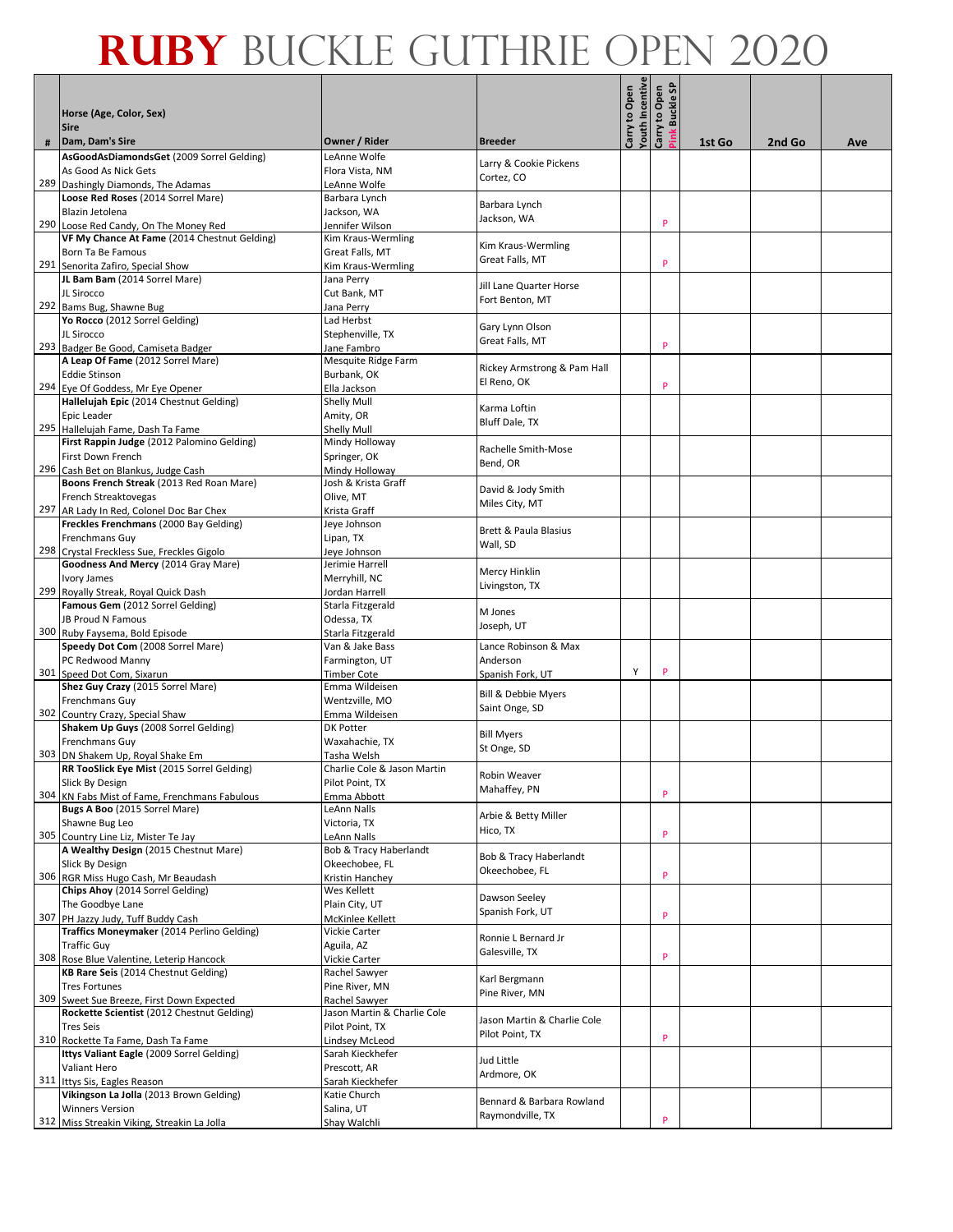|   |                                                                                     |                                               |                                      | <b>Touth Incentive</b><br>Carry to Open | န္တ<br>Carry to Open<br><b>Buckle</b> |        |        |     |
|---|-------------------------------------------------------------------------------------|-----------------------------------------------|--------------------------------------|-----------------------------------------|---------------------------------------|--------|--------|-----|
|   | Horse (Age, Color, Sex)<br><b>Sire</b>                                              |                                               |                                      |                                         |                                       |        |        |     |
| # | Dam, Dam's Sire                                                                     | Owner / Rider                                 | <b>Breeder</b>                       |                                         |                                       | 1st Go | 2nd Go | Ave |
|   | KNFlingnButterscotch (2012 Buckskin Gelding)                                        | Mary Cole                                     | Kimi Ann Nichols                     |                                         |                                       |        |        |     |
|   | A Streak Of Fling                                                                   | Goldsmith, TX                                 | Brownwood, TX                        |                                         |                                       |        |        |     |
|   | 313 Vanishing Frenchgirl, Frenchmans Guy<br>One First Class Lady (2015 Sorrel Mare) | Meghan Johnson                                |                                      |                                         |                                       |        |        |     |
|   | Blazin Jetolena                                                                     | Jordon Briggs<br>Chilton, TX                  | <b>Busby Quarterhorse LLC</b>        |                                         |                                       |        |        |     |
|   | 314 GL Famous First Lady, Dash Ta Fame                                              | Jordon Briggs                                 | Millsap, TX                          |                                         | P                                     |        |        |     |
|   | Amagicstreakoffling (2014 Sorrel Mare)                                              | Shawn & Rickki Moyer                          |                                      |                                         |                                       |        |        |     |
|   | A Streak Of Fling                                                                   | Woodward, OK                                  | Shawn & Rickki Moyer                 |                                         |                                       |        |        |     |
|   | 315 Bullys Magic, Bully Bullion                                                     | Ceri Ward                                     | Woodward, OK                         |                                         |                                       |        |        |     |
|   | Dynamite Goes Boom (2014 Sorrel Mare)                                               | Kava Huestis                                  |                                      |                                         |                                       |        |        |     |
|   | JL Sirocco                                                                          | Ulm, MT                                       | Mikell Hougen<br>Melstone, MT        |                                         |                                       |        |        |     |
|   | 316 Dynamites Starlite, Doc O Dynamite                                              | Kava Huestis                                  |                                      |                                         | P                                     |        |        |     |
|   | KB Honky Tonk Angel (2015 Brown Mare)                                               | Kay Blandford                                 | Kay Blandford                        |                                         |                                       |        |        |     |
|   | <b>Eddie Stinson</b>                                                                | Sutherland Springs, TX                        | Sutherland Springs, TX               |                                         | P                                     |        |        |     |
|   | 317 Talents Dark Angel, Flaming Talent                                              | Kay Blandford                                 |                                      |                                         |                                       |        |        |     |
|   | Raptorr (2013 Bay Gelding)                                                          | Lynn Brady                                    | <b>Blessed River LTD</b>             |                                         |                                       |        |        |     |
|   | <b>Tres Seis</b><br>318 Oh Whatta Knockout, Holland Ease                            | Wynnewood, OK<br>Chris Martin                 | Pleasanton, TX                       |                                         | P                                     |        |        |     |
|   | Bay Area Barbara (2012 Palomino Mare)                                               | Delfarms LLC                                  |                                      |                                         |                                       |        |        |     |
|   | As Good As Nick Gets                                                                | Bush, LA                                      | Amy Williams                         |                                         |                                       |        |        |     |
|   | 319 Six Moons Blonde, PC Frenchman                                                  | Cambrie Delaune                               | Sandra, TX                           |                                         | P                                     |        |        |     |
|   | Famous Goodbye Lane (2013 Brown Gelding)                                            | Kris & Kyle Gadbois                           |                                      |                                         |                                       |        |        |     |
|   | The Goodbye Lane                                                                    | Escondido, CA                                 | Rubylee Walker<br>Pingree, ID        |                                         |                                       |        |        |     |
|   | 320 VJ Ta Fame, Darkelly                                                            | Kris Gadbois                                  |                                      |                                         | P                                     |        |        |     |
|   | Blazins Last Cowgirl (2012 Bay Mare)                                                | Four Taylors Ranch LLC                        | Susan Rist                           |                                         |                                       |        |        |     |
|   | Blazin Jetolena                                                                     | Neola, UT                                     | Tucson, AZ                           |                                         | P                                     |        |        |     |
|   | 321 Ronas Cowgirl, Ronas Ryon                                                       | Melissa Taylor                                |                                      |                                         |                                       |        |        |     |
|   | Designed Ta Smoke (2004 Gray Gelding)<br>Designer Red                               | Jerry & Melodi Christensen<br>Kennebec, SD    | John & Cindy Baltezore               |                                         |                                       |        |        |     |
|   | 322 Just A Smokin, Glazed                                                           | Melodi Christensen                            | Bereford, SD                         |                                         | P                                     |        |        |     |
|   | Colour Me Smooth (2012 Buckskin Gelding)                                            | SouthWestern Farms                            |                                      |                                         |                                       |        |        |     |
|   | A Smooth Guy                                                                        | Kirbyville, TX                                | Bill & Debbie Myers                  |                                         |                                       |        |        |     |
|   | 323 Colours Of A Lady, Hot Colours                                                  | Savannah Palmore                              | Saint Onge, SD                       |                                         | P                                     |        |        |     |
|   | SG Funny Money (2014 Gray Gelding)                                                  | Shana Gibson                                  | Shana Gibson                         |                                         |                                       |        |        |     |
|   | The Goodbye Lane                                                                    | Ogden, UT                                     | Ogden, UT                            |                                         |                                       |        |        |     |
|   | 324 Some Famous Girl, Mr Fancy Fame                                                 | Shana Gibson                                  |                                      |                                         | P                                     |        |        |     |
|   | VF A Little Bit Red (2008 Sorrel Mare)                                              | Ryann Pedone                                  | Victory Farms                        |                                         |                                       |        |        |     |
|   | Designer Red<br>325 Little Bit Princess, Super Sence Amillion                       | Sunset, TX                                    | Ada, OK                              |                                         | P                                     |        |        |     |
|   | Roll Jordan Roll (2016 Bay Mare)                                                    | Ryann Pedone<br>River & Ray Stuckey           |                                      |                                         |                                       |        |        |     |
|   | Fast Prize Jordan                                                                   | Whitesboro, TX                                | River & Ray Stuckey                  |                                         |                                       |        |        |     |
|   | 326 Send The Vision, Perks Alive                                                    | <b>River Stuckey</b>                          | Whitesboro, TX                       |                                         |                                       |        |        |     |
|   | Streakin French Dash (2008 Bay Roan Mare)                                           | Rudie Hepper                                  | <b>Fulton Performance Horses LLC</b> |                                         |                                       |        |        |     |
|   | A Streak Of Fling                                                                   | Wing, ND                                      | Valentine, NE                        |                                         |                                       |        |        |     |
|   | 327 Frenchmans Dashinsix, Frenchmans Guy                                            | Rudie Hepper                                  |                                      |                                         |                                       |        |        |     |
|   | Prime Time Ta Streak (2013 Bay Gelding)                                             | Maggie Poloncic                               | Copper Spring Ranch LLC              |                                         |                                       |        |        |     |
|   | <b>Prime Talent</b>                                                                 | Bozeman, MT                                   | Bozeman, MT                          |                                         | P                                     |        |        |     |
|   | 328 Expressly Six, Streakin Six<br>Guys Luv Blondes (2015 Palomino Mare)            | Maggie Poloncic<br>Cassidy Canatella          |                                      |                                         |                                       |        |        |     |
|   | A Smooth Guy                                                                        | Anderson, TX                                  | Katy Peterson                        |                                         |                                       |        |        |     |
|   | 329 BLH Ms Jackzan Peppy, Ar Jackzan Aces Wild                                      | Lorissa Jo Merritt                            | Navasota, TX                         |                                         | P                                     |        |        |     |
|   | Seven Spanish Angelz (2015 Bay Stallion)                                            | Kathy Donegan                                 |                                      |                                         |                                       |        |        |     |
|   | Slick By Design                                                                     | Bluff Dale, TX                                | Kathy Donegan<br>Bluff Dale, TX      |                                         |                                       |        |        |     |
|   | 330 Streakin Scat Cat, Bob Trot                                                     | Lacey Harmon                                  |                                      |                                         | P                                     |        |        |     |
|   | MoonMoneyCanyon (2015 Gray Gelding)                                                 | Cheyenne Jones                                | Karl Yurko DVM                       |                                         |                                       |        |        |     |
|   | Firewater Canyon                                                                    | Alvo, OK                                      | Wheeling, WV                         |                                         | P                                     |        |        |     |
|   | 331 Beea Stash Of Money, The Money Doctor<br>Blazin Nonstop (2013 Bay Mare)         | Cheyenne Jones<br>Amberley Snyder             |                                      |                                         |                                       |        |        |     |
|   | Blazin Jetolena                                                                     | Tremonton, UT                                 | Jacob Robyn                          |                                         |                                       |        |        |     |
|   | 332 Amelias Nonstop Hope, Furyofthewind                                             | Autumn Snyder                                 | Carmine, TX                          |                                         | P                                     |        |        |     |
|   | Seis Shots Of Crown (2014 Mare)                                                     | Ashley Thompson & Linda Wilson                |                                      |                                         |                                       |        |        |     |
|   | <b>Tres Seis</b>                                                                    | Clayton, MI                                   | Valiore Kipheart                     |                                         |                                       |        |        |     |
|   | 333 LK Crown Royal, Sunfrost                                                        | Ashley Thompson                               |                                      |                                         | P                                     |        |        |     |
|   | OE Money In My Socks (2015 Bay Mare)                                                | <b>Ashley Harvey</b>                          | Ashley Harvey                        |                                         |                                       |        |        |     |
|   | <b>BHR Frenchies Socks</b>                                                          | Decatur, TX                                   | Decatur, TX                          |                                         |                                       |        |        |     |
|   | 334 Reds Dancing Duck, On The Money Red                                             | <b>Ashley Harvey</b>                          |                                      |                                         | P                                     |        |        |     |
|   | DDD Scarletfrenchgrl (2013 Palomino Mare)                                           | Mark McCloy & Lance Gailland                  | James & Ruth Haislip                 |                                         |                                       |        |        |     |
|   | Frenchmans Guy<br>335 Go Royal Scarlett, Royal Go Go                                | Tatum, NM                                     | Acampo, CA                           |                                         |                                       |        |        |     |
|   | Smooth Hershey High (2014 Bay Gelding)                                              | Jordan Bassett Kircher<br>Brad & Karly Knight |                                      |                                         |                                       |        |        |     |
|   | A Smooth Guy                                                                        | Roosevelt, UT                                 | Tyler & Kelcy Schaffner              |                                         |                                       |        |        |     |
|   | 336 On A Hershey High, On A High                                                    | Kaecee Knight                                 | Stephenville, TX                     |                                         |                                       |        |        |     |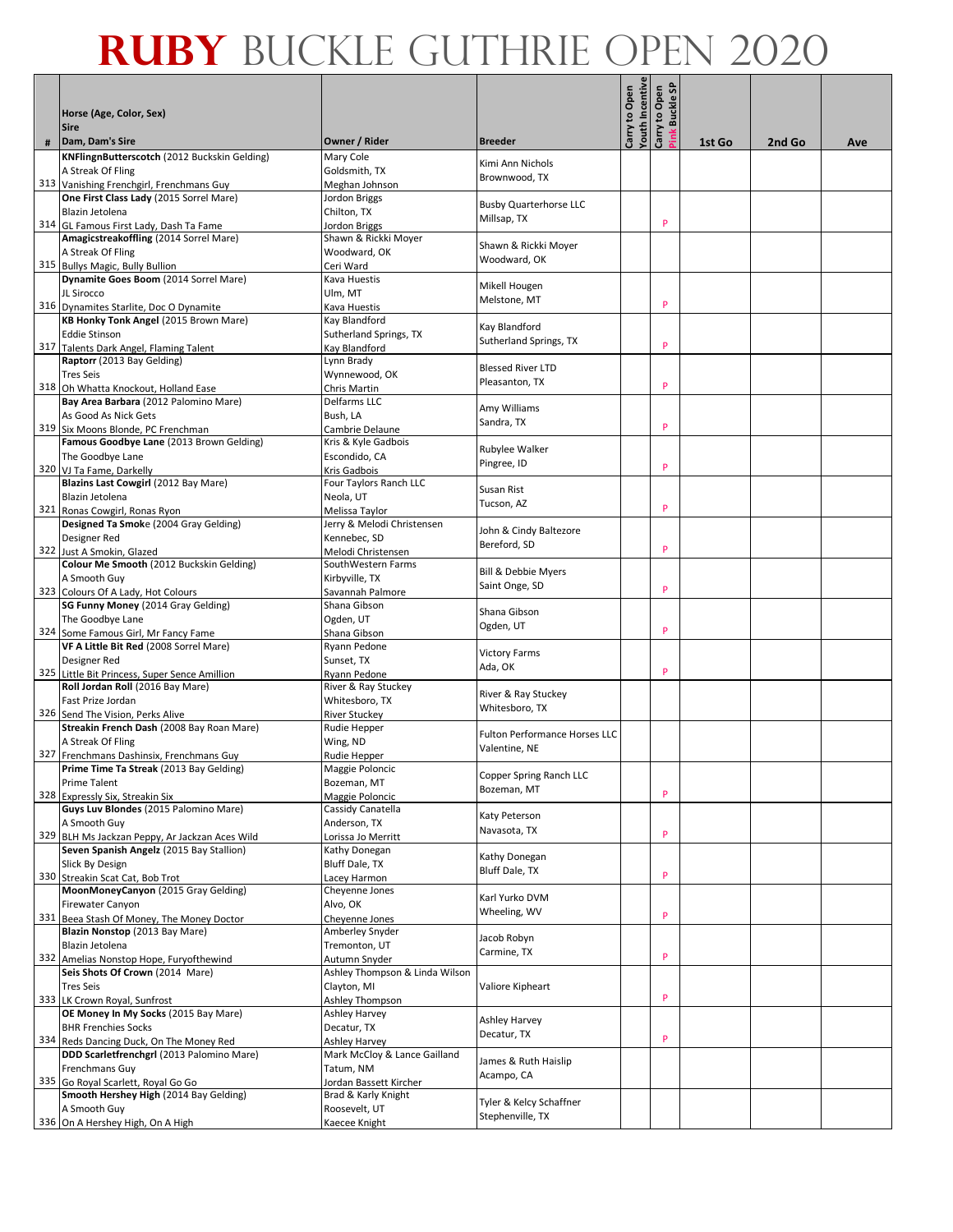|     | Horse (Age, Color, Sex)<br><b>Sire</b>                                         |                                      |                                           | outh Incentive<br>Carry to Open | န္တ<br>Carry to Open<br><b>Buckle</b> |        |        |     |
|-----|--------------------------------------------------------------------------------|--------------------------------------|-------------------------------------------|---------------------------------|---------------------------------------|--------|--------|-----|
| #   | Dam, Dam's Sire                                                                | Owner / Rider                        | <b>Breeder</b>                            |                                 |                                       | 1st Go | 2nd Go | Ave |
|     | Streak Ta Fame N Royalty (2014 Bay Stallion)                                   | Bruce & Linda Stenerson              |                                           |                                 |                                       |        |        |     |
|     | A Streak Of Fling                                                              | Escondido, CA                        | Linda Stenerson                           |                                 |                                       |        |        |     |
|     | 337 As Dash Ta Fame, Dash Ta Fame                                              | <b>Blaise Bercegeay</b>              | Escondido, CA                             |                                 |                                       |        |        |     |
|     | AsGoodAsPeachGets (2011 Palomino Mare)                                         | Lindsey Netterville                  | Stephanie Wheeler & Carisa                |                                 |                                       |        |        |     |
|     | As Good As Nick Gets                                                           | Woodville, MS                        | Shearer                                   |                                 |                                       |        |        |     |
|     | 338 SX Frenchmans Peach, Frenchmans Guy                                        | Lindsey Netterville                  | Hattiesburg, MS                           |                                 | P                                     |        |        |     |
|     | Blazen Bug Cuz (2005 Sorrel Gelding)                                           | Brad & Karly Knight                  | Vaughan & Mary Watkins                    |                                 |                                       |        |        |     |
|     | Blazin Jetolena                                                                | Roosevelt. UT                        | Madison, MS                               | Υ                               | P                                     |        |        |     |
|     | 339 Whinis Bug Cuz, Bugs Cuz                                                   | Jordynn Knight                       |                                           |                                 |                                       |        |        |     |
|     | KN Rumor Has It (2013 Sorrel Mare)<br>Born Ta Be Famous                        | Kimi Nichols<br>Brownwood, TX        | Kimi Ann Nichols                          |                                 |                                       |        |        |     |
|     | 340 Docs Smooth Gold, Smooth Herman                                            | Kimi Nichols                         | Brownwood, TX                             |                                 | P                                     |        |        |     |
|     | VF Questlove (2014 Chestnut Gelding)                                           | John Floyd                           |                                           |                                 |                                       |        |        |     |
|     | <b>Eddie Stinson</b>                                                           | Weatherford, TX                      | <b>Victory Farms</b>                      |                                 |                                       |        |        |     |
|     | 341 VF Burrs Alive, Burrs First Down                                           | John Floyd                           | Ada, OK                                   |                                 |                                       |        |        |     |
|     | Epic Coco (2015 Gray Gelding)                                                  | Dawn Higgins                         |                                           |                                 |                                       |        |        |     |
|     | Epic Leader                                                                    | Loving, NM                           | Schiller Ranch LLC<br>College Station, TX |                                 |                                       |        |        |     |
|     | 342 CFour Black Easter, Darkelly                                               | Tauna Alcorn                         |                                           |                                 |                                       |        |        |     |
|     | Iza French Dream (2014 Buckskin Mare)                                          | Rachelle Smith-Mose                  | Rachelle Smith-Mose                       |                                 |                                       |        |        |     |
|     | First Down French                                                              | Bend, OR                             | Bend, OR                                  |                                 |                                       |        |        |     |
|     | 343 WR Oh Too Rock, Texas High Dasher                                          | Rachelle Smith-Mose                  |                                           |                                 |                                       |        |        |     |
|     | Classic Frenchman (2009 Sorrel Gelding)                                        | Kaitlyn Prentice                     | Vaughn & Jill Cook                        |                                 |                                       |        |        |     |
|     | Frenchmans Guy                                                                 | Stephenville, TX                     | Fort Collins, CO                          |                                 |                                       |        |        |     |
|     | 344 Classic Keepsake, Dash For Cash<br>EddiesInItToWinIt (2016 Sorrel Gelding) | Kaitlyn Prentice<br>Jennifer Snow    |                                           |                                 |                                       |        |        |     |
|     | <b>Eddie Stinson</b>                                                           | Nocona. TX                           | <b>Shelly Muse</b>                        |                                 |                                       |        |        |     |
|     | 345 Frenchmans Sasafras, Frenchmans Mercedes                                   | Jessie Domann                        | Sallisaw, OK                              |                                 | P                                     |        |        |     |
|     | VF Blooming Stinson (2015 Sorrel Mare)                                         | Joyce Hanes                          |                                           |                                 |                                       |        |        |     |
|     | <b>Eddie Stinson</b>                                                           | Lancaster, OH                        | <b>Victory Farms</b>                      |                                 |                                       |        |        |     |
|     | 346 Bloomingdales, First Down Dash                                             | Joyce Hanes                          | Ada, OK                                   |                                 | P                                     |        |        |     |
|     | Lkstreakinfrenchdown (2008 Sorrel Mare)                                        | Sherri Cass                          | Aimee Olson                               |                                 |                                       |        |        |     |
|     | Frenchmans Guy                                                                 | Pierre, SD                           | <b>Bluff Dale, TX</b>                     |                                 |                                       |        |        |     |
| 347 | Dashing Minstral, First Down Dash                                              | Taylyn Cass                          |                                           | Y                               |                                       |        |        |     |
|     | PH TwoTimin Streaker (2015 Sorrel Mare)                                        | Melissa Mouton                       | Paula Russell                             |                                 |                                       |        |        |     |
|     | <b>Eddie Stinson</b>                                                           | Scott, LA                            | Howe, OK                                  |                                 |                                       |        |        |     |
|     | 348   Disappear, Streakin Six                                                  | Stevi Hillman                        |                                           |                                 |                                       |        |        |     |
|     | Traffic Flo (2014 Bay Gelding)                                                 | Fallon Taylor                        | Dian Taylor                               |                                 |                                       |        |        |     |
|     | <b>Traffic Guy</b><br>349 Flos Nick Nack, Dr Nick Bar                          | Collinsville, TX<br>Joao Ferraz Leao | Collinsville, TX                          |                                 | P                                     |        |        |     |
|     | HBS Mayan Gold (2009 Palomino Mare)                                            | Jayme Robison                        |                                           |                                 |                                       |        |        |     |
|     | Frenchmans Guy                                                                 | Bellville, TX                        | Lori Ross                                 |                                 |                                       |        |        |     |
|     | 350 Justwhatiaskfor, Raise Your Glass                                          | Jayme Robison                        | San Patricio, NM                          |                                 |                                       |        |        |     |
|     | MTS Punch (2012 Brown Gelding)                                                 | Michael Samples                      |                                           |                                 |                                       |        |        |     |
|     | Ivory James                                                                    | Abilene, KS                          | Michael Samples                           |                                 |                                       |        |        |     |
|     | 351 Addietakesall, Takin On The Cash                                           | <b>Micah Samples</b>                 | Abilene, KS                               |                                 |                                       |        |        |     |
|     | Clever Quick Leo (2014 Gelding)                                                | Mandi Jo Fox                         | Kelsey Jones Cawley                       |                                 |                                       |        |        |     |
|     | Shawne Bug Leo                                                                 | Hempstead, TX                        | Bloomington, TX                           |                                 |                                       |        |        |     |
|     | 352 Clever Curve, Clever Deceit                                                | Mandi Jo Fox                         |                                           |                                 | P                                     |        |        |     |
|     | Slickgun (2015 Gray Mare)                                                      | Paige Brauer                         | <b>Birgit Self</b>                        |                                 |                                       |        |        |     |
|     | Slick By Design<br>353 TR Miss Graygun, Playgun                                | Belleville, IL<br>Paige Brauer       | Pilot Point, TX                           |                                 | P                                     |        |        |     |
|     | Sling Shot Lane (2013 Bay Mare)                                                | Mark & Linda Jarvis                  |                                           |                                 |                                       |        |        |     |
|     | The Goodbye Lane                                                               | Spanish Fork, UT                     | Mark & Linda Jarvis                       |                                 |                                       |        |        |     |
|     | 354 SKS Running Faucet, Diamond Faucet                                         | Morgan Beckstrom                     | Spanish Fork, UT                          | Y                               | P                                     |        |        |     |
|     | Bar B Arabella Bug (2014 Chestnut Mare)                                        | <b>Hopson Quarter Horses</b>         |                                           |                                 |                                       |        |        |     |
|     | Shawne Bug Leo                                                                 | Mound, TX                            | Rattlesnake Ranch<br>Lufkin, TX           |                                 |                                       |        |        |     |
|     | 355 Yella Izabella, Frenchmans Guy                                             | Jacque Woolman                       |                                           |                                 | P                                     |        |        |     |
|     | MT Good Mojo (2014 Bay Gelding)                                                | Maria Taylor                         | Maria Taylor                              |                                 |                                       |        |        |     |
|     | JL Sirocco                                                                     | Saco, MT                             | Saco, MT                                  |                                 |                                       |        |        |     |
|     | 356 Bad Page, Bad Wrangler                                                     | Jana Perry                           |                                           |                                 |                                       |        |        |     |
|     | Seis Caress (2012 Bay Mare)                                                    | Michelle Alley                       | Robert Jenkins                            |                                 |                                       |        |        |     |
|     | <b>Tres Seis</b><br>357 GW Money Talks, First Caress                           | Madisonville, TX<br>Michelle Alley   | Alice, TX                                 |                                 | P                                     |        |        |     |
|     | Frenchies Bad Girl (2008 Palomino Mare)                                        | Kallyn Davang                        |                                           |                                 |                                       |        |        |     |
|     | Frenchmans Guy                                                                 | Wharton, TX                          | Kella Figueroa                            |                                 |                                       |        |        |     |
|     | 358 Shesa Bucket, Buckeye Bar Joe                                              | Kallyn Davang                        | Bandera, TX                               |                                 |                                       |        |        |     |
|     | BlueBlazin Hot Fling (2010 Sorrel Gelding)                                     | Shelly Shields                       |                                           |                                 |                                       |        |        |     |
|     | A Streak Of Fling                                                              | Burneyville, OK                      | <b>Fulton Ranch</b>                       |                                 |                                       |        |        |     |
|     | 359 Ima Blue Dragon, Final Conquest                                            | Shelly Shields                       | Valentine, NE                             |                                 |                                       |        |        |     |
|     | Smooth Finances (2013 Buckskin Mare)                                           | Nikki Cain                           | Nikki Cain                                |                                 |                                       |        |        |     |
|     | A Smooth Guy                                                                   | Whitesboro, TX                       | Whitesboro, TX                            |                                 |                                       |        |        |     |
|     | 360 Financial Flood, Financially                                               | Nikki Cain                           |                                           |                                 | P                                     |        |        |     |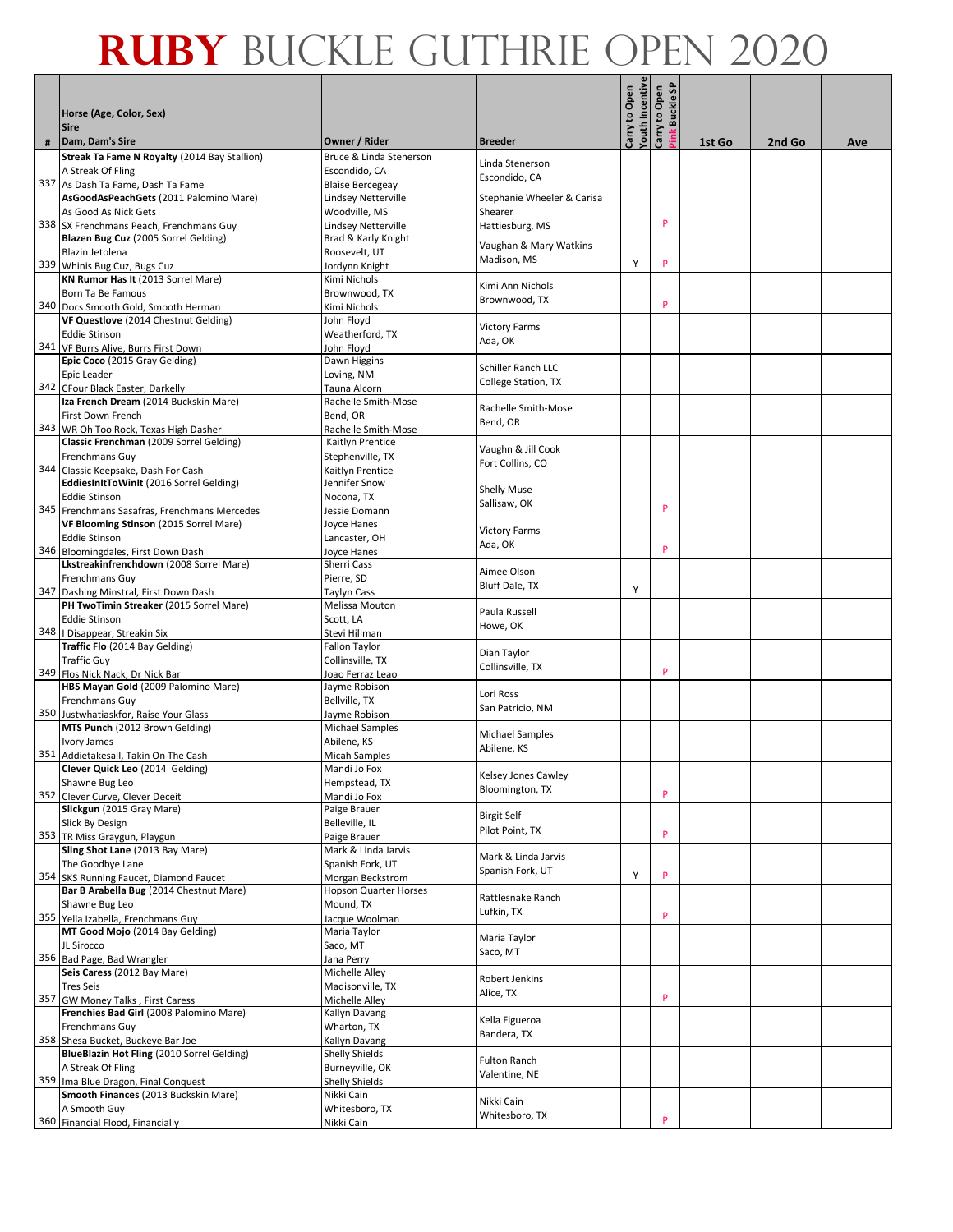|     |                                                                                   |                                                |                                            | outh Incentive<br>Carry to Open | န္တ<br>Carry to Open<br><b>Buckle</b> |        |        |     |
|-----|-----------------------------------------------------------------------------------|------------------------------------------------|--------------------------------------------|---------------------------------|---------------------------------------|--------|--------|-----|
|     | Horse (Age, Color, Sex)<br><b>Sire</b>                                            |                                                |                                            |                                 |                                       |        |        |     |
| #   | Dam, Dam's Sire                                                                   | Owner / Rider                                  | <b>Breeder</b>                             |                                 |                                       | 1st Go | 2nd Go | Ave |
|     | Sparkin Jetolena (2006 Sorrel Gelding)                                            | Nova Vaughn                                    | Kim & Nicki Knerr                          |                                 |                                       |        |        |     |
|     | Blazin Jetolena                                                                   | Center, TX                                     | Grass Range, MT                            |                                 | P                                     |        |        |     |
|     | 361 The Rage Of Vegas, Vegas The Third<br>VF High N Famous (2014 Palomino Mare)   | Kalie Vaughn<br>Lacy Billingsley               |                                            |                                 |                                       |        |        |     |
|     | Born Ta Be Famous                                                                 | Aubrey, TX                                     | <b>Victory Farms</b>                       |                                 |                                       |        |        |     |
|     | 362 VF High On A Stone, Sticks An Stones                                          | Lacy Billingsley                               | Ada, OK                                    |                                 |                                       |        |        |     |
|     | Guys Easy Six (2007 Chestnut Gelding)                                             | Kevin & Karen Newberry                         | Melissa Daggett Brandt                     |                                 |                                       |        |        |     |
|     | Frenchmans Guy                                                                    | Shawnee, OK                                    | Hermosa, SD                                |                                 |                                       |        |        |     |
|     | 363 Voo Doo Martha, Marthas Six Moons<br>Sheez Strait Stinson (2014 Sorrel Mare)  | Karen Newberry<br>Kayla Jones                  |                                            |                                 |                                       |        |        |     |
|     | <b>Eddie Stinson</b>                                                              | Watkins, CO                                    | Hallie Bradford                            |                                 |                                       |        |        |     |
|     | 364 Sheeza Hank Baby, Letta Hank Do It                                            | Kayla Jones                                    | Kountze, TX                                |                                 | P                                     |        |        |     |
|     | Sam James (2015 Bay Gelding)                                                      | Monica McClung                                 |                                            |                                 |                                       |        |        |     |
|     | Ivory James                                                                       | May, OK                                        | Monica McClung<br>May, OK                  |                                 |                                       |        |        |     |
|     | 365 JW Spenditona Gy, Frenchmans Guy                                              | Monica McClung                                 |                                            |                                 |                                       |        |        |     |
|     | BR Golden Leader* (2013 Gray Stallion)                                            | <b>Garland Baker</b>                           | Garland Baker                              |                                 |                                       |        |        |     |
|     | Confederates Leader<br>366 KN Docs Grey Gold, Groanies Grey Pony                  | Russellville, AR<br>Dustin Angella             | Russellville, AR                           |                                 |                                       |        |        |     |
|     | ShesaDesignerTeddy (2015 Bay Mare)                                                | Emma Abbott                                    |                                            |                                 |                                       |        |        |     |
|     | Slick By Design                                                                   | Bluff Dale, TX                                 | James & Savanah Reeves<br>Cross Plains, TX |                                 |                                       |        |        |     |
|     | 367 Shes Free To Flame, Flaming Fire Water                                        | Emma Abbott                                    |                                            |                                 |                                       |        |        |     |
|     | Frenchcoloursaflying (2009 Palomino Gelding)                                      | Maley Shockley                                 | <b>Stacy Henson</b>                        |                                 |                                       |        |        |     |
|     | Frenchmans Guy                                                                    | Mapleton, UT                                   | Goreville, IL                              | Y                               |                                       |        |        |     |
|     | 368 Suzie B Hot, Hot Colours<br>JJJ Bugs Is R Star (2011 Sorrel Gelding)          | <b>Maley Shockley</b><br><b>Stacy A Tucker</b> |                                            |                                 |                                       |        |        |     |
|     | Shawne Bug Leo                                                                    | San Tan Valley, AZ                             | Jo & Latricia Duke                         |                                 |                                       |        |        |     |
|     | 369 R Star, Marthas Six Moons                                                     | <b>Stacy Tucker</b>                            | College Station, TX                        |                                 |                                       |        |        |     |
|     | Too Slick To Wait (2015 Chestnut Mare)                                            | <b>Becky Rhodes</b>                            | <b>Becky Rhodes</b>                        |                                 |                                       |        |        |     |
|     | Slick By Design                                                                   | Pilot Point, TX                                | Pilot Point, TX                            |                                 | P                                     |        |        |     |
|     | 370 Waiting For You, Sorrel Doc Eddie<br>High Cotton Lane (2014 Chestnut Gelding) | <b>Tyler Crosby</b>                            |                                            |                                 |                                       |        |        |     |
|     | The Goodbye Lane                                                                  | Paige Jones<br>Wayne, OK                       | <b>Bob Burt</b>                            |                                 |                                       |        |        |     |
|     | 371 HMB Soon To Be Famous, Dash Ta Fame                                           | Paige Jones                                    | West Jordan, UT                            |                                 | P                                     |        |        |     |
|     | Guyz Doctor Flit (2014 Sorrel Gelding)                                            | Megan Sprague                                  |                                            |                                 |                                       |        |        |     |
|     | Frenchmans Guy                                                                    | Marsing, ID                                    | Bill & Debbie Myers<br>Saint Onge, SD      |                                 |                                       |        |        |     |
|     | 372 Tag Along Nickie, Dr Nick Bar                                                 | Megan Sprague                                  |                                            |                                 |                                       |        |        |     |
|     | One Slick Draw (2016 Sorrel Mare)                                                 | <b>Richard Lucas</b>                           | <b>Richard Lucas</b>                       |                                 |                                       |        |        |     |
|     | Slick By Design<br>373 Six Draw MaGraw, Draws A Crowd                             | Jordan, MN<br>Lydia Lucas                      | Jordan, MN                                 | Υ                               | P                                     |        |        |     |
|     | Lets Get Rollin (2014 Sorrel Gelding)                                             | Alyssa Bigon                                   |                                            |                                 |                                       |        |        |     |
|     | Blazin Jetolena                                                                   | Woodward, OK                                   | <b>Busby Quarter Horses</b>                |                                 |                                       |        |        |     |
|     | 374 Rollin Nickie, As Good As Nick Gets                                           | Alyssa Bigon                                   | Milsap, TX                                 |                                 | P                                     |        |        |     |
|     | Shez Royally Smooth (2015 Gray Mare)                                              | Scott & Lisa Gray                              | Bill & Debbie Myers                        |                                 |                                       |        |        |     |
|     | A Smooth Guy                                                                      | Stillwater, OK                                 | Saint Onge, SD                             |                                 | P                                     |        |        |     |
|     | 375 Dear Shakey, Royal Shake Em<br>FlyingT Strikinfling (2014 Blue Roan Mare)     | Callie Gray-Creager<br>Julie Hardcastle        |                                            |                                 |                                       |        |        |     |
|     | A Streak Of Fling                                                                 | Crane, TX                                      | Bunker Livestock LLC                       |                                 |                                       |        |        |     |
|     | 376 Aint She Strikin, Striking Distance                                           | Katelyn Scott                                  | Highland, UT                               |                                 |                                       |        |        |     |
|     | JL Rocky Lane (2014 Bay Gelding)                                                  | Kava Huestis                                   | Jill Lane Quarter Horses                   |                                 |                                       |        |        |     |
|     | JL Sirocco                                                                        | Ulm, MT                                        | Fort Benton, MT                            |                                 | P                                     |        |        |     |
|     | 377 Quint Glory, Lanes Leinster<br>Guys Luv Ta Fame (2013 Palomino Mare)          | Kava Huestis<br>Kris & Kyle Gadbois            | JKS Ranch Cattle/Equipment                 |                                 |                                       |        |        |     |
|     | Frenchmans Guy                                                                    | Escondido, CA                                  | LLC                                        |                                 |                                       |        |        |     |
|     | 378 Livin On Luv, Dash Ta Fame                                                    | Kris Gadbois                                   | Fairfield, TX                              |                                 |                                       |        |        |     |
|     | Sassy Tres (2013 Sorrel Mare)                                                     | Kathy Skimehorn                                | <b>Bollenbach Farms</b>                    |                                 |                                       |        |        |     |
|     | <b>Tres Seis</b>                                                                  | Springfield, TN                                | Oklahoma City, OK                          |                                 | P                                     |        |        |     |
|     | 379 Sassy Corona, Corona Cartel<br>VF Leo Stinson (2015 Grullo Gelding)           | Alona James<br>Delfarms LLC                    |                                            |                                 |                                       |        |        |     |
|     | <b>Eddie Stinson</b>                                                              | Bush, LA                                       | <b>Victory Farms</b>                       |                                 |                                       |        |        |     |
| 380 | Licorice Leotard, Coup De Kas                                                     | Cambrie Delaune                                | Ada, OK                                    |                                 | P                                     |        |        |     |
|     | Chile Cole (2013 Sorrel Gelding)                                                  | Scamper Cole                                   |                                            |                                 |                                       |        |        |     |
|     | <b>Tres Seis</b>                                                                  | Granbury, TX                                   | Dick Wellborn<br>Datil, NM                 |                                 |                                       |        |        |     |
|     | 381 Stoli Model, Stoli                                                            | Scamper Cole                                   |                                            |                                 |                                       |        |        |     |
|     | Ty Colour Me French (2015 Palomino Mare)                                          | Michelle Blanchet                              | <b>Tara Young</b>                          |                                 |                                       |        |        |     |
|     | Frenchmans Guy<br>382 Sherry Swift Colors, Hot Colours                            | Rosedale, LA<br>Michelle Blanchet              | Monterey, TN                               |                                 |                                       |        |        |     |
|     | Dats A Guy Streakin (2014 Bay Roan Gelding)                                       | Sophie Nolen                                   |                                            |                                 |                                       |        |        |     |
|     | A Streak Of Fling                                                                 | Tucson, AZ                                     | Tery L McCormmach<br>Walla Walla, WA       |                                 |                                       |        |        |     |
|     | 383 Frenchmans Maiden, Dats A Frenchman                                           | Sophie Nolen                                   |                                            |                                 |                                       |        |        |     |
|     | Promise Me A Jet (2014 Sorrel Mare)                                               | SouthWestern Farms                             | <b>Busby Quarterhorse LLC</b>              |                                 |                                       |        |        |     |
|     | Blazin Jetolena<br>384 GL Famous First Lady, Dash Ta Fame                         | Kirbyville, TX<br>Savannah Palmore             | Millsap, TX                                |                                 | P                                     |        |        |     |
|     |                                                                                   |                                                |                                            |                                 |                                       |        |        |     |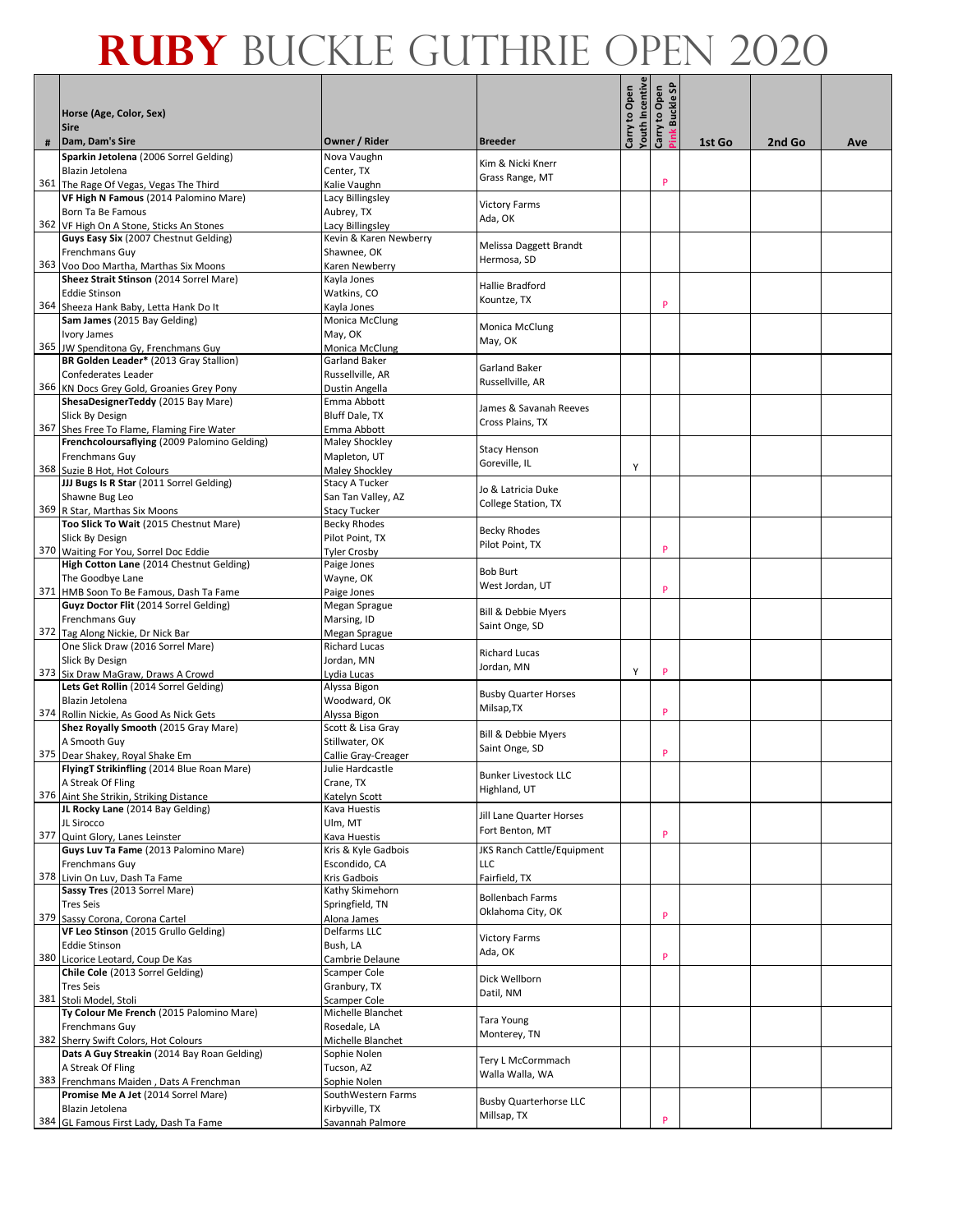|   |                                                                                  |                                               |                                      | outh Incentive<br>Carry to Open | န<br>Carry to Open |        |        |     |
|---|----------------------------------------------------------------------------------|-----------------------------------------------|--------------------------------------|---------------------------------|--------------------|--------|--------|-----|
|   | Horse (Age, Color, Sex)<br><b>Sire</b>                                           |                                               |                                      |                                 | <b>Buckle</b>      |        |        |     |
| # | Dam, Dam's Sire                                                                  | Owner / Rider                                 | <b>Breeder</b>                       |                                 | ink                | 1st Go | 2nd Go | Ave |
|   | Sway Cool (2012 Sorrel Mare)                                                     | Four Taylors Ranch LLC                        | <b>Bob Burt</b>                      |                                 |                    |        |        |     |
|   | Blazin Jetolena                                                                  | Neola, UT                                     | West Jordan, UT                      |                                 | P                  |        |        |     |
|   | 385 Bear River Comet, Lanes Leinster<br>Doin What She Needs (2014 Palomino Mare) | Melissa Taylor<br>Shawna Letcher              |                                      |                                 |                    |        |        |     |
|   | A Smooth Guy                                                                     | Rapid City, SD                                | Luther Lange                         |                                 |                    |        |        |     |
|   | 386 BL A Special Colonel, Hot Colours                                            | Shawna Letcher                                | Wall, SD                             |                                 | P                  |        |        |     |
|   | One Blazin Jet (2007 Brown Mare)                                                 | Dale & Mary Moore                             |                                      |                                 |                    |        |        |     |
|   | Blazin Jetolena                                                                  | Fargo, OK                                     | Rebecca Cain                         |                                 |                    |        |        |     |
|   | 387 Dashing Lover, Dashing Investment                                            | Mary Moore                                    | Marion, IN                           |                                 | P                  |        |        |     |
|   | This Guyz A Leader (2011 Gelding)                                                | Scott & Lisa Gray                             | <b>Bill &amp; Debbie Myers</b>       |                                 |                    |        |        |     |
|   | Frenchmans Guy                                                                   | Stillwater, OK                                | St Onge, SD                          |                                 |                    |        |        |     |
|   | 388 Bugs Special Cash, Special Leader                                            | Callie Gray-Creager                           |                                      |                                 |                    |        |        |     |
|   | Morning Traffic (2011 Palomino Mare)                                             | Michelle Darling                              | Lance Robinson & Max<br>Anderson     |                                 |                    |        |        |     |
|   | <b>Frenchmans Guy</b><br>389 Evening Traffic, Dash Thru Traffic                  | Medford, OK<br>Michelle Darling               | Spanish Fork, UT                     |                                 |                    |        |        |     |
|   | Unshakable Kingdom (2014 Bay Gelding)                                            | River & Ray Stuckey                           |                                      |                                 |                    |        |        |     |
|   | Freighttrain B                                                                   | Whitesboro, TX                                | James Sills                          |                                 |                    |        |        |     |
|   | 390 Cartel Bride, Carters Cartel                                                 | <b>River Stuckey</b>                          | Cedar Hill, TX                       |                                 |                    |        |        |     |
|   | Red Hot Lady Rebel (2015 Sorrel Mare)                                            | Katelyn Scott                                 | Jana Bean                            |                                 |                    |        |        |     |
|   | Ur One Famous Rebel                                                              | Odessa, TX                                    | Fort Hancock, TX                     |                                 |                    |        |        |     |
|   | 391 Who Dat Tiger, Banjo Rondo Red TX                                            | Lorissa Jo Merritt                            |                                      |                                 |                    |        |        |     |
|   | VF Miracles Happen (2015 Sorrel Mare)<br><b>Eddie Stinson</b>                    | Mia McClory<br>Lincolnton, NC                 | <b>Victory Farms</b>                 |                                 |                    |        |        |     |
|   | 392 Lika Miracle, Dean Miracle                                                   | Mia McClory                                   | Ada, OK                              |                                 |                    |        |        |     |
|   | MTS Mister Brilliant (2010 Brown Gelding)                                        | <b>Sharee Stamper</b>                         |                                      |                                 |                    |        |        |     |
|   | Ivory James                                                                      | Lindsay, OK                                   | Michael Samples                      |                                 |                    |        |        |     |
|   | 393 Addietakesall, Takin On The Cash                                             | Sharee Stamper                                | Abilene, TX                          |                                 |                    |        |        |     |
|   | Yella Izabella (2008 Palomino Mare)                                              | <b>Todd Hodnett</b>                           | Michele Swedick                      |                                 |                    |        |        |     |
|   | <b>Frenchmans Guy</b><br>394 Halo Fame, Dash Ta Fame                             | Cresson, TX<br>Olivia Hodnett                 | Wingate, NC                          |                                 |                    |        |        |     |
|   | Cajun Chrome (2015 Sorrel Gelding)                                               | Tami Semas                                    |                                      |                                 |                    |        |        |     |
|   | Shawne Bug Leo                                                                   | Brock, TX                                     | Renee & James David Cain             |                                 |                    |        |        |     |
|   | 395 Guys Itty Bitty, Frenchmans Guy                                              | Tami Semas                                    | Dry Creek, LA                        |                                 | P                  |        |        |     |
|   | Wheres My Soxx (2013 Sorrel Mare)                                                | Ashley Harvey                                 | Amanda Kay                           |                                 |                    |        |        |     |
|   | <b>BHR Frenchies Socks</b>                                                       | Decatur, TX                                   | Joaquin, TX                          |                                 | P                  |        |        |     |
|   | 396 Picabo Gold, Dash Ta Fame<br>Kys Goodbye Fame (2013 Bay Mare)                | <b>Ashley Harvey</b><br>Brian & Shawna Felter |                                      |                                 |                    |        |        |     |
|   | The Goodbye Lane                                                                 | West Warren, UT                               | Dawon Seeley                         |                                 |                    |        |        |     |
|   | 397 Lady Special Effort, Mr Special Charge                                       | Shawna Felter                                 | Spanish Fork, UT                     |                                 | P                  |        |        |     |
|   | Tresible Deduction (2013 Bay Gelding)                                            | Ty Blodgett                                   | Sammy Manek                          |                                 |                    |        |        |     |
|   | <b>Tres Seis</b>                                                                 | Amidon, ND                                    | Shawnee, OK                          |                                 |                    |        |        |     |
|   | 398 Speeding Thru Baja, Separtist                                                | Shausta Blodgett                              |                                      |                                 | P                  |        |        |     |
|   | Guyz Girls R Tough (2014 Palomino Mare)<br>Frenchmans Guy                        | Amberley Snyder<br>Tremonton, UT              | <b>Bill &amp; Debbie Myers</b>       |                                 |                    |        |        |     |
|   | 399 Hot Movida, Hot Colours                                                      | Autumn Snyder                                 | Saint Onge, SD                       |                                 |                    |        |        |     |
|   | Alotofstreakindisco (2011 Bay Roan Gelding)                                      | Sharon K Bryant                               |                                      |                                 |                    |        |        |     |
|   | A Streak Of Fling                                                                | Appomattox, VA                                | Brian & Lisa Fulton<br>Valentine, NE |                                 |                    |        |        |     |
|   | 400 Lot A Disco, Disco Jerry                                                     | Summer Huff                                   |                                      |                                 |                    |        |        |     |
|   | Packin Smooth Guy (2014 Palomino Gelding)<br>A Smooth Guy                        | Art Gutterson<br>Greeley, CO                  | Hope Martin                          |                                 |                    |        |        |     |
|   | 401 Packin Honor Jet, Packin Sixes                                               | Storme Camarillo                              | Huntsville, TX                       |                                 | P                  |        |        |     |
|   | Shea Blazin Bay (2012 Bay Mare)                                                  | Rachel Tiedeman                               |                                      |                                 |                    |        |        |     |
|   | Blazin Jetolena                                                                  | Buffalo, WY                                   | Lon Brest<br>Sidney, MT              |                                 |                    |        |        |     |
|   | 402 CCR Faylene, LeRoys Brown Shadow                                             | Rachel Tiedman                                |                                      |                                 | P                  |        |        |     |
|   | VF Famous Cowgirl (2013 Sorrel Mare)<br>Born Ta Be Famous                        | Dorminy Plantation                            | <b>Victory Farms</b>                 |                                 |                    |        |        |     |
|   | 403 III Come A Runnin, Royal Shake Em                                            | Fitzgerald, GA<br>Roger Odom                  | Ada, OK                              |                                 |                    |        |        |     |
|   | A Special Frenchman (2014 Palomino Stallion)                                     | Deb Hershey                                   |                                      |                                 |                    |        |        |     |
|   | Frenchmans Guy                                                                   | Redmond, OR                                   | Deb Hershey<br>Redmond, OR           |                                 |                    |        |        |     |
|   | 404 A Special Sis, Special Elan                                                  | Ryan Reynolds                                 |                                      |                                 |                    |        |        |     |
|   | VF Eysa Famous (2015 Sorrel Mare)                                                | Sarah Rose Waguespack                         | <b>Victory Farms</b>                 |                                 |                    |        |        |     |
|   | <b>Eddie Stinson</b><br>405 VF Eyesa Red Design, Designer Red                    | Gomules, LA<br>Sarah Rose Waguespack          | Ada, OK                              |                                 | P                  |        |        |     |
|   | RKM Stone Cold Ivory (2014 Bay Gelding)                                          | <b>Whitney Chandler</b>                       |                                      |                                 |                    |        |        |     |
|   | Ivory James                                                                      | Celina, TX                                    | R K McGehee                          |                                 |                    |        |        |     |
|   | 406 Streakin Link, Streakin Six                                                  | <b>Whitney Chandler</b>                       | Yoakum, TX                           |                                 |                    |        |        |     |
|   | IRoseSuchAStinson (2014 Palomino Mare)                                           | Jessie Domann                                 | Danny K Carrol                       |                                 |                    |        |        |     |
|   | <b>Eddie Stinson</b>                                                             | Gainesville, TX                               | Raymore, MO                          |                                 | P                  |        |        |     |
|   | 407 Oro Rose, Man In The Money<br>Frenchgirl Cocoa (2008 Palomino Mare)          | Jessie Domann<br>Pamela Mueller               |                                      |                                 |                    |        |        |     |
|   | Frenchmans Guy                                                                   | Collinsville, OK                              | Dick & Vicki Armer                   |                                 |                    |        |        |     |
|   | 408 Mecca Ciara, Meccas San Leo                                                  | Pamela Mueller                                | Wichita, KS                          |                                 |                    |        |        |     |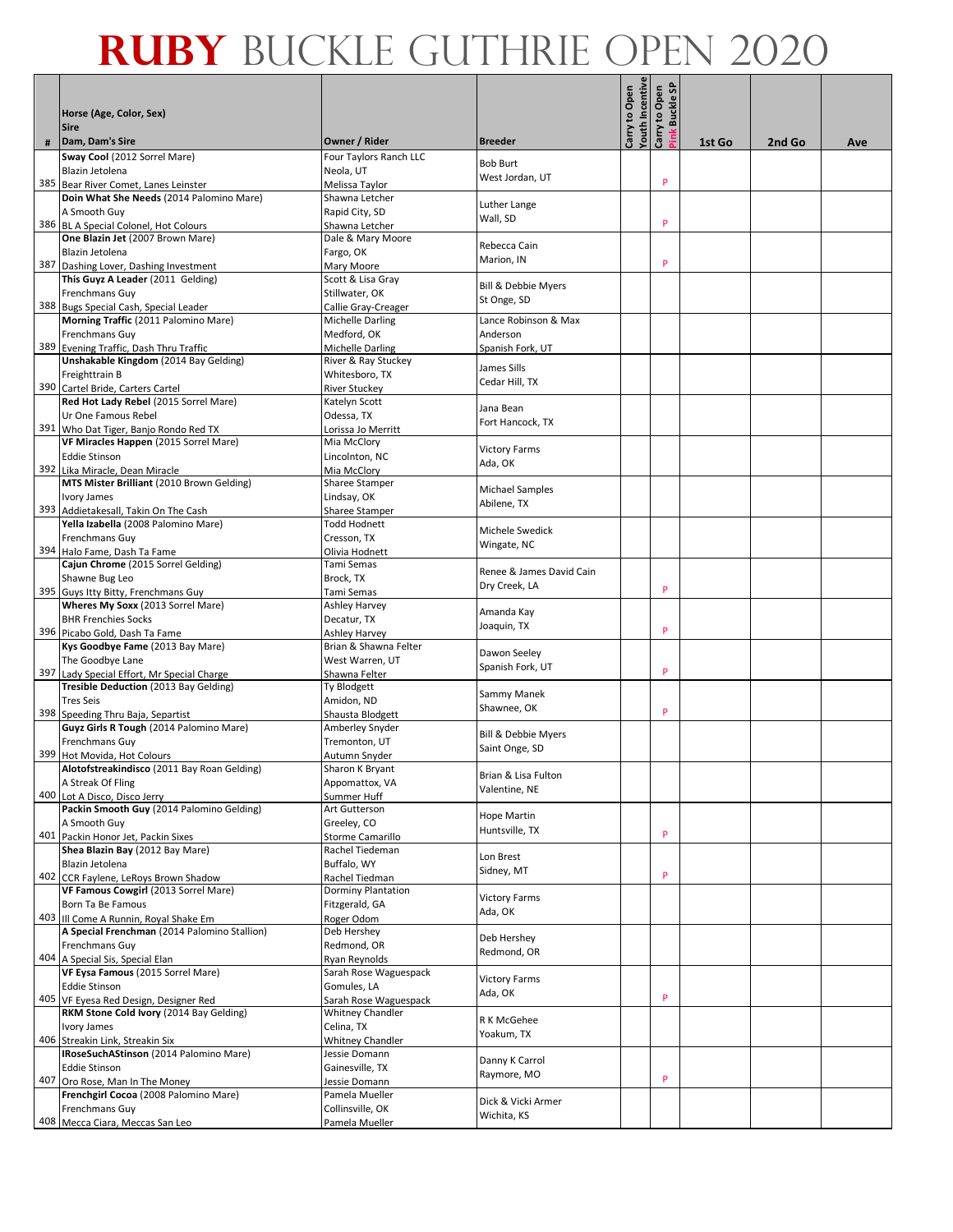|   | Horse (Age, Color, Sex)<br><b>Sire</b>                                             |                                                    |                           | outh Incentive<br>Carry to Open | ္တ<br>Carry to Open<br><b>Buckle</b> |        |        |     |
|---|------------------------------------------------------------------------------------|----------------------------------------------------|---------------------------|---------------------------------|--------------------------------------|--------|--------|-----|
| # | Dam, Dam's Sire                                                                    | Owner / Rider                                      | <b>Breeder</b>            |                                 | ink                                  | 1st Go | 2nd Go | Ave |
|   | Mister Dug Leo (2007 Sorrel Gelding)                                               | Taylor Matte                                       |                           |                                 |                                      |        |        |     |
|   | Shawne Bug Leo                                                                     | Carencro, LA                                       | Jerry D Smith             |                                 |                                      |        |        |     |
|   | 409 County Line Liz, Mister Te Jay                                                 | <b>Taylor Matte</b>                                | Winslow, AR               |                                 | P                                    |        |        |     |
|   | Billy Thee Kid (2014 Sorrel Gelding)                                               | Argyle Performance Horses                          | Argyle Performance Horses |                                 |                                      |        |        |     |
|   | The Goodbye Lane                                                                   | Riverton, UT                                       | Riverton, UT              |                                 |                                      |        |        |     |
|   | 410 Sand Mountain Tara, Taras First Love                                           | Terri Wood Gates                                   |                           |                                 | P                                    |        |        |     |
|   | Magnolia Fling (2015 Chestnut Gelding)                                             | Teri George                                        | Teri George               |                                 |                                      |        |        |     |
|   | A Streak Of Fling                                                                  | Dripping Springs, TX                               | Dripping Springs, TX      |                                 |                                      |        |        |     |
|   | 411   Dream Of Jazmine, Letta Hank Do It                                           | Teri George                                        |                           |                                 |                                      |        |        |     |
|   | Margarita Red Rita (2012 Sorrel Mare)                                              | Triple U Quarter Horses                            | Alan Woodbury             |                                 |                                      |        |        |     |
|   | Frenchmans Guy                                                                     | Ardmore, OK                                        | Dickinson, ND             |                                 |                                      |        |        |     |
|   | 412 SLR Nick Of Time, Dash Ta Fame<br>M R Epic Edition (2015 Gray Mare)            | Shari Taggart<br>M R Performance Horses            |                           |                                 |                                      |        |        |     |
|   | Epic Leader                                                                        | Bellville, TX                                      | Jayme Robison             |                                 |                                      |        |        |     |
|   | 413 Reys Edition, Black Rey                                                        | Jayme Robison                                      | Bellville, TX             |                                 |                                      |        |        |     |
|   | Twaynas Guy (2014 Palomino Gelding)                                                | Ty & Stevi Hillman                                 |                           |                                 |                                      |        |        |     |
|   | <b>Frenchmans Guy</b>                                                              | Weatherford, TX                                    | Deborah V McDonald        |                                 |                                      |        |        |     |
|   | 414 HQH Miz Congeniality, Twaynas Dash                                             | Stevi Hillman                                      | Uvalde, TX                |                                 |                                      |        |        |     |
|   | FL Forget Me Not (2008 Sorrel Gelding)                                             | Sara Boies                                         |                           |                                 |                                      |        |        |     |
|   | Blazin Jetolena                                                                    | Indianola, IA                                      | Jerry Adamson<br>Cody, NE |                                 |                                      |        |        |     |
|   | 415 RJ Frenchmans Blonde, Frenchmans Guy                                           | Sara Boies                                         |                           |                                 | P                                    |        |        |     |
|   | Return A Fortune (2012 Bay Gelding)                                                | Arbie & Betty Miller                               | David Smith Graham        |                                 |                                      |        |        |     |
|   | <b>Tres Fortunes</b>                                                               | Hico, TX                                           | Elgin, TX                 |                                 |                                      |        |        |     |
|   | 416 SC Rapid Return, Casady Casanova                                               | Jacque Woolman                                     |                           |                                 |                                      |        |        |     |
|   | KN Famous Ever After (2011 Palomino Gelding)                                       | Teneille Angland                                   | Kimi Ann Nichols          |                                 |                                      |        |        |     |
|   | Born Ta Be Famous                                                                  | Grover, CO                                         | Brownwood, TX             |                                 |                                      |        |        |     |
|   | 417 Katelyns Sixes, Streakin Six                                                   | Teneille Angland                                   |                           |                                 |                                      |        |        |     |
|   | Frenchmans Kid Rock (2007 Sorrel Gelding)<br><b>Frenchmans Guy</b>                 | Stephanie Newman<br>Rapid City, SD                 | Lacey Donegan             |                                 |                                      |        |        |     |
|   | 418 Mamies Leavin, This Jets Leavin                                                | Stephanie Newman                                   | Bluff Dale, TX            |                                 |                                      |        |        |     |
|   | VF Sexy Stinson (2015 Sorrel Mare)                                                 | Scott Duke                                         |                           |                                 |                                      |        |        |     |
|   | <b>Eddie Stinson</b>                                                               | Voncleave, MS                                      | <b>Victory Farms</b>      |                                 |                                      |        |        |     |
|   | 419 Shawnies Dasher, Rebel Dasher                                                  | Scott Duke                                         | Ada, OK                   |                                 | P                                    |        |        |     |
|   | MJ Fly Bye Lane (2015 Brown Mare)                                                  | Ryan & Timi Lickley                                |                           |                                 |                                      |        |        |     |
|   | The Goodbye Lane                                                                   | Jerome, ID                                         | Mark & Linda Jarvis       |                                 |                                      |        |        |     |
|   | 420 SKS Running Faucet, Diamond Faucet                                             | Timi Lickley                                       | Spanish Fork, UT          |                                 | P                                    |        |        |     |
|   | Famously Smooth (2014 Bay Mare)                                                    | Willie & Davi Watterson                            | Thomas & Laniee Sampson   |                                 |                                      |        |        |     |
|   | A Smooth Guy                                                                       | Bluffdale, UT                                      | Interior, SD              |                                 |                                      |        |        |     |
|   | 421 MaidenFamouslyHigh, Dash Ta Fame                                               | Davi Watterson                                     |                           |                                 | P                                    |        |        |     |
|   | Another French Boy (2015 Palomino Gelding)                                         | Brent & Tammy Hickey                               | Jason & Melissa Mez       |                                 |                                      |        |        |     |
|   | <b>Frenchmans Guy</b>                                                              | Godley, TX                                         | Piedmont, SD              |                                 |                                      |        |        |     |
|   | 422 Rojo Irish Barbie, Rojo Irish Bay                                              | <b>Tammy Hickey</b>                                |                           |                                 |                                      |        |        |     |
|   | BR Snowwhite (2012 Red Roan Mare)                                                  | <b>Garland Baker</b>                               | <b>Garland Baker</b>      |                                 |                                      |        |        |     |
|   | A Streak Of Fling                                                                  | Russellville, AR                                   | Russellville, AR          |                                 |                                      |        |        |     |
|   | 423 KN Docs Grey Gold, Groanies Grey Pony<br>Jazzin Jetolena (2007 Sorrel Gelding) | <b>Whitney Davison</b><br>Bailey & Tia Moore       |                           |                                 |                                      |        |        |     |
|   | Blazin Jetolena                                                                    | Granby, MO                                         | Karma Loftin              |                                 |                                      |        |        |     |
|   | 424 Charmin Miss Meyers, Hemp Meyers                                               | Tia Moore                                          | Bluff Dale, TX            |                                 | P                                    |        |        |     |
|   | Guys Fine Wine (2013 Palomino Stallion)                                            | James Lynch                                        |                           |                                 |                                      |        |        |     |
|   | Frenchmans Guy                                                                     | Cave Creek, AZ                                     | Bill & Debbie Myers       |                                 |                                      |        |        |     |
|   | 425 Hot Brandi N Wine, Hot Colours                                                 | Tessa Lynch                                        | Saint Onge, SD            |                                 |                                      |        |        |     |
|   | StreakinFlinginDisco (2009 Mare)                                                   | <b>Rosemary Harrison</b>                           |                           |                                 |                                      |        |        |     |
|   | A Streak Of Fling                                                                  | Maysville, OK                                      |                           |                                 |                                      |        |        |     |
|   | 426 Lot A Disco, Disco Jerry                                                       | <b>Tyler Rivette</b>                               |                           |                                 |                                      |        |        |     |
|   | Fortunate Fame (2014 Palomino Mare)                                                | Juli Stierwalt                                     | Thomas O'Neal             |                                 |                                      |        |        |     |
|   | <b>Eddie Stinson</b>                                                               | Leedey, OK                                         | Choudrant, OK             |                                 | P                                    |        |        |     |
|   | 427 French Fortunes, Frenchmans Guy                                                | Dustin Angelle                                     |                           |                                 |                                      |        |        |     |
|   | Sagey Storm (2011 Sorrel Mare)                                                     | Sammi Trapp                                        | Randy Higginson           |                                 |                                      |        |        |     |
|   | <b>Winners Version</b>                                                             | Lake Shore, UT                                     | Ogden, UT                 |                                 | P                                    |        |        |     |
|   | 428 Cinderella Dash, Twaynas Dash<br>Famous Mic Guy Ver (2015 Gray Gelding)        | Sammi Trapp<br><b>Edwin Cameron/Tiany Schuster</b> |                           |                                 |                                      |        |        |     |
|   | Frenchmans Guy                                                                     | Krum, TX                                           | Bill & Debbie Myers       |                                 |                                      |        |        |     |
|   | 429 Disarray, Dash Ta Fame                                                         | <b>Tiany Schuster</b>                              | Saint Onge, SD            |                                 |                                      |        |        |     |
|   | A Smooth Hula Queen (2015 Mare)                                                    | Audra Masterson                                    |                           |                                 |                                      |        |        |     |
|   | A Smooth Guy                                                                       | Purcell, OK                                        | Kalsey Jones-Cawley       |                                 |                                      |        |        |     |
|   | 430 Nicks Hula Queen                                                               | Audra Masterson                                    | Bloomington, TX           |                                 | P                                    |        |        |     |
|   | Guys Classy Colours (2009 Sorrel Mare)                                             | Tami Semas                                         |                           |                                 |                                      |        |        |     |
|   | Frenchmans Guy                                                                     | Brock, TX                                          | Bill & Debbie Myers       |                                 |                                      |        |        |     |
|   | 431 Colours Of A Lady, Hot Colours                                                 | Tami Semas                                         | St Onge, SD               |                                 |                                      |        |        |     |
|   | Paid to Hot Rod (2013 Bay Gelding)                                                 | Willie & Davi Watterson                            | John & Elisabeth Hollmann |                                 |                                      |        |        |     |
|   | Irish Pay                                                                          | Bluffdale, UT                                      | Hot Springs, SD           |                                 |                                      |        |        |     |
|   | 432 Frenchmans La Jolla, Streakin La Jolla                                         | Kajun Watterson                                    |                           | Υ                               | P                                    |        |        |     |